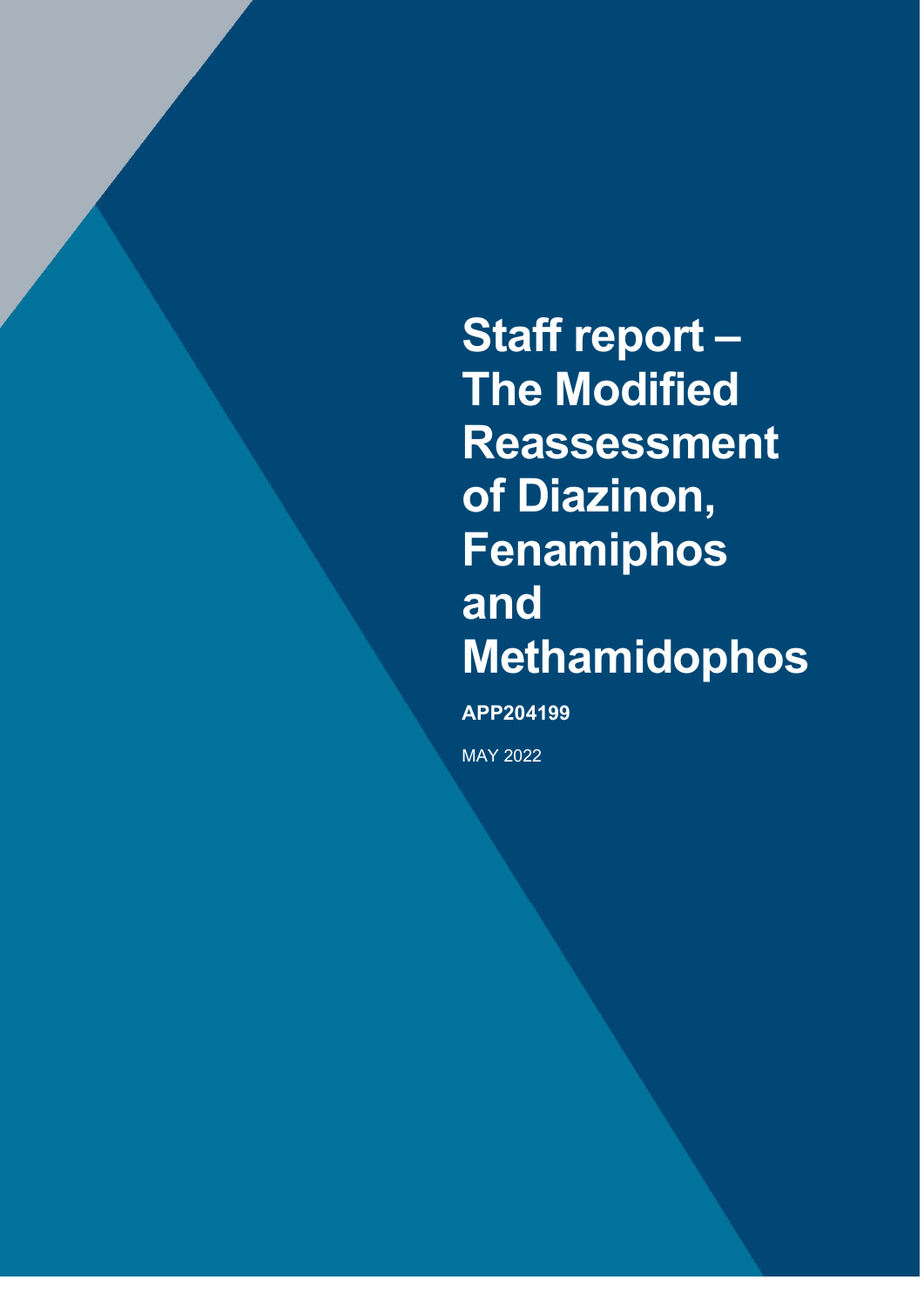## <span id="page-1-0"></span>**Executive summary**

The Vegetable Research and Innovation Board ("the applicant") applied for the reassessment of diazinon, fenamiphos and methamidophos under Section 63 of the Hazardous Substances and New Organisms Act ("the Act", or "the HSNO Act").

The applicant is seeking a reassessment of the approvals for substances containing diazinon, fenamiphos and methamidophos to amend the dates that these substances cease to be approved, such that these dates would be extended by an additional 10 years.

The reassessment application was received on 1 July 2021, and the Environmental Protection Authority ("EPA") decided that the application would be progressed as a publicly notified, modified reassessment in accordance Section 63A of the Act.

The notification period for interested parties was open from 9 September 2021 to 8 November 2021. This timeframe included a 12 working day extension to the statutory submission period to account for the change of Covid-19 alert levels and ensure that submitters were able to adequately prepare their responses.

Twelve responses were received: four submissions self-identified as in support of the application, one was neutral, and seven were in opposition to the application. A subset (two) of those in opposition to the application requested greater restrictions be applied to the approvals for diazinon, fenamiphos and methamidophos. Of the submissions received, only industry submitters supported the application in its entirety. Of particular interest, the Ministry for Primary Industries ("MPI") supported the retention of fenamiphos for biosecurity purposes but were neutral regarding the retention of methamidophos and did not express a position regarding the retention of diazinon. Four submitters asked to be heard.

Following receipt of the application the statutory timeframe for the application was waived under Section 59 of the Act and further information was requested under Section 52 of the Act.

The applicant did not provide any new information regarding the hazard classifications or risks associated with the application, stating they considered that the risks as assessed in the previous reassessment in 2013 were unchanged. No information was provided by the applicant or submitters to indicate that there has been a reduction in the risks associated with the use of diazinon, fenamiphos or methamidophos following the reassessment in 2013.

Submitters in opposition to the application indicated they considered that there were greater risks associated with the substances than assessed in 2013 and cited study information, primarily in the form of academic journal articles, in support of their position. The EPA considers that this information supports the risks as assessed in the previous reassessment and which was considered when setting the phase out of these substances. The EPA does not consider that there are greater risks associated with the substances than those previously determined.

The applicant indicated that there were significant benefits to the economy associated with the use of diazinon, fenamiphos and methamidophos and that the use of these substances is critical to the control of pests across several grower industries. The applicant and submitters in support of the application provided information regarding the economic value of the industries which claim to rely on these substances but did not illustrate the proportion of this value provided by diazinon, fenamiphos or methamidophos. The applicant did not explicitly monetise the benefits associated with the proposed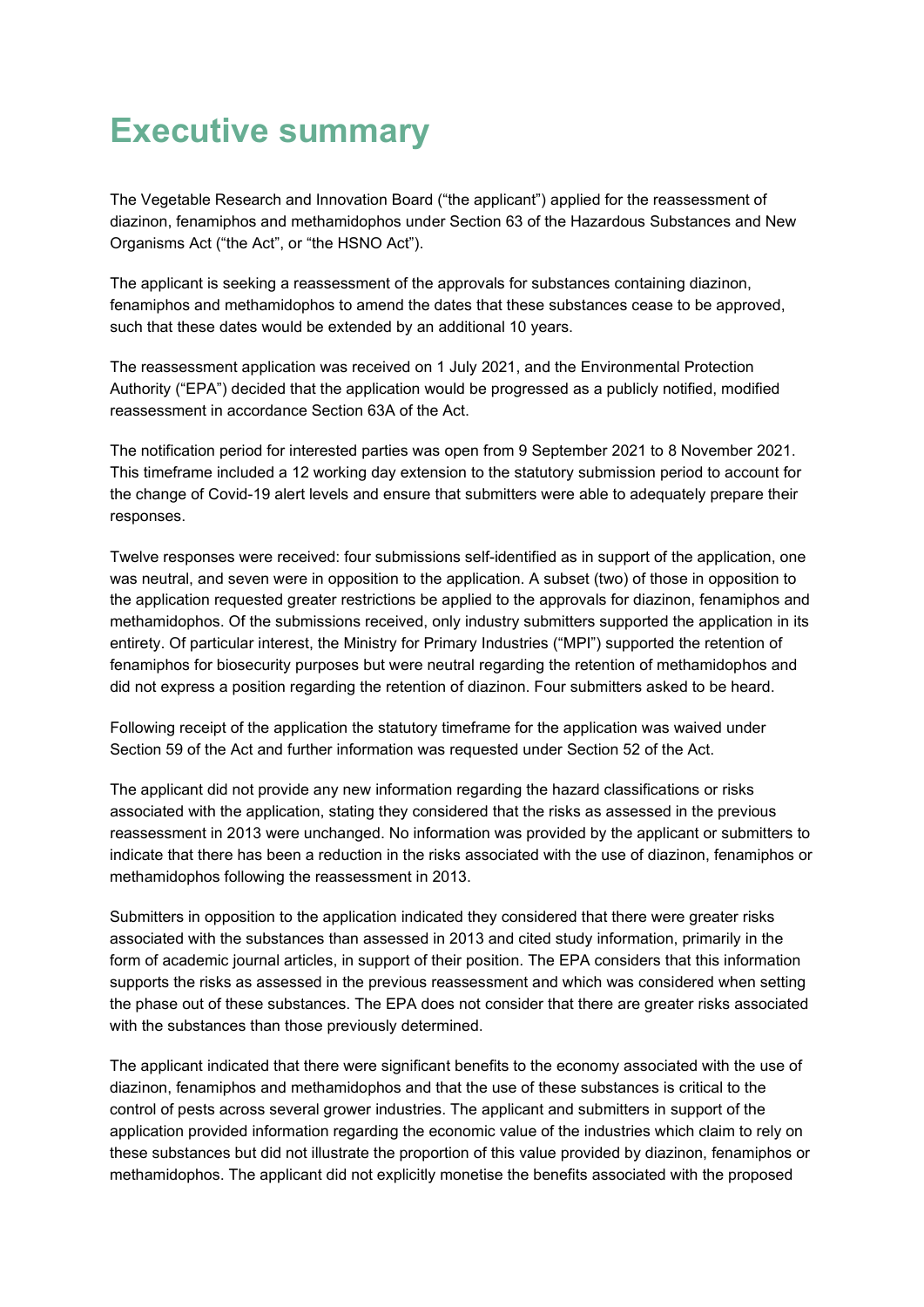Staff Report: The Modified Reassessment of Diazinon, Fenamiphos and Methamidophos | May 2022 | APP204199

change, or the impacts to the benefits provided by industries which claimed to rely on these substances should the application be declined, and the approvals phased out.

MPI indicated in their submission that the commodities which require biosecurity treatment with fenamiphos are high risk and that there are currently no alternatives listed as approved treatments in the MPI Treatment Requirement: Approved Biosecurity Treatments (MPI-ABTRT). The use of fenamiphos in biosecurity as a dip treatment is associated with lower risks to human health and the environment when compared to dispersive applications for plant protection. We consider that the positive effects from the use of fenamiphos for biosecurity outweigh the risks and recommend the approval of the application to extend fenamiphos approvals for this use only.

The applicant provided limited information with which to assess the cultural impacts. Submissions and the EPA's Māori Perspectives Report consider that the changes sought by the applicant are likely to affect the ability and capacity of Māori to maintain their economic, social, and cultural wellbeing. The EPA's Māori Impact Assessments Report considered that the benefits associated with diazinon, fenamiphos and methamidophos to Māori were unlikely to outweigh the detrimental impacts to Māori and concluded that there was not sufficient new information to justify an extension to the phase out periods.

In assessing the available information summarised in this report, the EPA staff consider that there is not sufficient new information to illustrate that the positive effects associated with the applicant's proposal outweigh the risks of the extended use of these substances, except for the use of fenamiphos for biosecurity in accordance with the Biosecurity Act 1993. We recommend that the application is declined for the approvals for diazinon and methamidophos and that the approval for fenamiphos is extended for biosecurity use only.

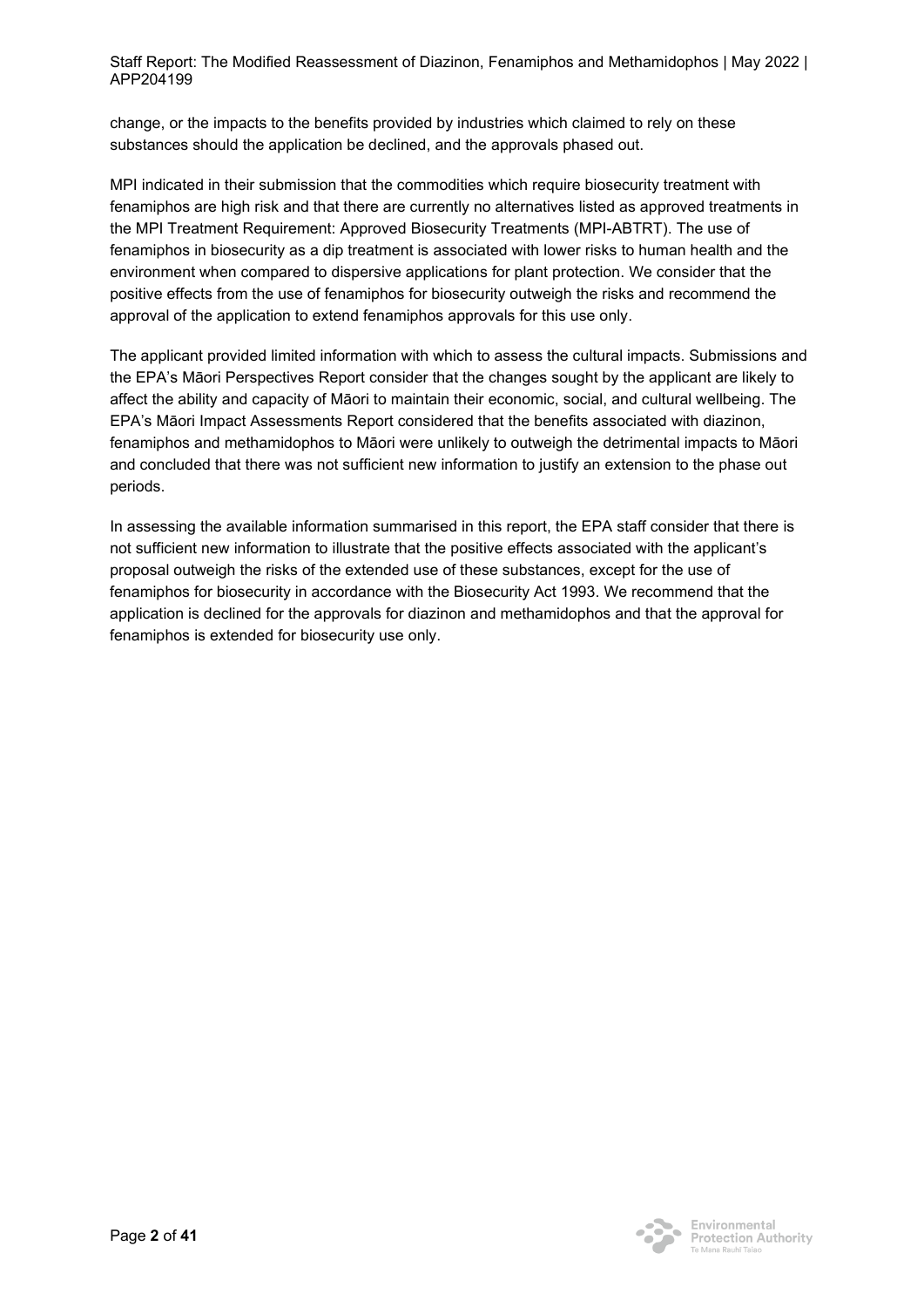# **Contents**

| 1              |  |  |  |  |  |  |
|----------------|--|--|--|--|--|--|
| $\overline{2}$ |  |  |  |  |  |  |
| 3              |  |  |  |  |  |  |
| 4              |  |  |  |  |  |  |
| 5              |  |  |  |  |  |  |
| 6              |  |  |  |  |  |  |
| 7              |  |  |  |  |  |  |
| 8              |  |  |  |  |  |  |
| 9              |  |  |  |  |  |  |
| 10             |  |  |  |  |  |  |
| 11             |  |  |  |  |  |  |
| 12             |  |  |  |  |  |  |
| 13             |  |  |  |  |  |  |
| 14             |  |  |  |  |  |  |
|                |  |  |  |  |  |  |
|                |  |  |  |  |  |  |
|                |  |  |  |  |  |  |

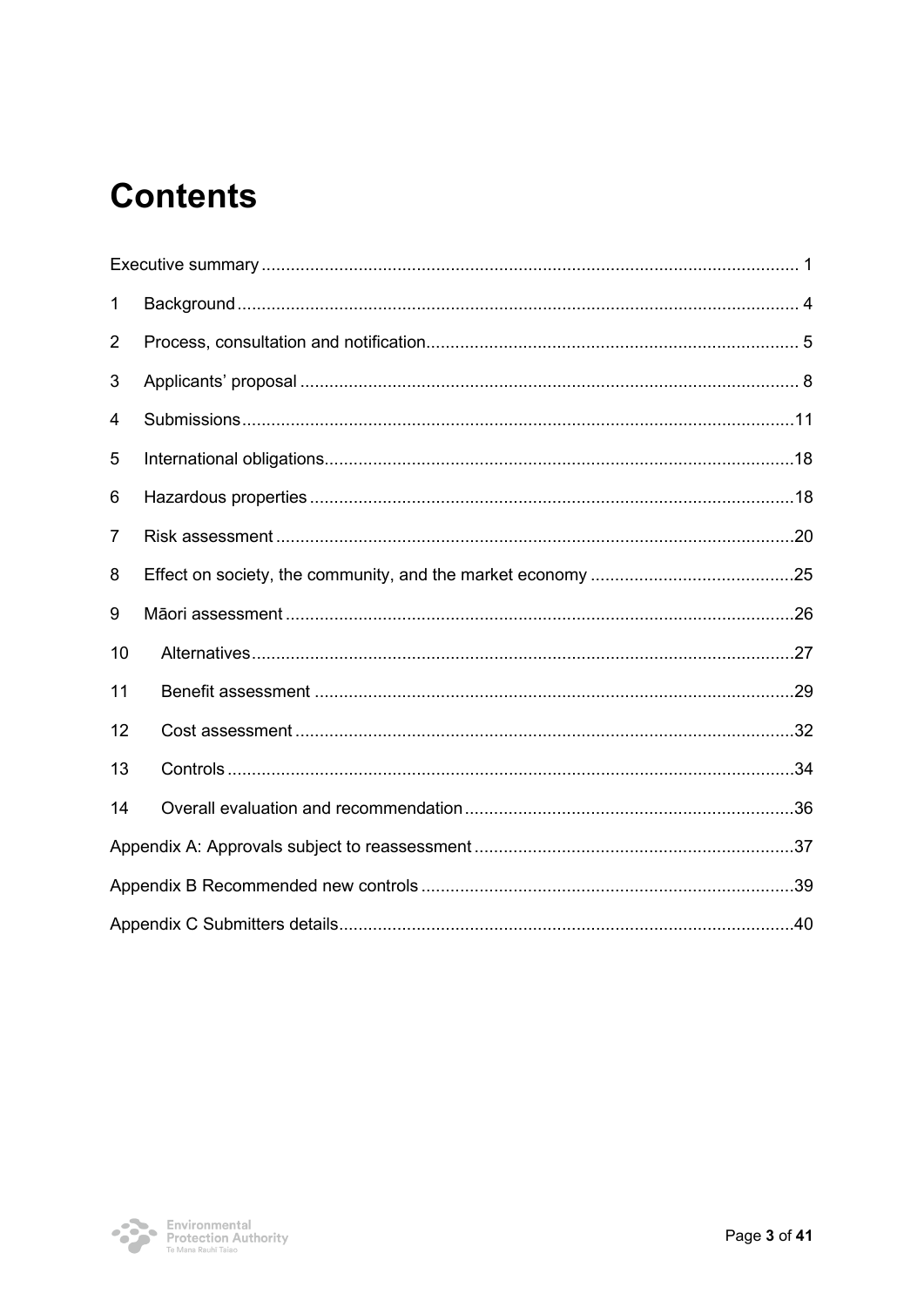# <span id="page-4-0"></span>**1 Background**

- 1.1 Diazinon, fenamiphos and methamidophos are organophosphate substances used as insecticides on a variety of crops as well as for biosecurity purposes.
- 1.2 Pesticides containing diazinon, fenamiphos and methamidophos were first approved under the Act on 15 June 2004 via the Hazardous Substances (Pesticides) Transfer Notice 2004.
- 1.3 Diazinon and methamidophos were approved as individual substances under the Act on 29 June 2006 via the Hazardous Substances (Chemicals) Transfer Notice 2006.
- 1.4 Diazinon, fenamiphos and methamidophos were reassessed as part of a larger reassessment of organophosphate and carbamate substances in 2013 following an application by the Chief Environmental Protection Authority ("EPA").
- 1.5 The 2013 reassessment was heard by a Decision-making Committee ("DMC").
- 1.6 The DMC considered the use of diazinon, fenamiphos and methamidophos to have significant non-negligible risks to human health and the environment, such that their approvals should be declined. The risks for home users associated with these substances was considered to outweigh the benefits and these use patterns were declined.
- 1.7 The DMC also considered that significant benefits would be derived from plant protection and biosecurity uses, and that there was a lack of effective alternative substances available for critical use patterns. The DMC therefore decided to set extended phase out periods which would allow for transition to other replacements.
- 1.8 Fenamiphos and methamidophos containing substances were set to have their approvals expire in 2023 while diazinon containing approvals were set to decline in 2028.
- 1.9 In 2020 the Vegetable Research and Innovation Board ('the applicant') applied for grounds to reassess diazinon, fenamiphos and methamidophos (APP203975). Evidence was provided regarding the positive effects associated with the substances, namely that it was considered that there was a lack of viable alternatives to plant protection products containing diazinon, fenamiphos or methamidophos where such alternatives were anticipated in the outcome of APP201045 to be available at the time of phase out. These grounds were granted by a DMC on 8 May 2020.

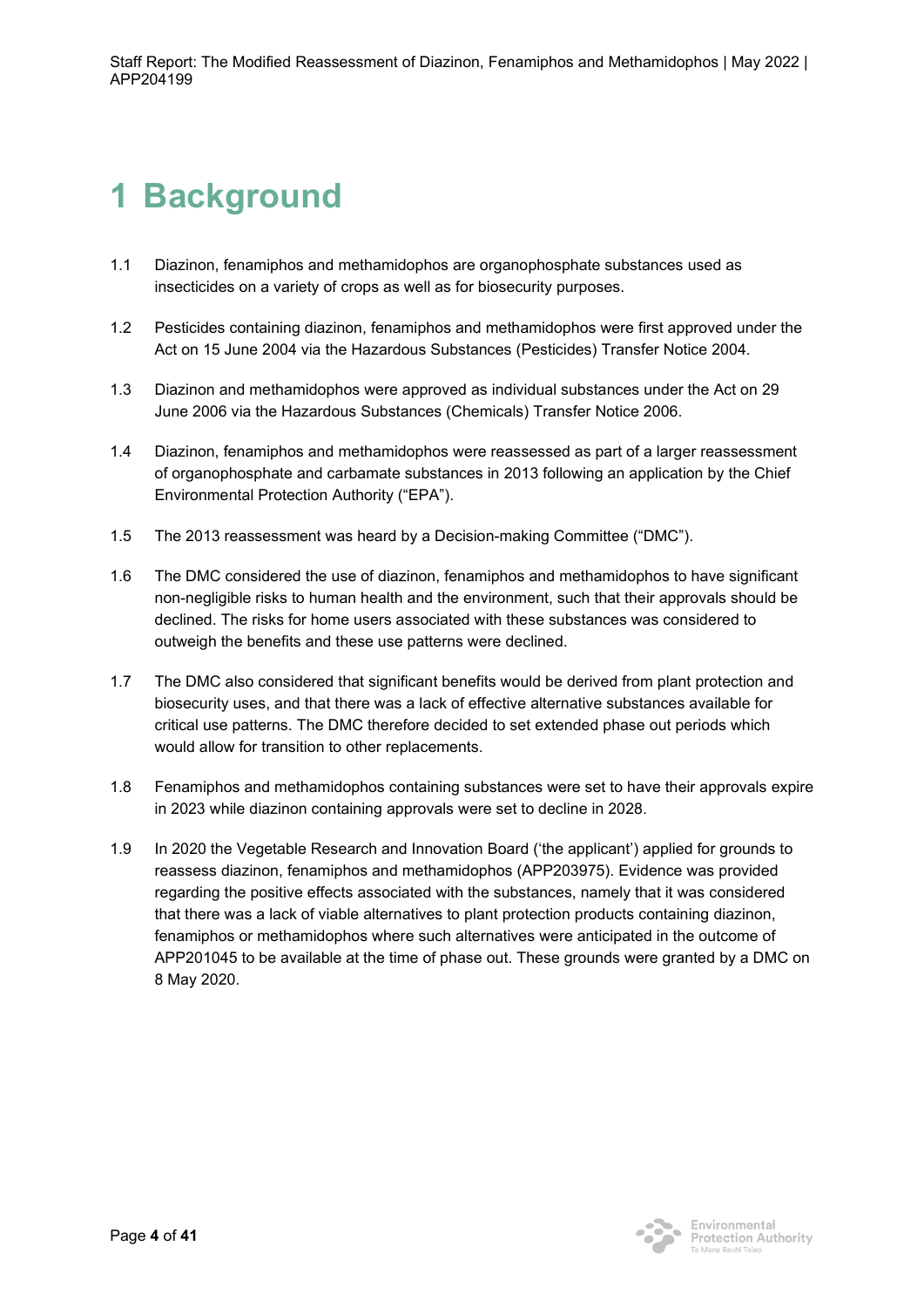## <span id="page-5-0"></span>**2 Process, consultation and notification**

### **Lodgement and formal receipt**

2.1 The reassessment application was lodged on 22 February 2021. It was formally received on 1 July 2021. In their application to reassess diazinon, fenamiphos and methamidophos the applicant sought to review the benefits assessment applied in the 2013 decision with the aim of extending the approval timeframe for these substances for a further 10 years.

### **Scope of application**

- 2.2 The Chief Executive of the EPA considered the content of the application and decided to use the EPA's discretionary power in Section 63A(1) of the Act to proceed with the application as a modified reassessment. The Chief Executive decided that the scope of the modified reassessment would be limited to an assessment of the following:
	- hazard classifications
	- benefits, in particular in relation to the availability of alternatives
	- time limitations on the approvals
	- the risks associated with the use of the substances
	- any interim controls required to manage the substances until the expiry date of the time limited approval.
- 2.3 As a modified reassessment, the outcome of this application may vary the EPA controls that are attached to a hazardous substance, or the description of a hazardous substance, or both; but it may not revoke an approval given to a hazardous substance<sup>[1](#page-5-1)</sup>.
- 2.4 The applicant proposed that specific approvals as listed in their application be subject to this reassessment, these being approvals which currently have registrations under the Agricultural Chemicals and Veterinary Medicines Act (ACVM Act) and are therefore known to be in use. They stated they do not wish to have unused approvals reviewed in this reassessment and that those approvals should instead lapse.
- 2.5 As the application purpose is for the reassessment of diazinon, fenamiphos and methamidophos and therefore allows for the reassessment of all those substances, the EPA's Chief Executive used his discretion as the decision maker to include all approved substances with these active ingredients in the reassessment. The full list of approvals subject to this decision are listed in Appendix A.

### **Further information requests and time waivers**

2.6 Prior to public notification of the application, it was determined that further information regarding the applicant's proposal was required. Information was requested from the Vegetable Research and Innovation Board under Section 52 of the Act and the time frame for public notification of

<span id="page-5-1"></span><sup>&</sup>lt;sup>1</sup> See Section 63A(2) of the Act.

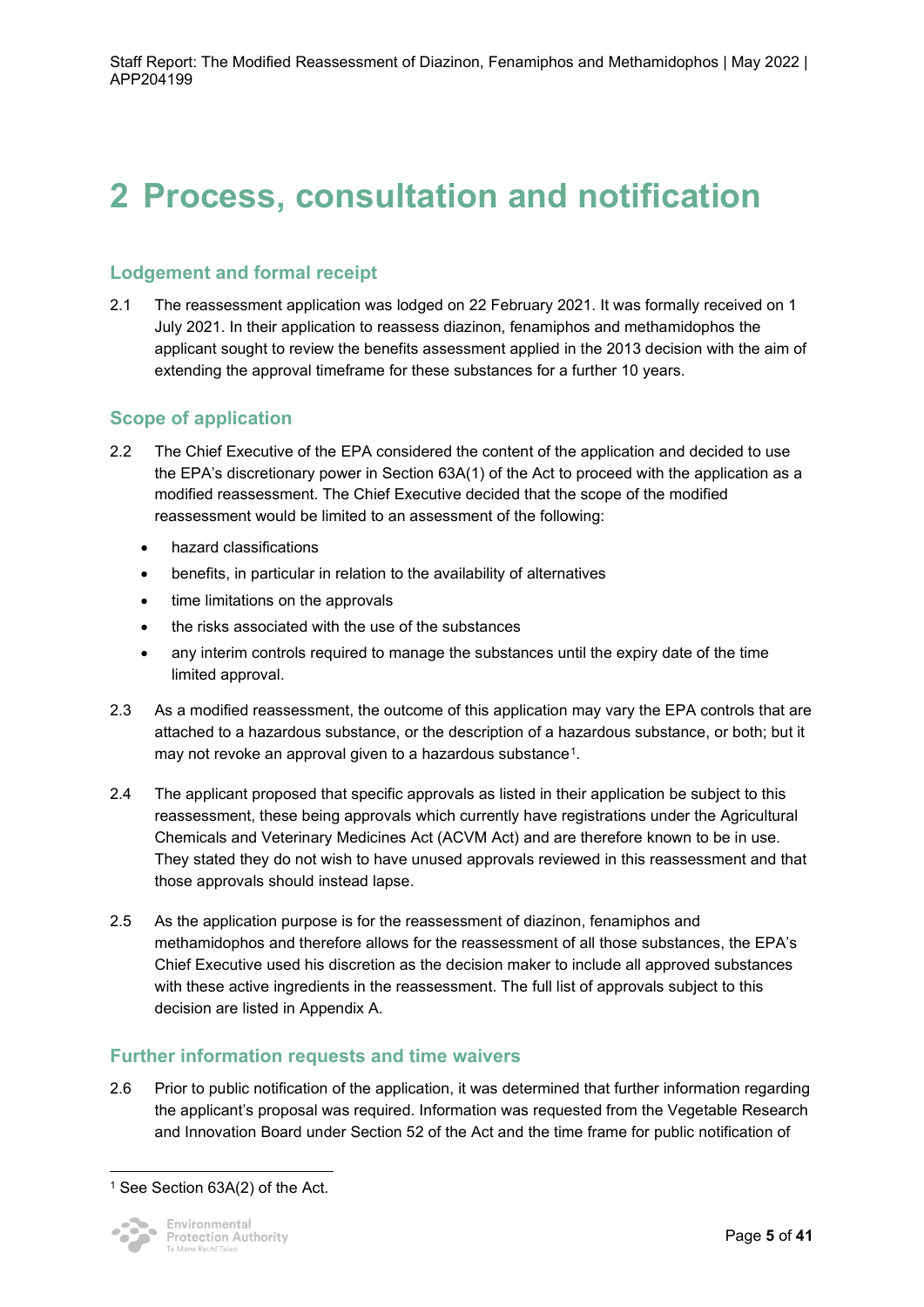this application was waived under Section 59 of the Act. The timelines for this time waiver were mutually agreed between the EPA and the applicant.

- 2.7 This information request was made on 12 July 2021, the applicant responded on 6 August 2021. The information request and the response were made available online on the application register for this reassessment.
- 2.8 We note that the applicant's response did not address multiple aspects of the information request and reiterates the applicant's intent to have the risk assessment and benefits assessment from the previous reassessment maintained, with the relative weighting reviewed in light of the claim there are no viable alternatives.

### **Notification of application**

- 2.9 Subsequently, the chief executive decided to not use the EPA's discretionary power in Section 63A(4) of the Act to process the application without public notification. The application was, therefore, publicly notified in accordance with Section 53 of the Act.
- 2.10 The application was publicly notified on 9 September 2021.
- 2.11 To account for the potential impacts on the ability to prepare material for submissions as a result of the Covid-19 alert levels at the time of public notification the EPA decided to apply a time extension of 12 days to the closure of submissions. The application was therefore open for submissions until 8 November 2021.

### **Response from other government agencies**

- 2.12 The Ministry for the Environment, the Ministry of Health, the Ministry for Primary Industries (MPI), and the Department of Conservation were advised of the application and notified of the submission period.
- 2.13 MPI provided a response in the form of a submission. The Ministry of Health and the Ministry for the Environment did not provide a response to this application.
- 2.14 WorkSafe New Zealand (WorkSafe) has worked closely with the EPA project team. Their comments will be provided in their standalone report.

#### **Proposed amendments of Re-entry intervals**

- 2.15 During the timeframe of this application WorkSafe has initiated consultation regarding a proposal to amend the re-entry intervals (REIs) for a group of hazardous substances including diazinon, fenamiphos and methamidophos. This process is independent of the HSNO modified reassessment application process.
- 2.16 While we cannot pre-empt the final decision on the review of REI values, we do note that the REIs proposed for diazinon, fenamiphos and methamidophos all represent significant increases in the respective values which were set during the 2013 reassessment of these substances. While we are not able to definitively state the practical implications of these proposed REIs



Environmental Protection Authority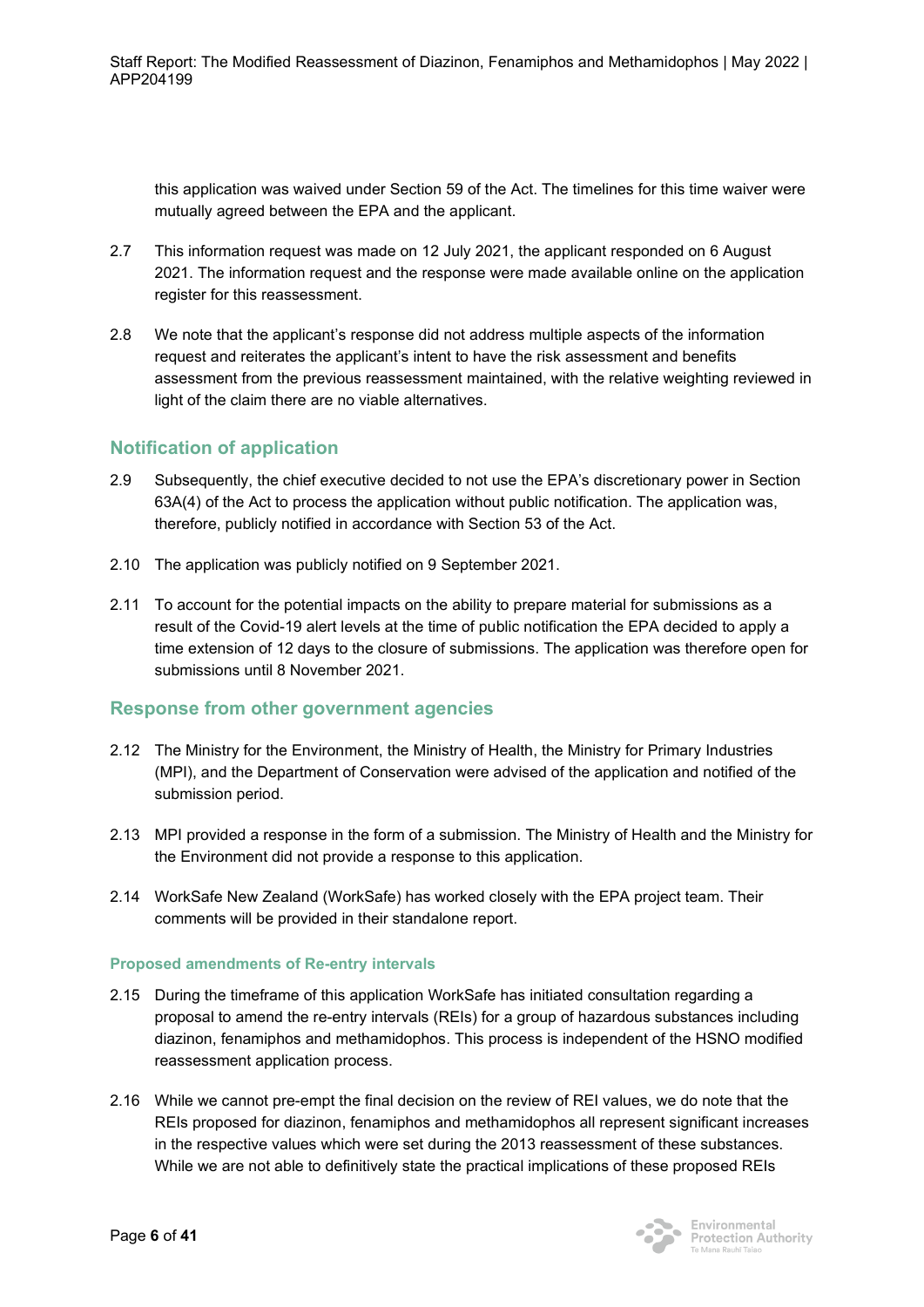coming in to force, there may be implications of the practical usability of these substances with longer REIs resulting in impacts to the benefits associated with their use.

## **Information sources**

- 2.17 In preparing this report, the following documents and information were considered:
	- The application form, including appendices
	- Confidential material submitted by the applicant with the application form
	- Additional information from the applicant
	- Additional information from Ministry for Primary Industries
	- The submissions
	- Information received from WorkSafe
	- EPA Māori Impact Assessment Report
	- The 2013 Organophosphates and Carbamates Reassessment (APP201045) including associated reports
	- Novachem New Zealand Agrichemical Manual[2](#page-7-0)

<span id="page-7-0"></span><sup>2</sup> https://www.novachem.co.nz

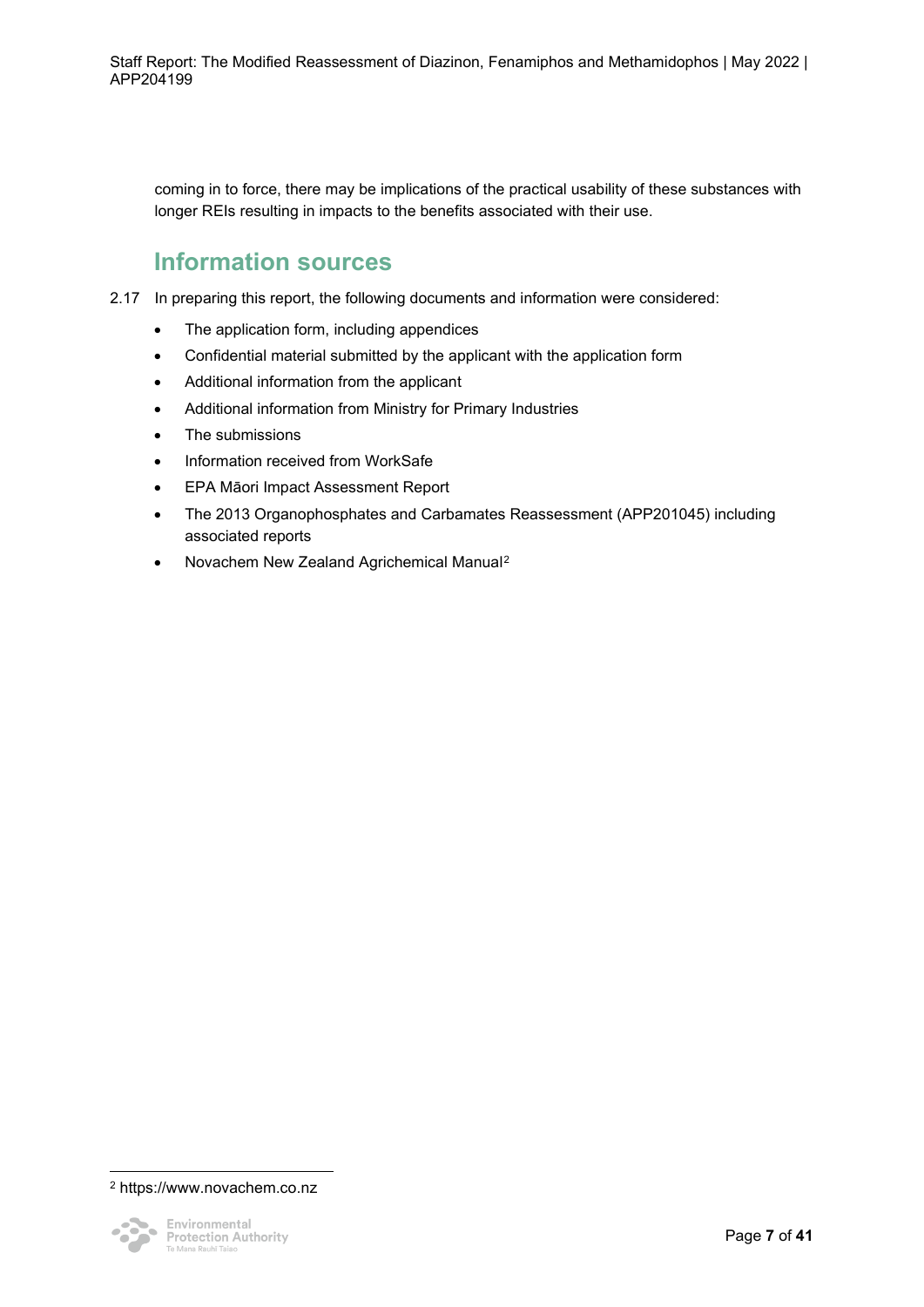# <span id="page-8-0"></span>**3 Applicants' proposal**

- 3.1 The Vegetable Research and Innovation Board has requested that the approvals containing diazinon, fenamiphos and methamidophos be reassessed to extend the time limited approvals. They have requested the benefits assessed in the previous reassessment be reviewed, stating that the assumption that replacement substances would become available over the phase out time set for these approvals as anticipated in the decision, has not been realised.
- 3.2 They state that there remains significant benefit to these substances remaining available and that there would be significant impacts should the substances become unavailable at the current expiry date of the time limited approvals.
- 3.3 They propose the following changes to the time limited approvals
	- Fenamiphos and methamidophos approvals to expire in 2033.
	- Diazinon approvals to expire in 2038.
- 3.4 The applicant proposed that specific approvals as listed in their application be subject to this reassessment, these being approvals which currently have registrations under the Agricultural Chemicals and Veterinary Medicines Act (ACVM Act) and are therefore known to be in use. They stated they do not wish to have unused approvals reviewed in this reassessment and that those approvals should instead lapse.
- 3.5 As the application purpose is for the reassessment of diazinon, fenamiphos and methamidophos and therefore allows for the reassessment of all those substances, the EPA's chief executive used his discretion as the decision maker to include all approved substances with these active ingredients in the reassessment. This decision was outlined in the pathway decision.
- 3.6 The applicant proposed not to review the risks associated with these approved substances stating that they consider the risk assessment undertaken in 2013 for the previous reassessment (APP201045) to still be applicable such that review or update to the risk assessment is not required. In alignment with this statement, they did not provide a risk assessment, nor any review or summary of updates to the risks associated with the substances in the application, or in response to the information request.
- 3.7 The applicant provided limited new evidence regarding the benefits associated with the proposed change to the approvals, and the continued use of the substances beyond the current phase out date of their approvals. Again, the applicant noted that they were not seeking to have the majority of the benefits assessment from the previous reassessment reviewed, but rather that relative weighting of the benefits be reconsidered in the context of their claims that there lacked effective alternative substances as replacements for the use patterns of diazinon, fenamiphos and methamidophos.
- 3.8 The applicant provided information regarding the crops which each substance was used on, and the pests which the substances were used to control (table 6 of the application). However,

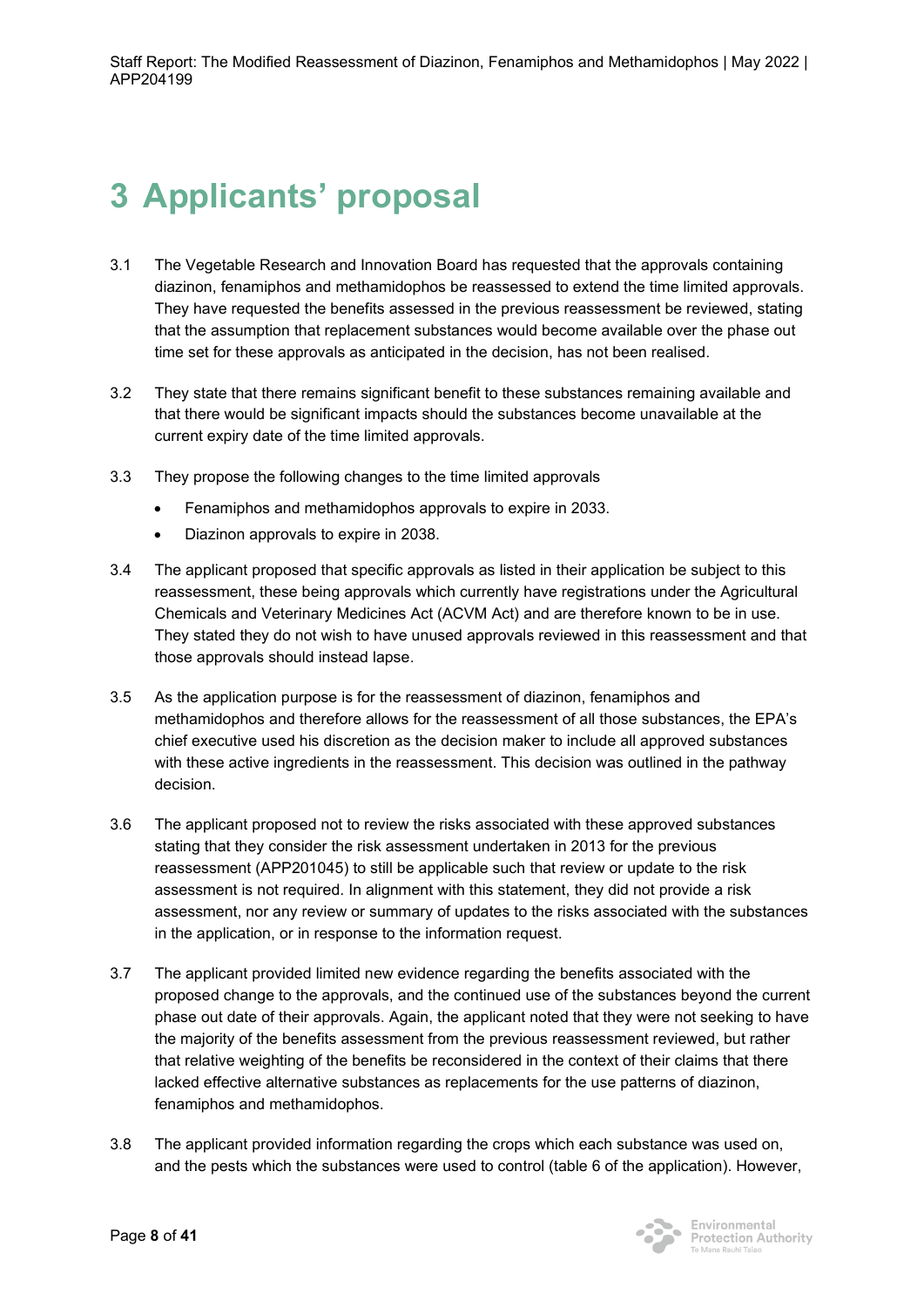they did not illustrate which pest species were controlled on which crop nor which use patterns were considered crucial or to not have any effective replacement.

- 3.9 The applicant provided information pertaining to the Gross Domestic Product ("GDP") values for each crop or use pattern on which the substances are used. As part of this information, they provided information on the number of growers, the area utilised for crop production and the volume of growth. This information also included information on the number of people employed in each grower industry both directly and in packhouses.
- 3.10 The application lists several new insecticide active ingredients which have been approved in New Zealand following the 2013 reassessment, noting that these substances have few uses against the pests which they have identified as critical use patterns for diazinon, fenamiphos and methamidophos.
- 3.11 The applicant provided summary information from industry bodies (Citrus NZ and The Foundation for Arable Research), regarding critical pests for control and research into alternatives to diazinon, fenamiphos and methamidophos. These summaries address both biocontrol and chemical methods of pest control.
- 3.12 Regarding biocontrol-based alternatives, they indicate that while candidates have been identified, these candidates either have practical limitations or require further research to address issues with implementation including with production, application methodology and efficacy timeframes relative to crop turnover such that these methods of control are currently considered unsuitable.
- 3.13 This supporting information also outlined research work regarding the investigation of new candidates for chemical control of these critical pests, however, the information noted issues with implementation including costs associated with regulatory data requirements or potential supply issues for substances with limited use or regulatory constraints in international jurisdictions.
- 3.14 Based on their assessment of new substances and the research undertaken towards new candidates, the applicant proposes that there has not been sufficient development of new alternatives which they state were envisioned in setting the phase out periods for diazinon, fenamiphos and methamidophos. They consider that this supports an extension to the phase out period of the three substances.
- 3.15 In supporting a requested extension of 10 years to each phase out date, the applicant has identified the implementation of the 'Lighter Touch' research and development scheme which commenced in 2020, as well as the development of RNAi technologies as the key opportunities for the development of new insecticides.
- 3.16 They anticipate that the research and development in these two areas will result in new control options over the next five to 10 years. They anticipate that any new substances will take up to four years to generate regulatory data and receive EPA and ACVM approval. Based on this anticipated timeline they estimate new substances to be available around 2031, such that a 2033 expiry timeframe would allow for a two-year transition time where supplies of fenamiphos and methamidophos are phased out.

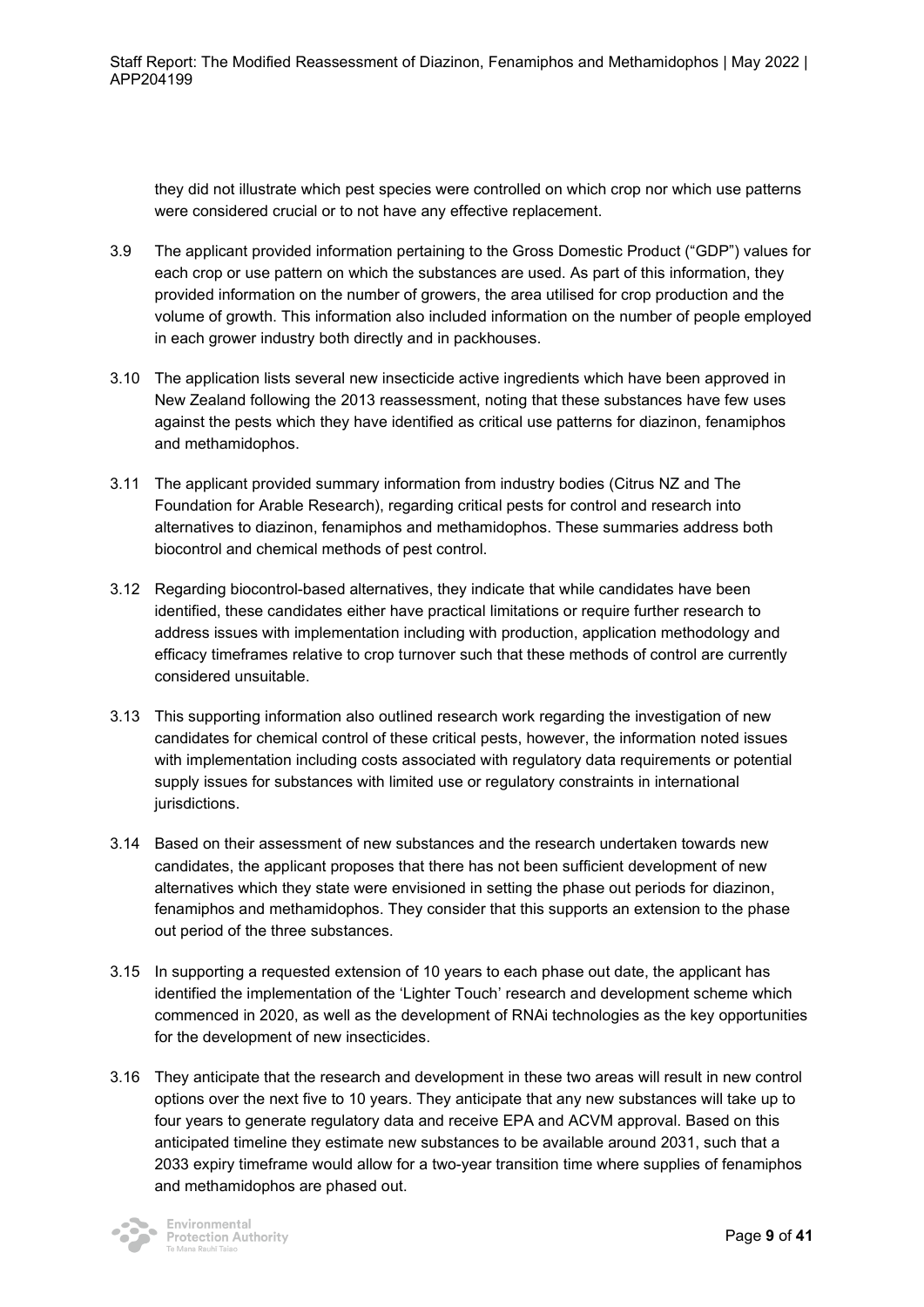Staff Report: The Modified Reassessment of Diazinon, Fenamiphos and Methamidophos | May 2022 | APP204199

3.17 In response to a request for further information under Section 52 of the Act, the applicant supported their proposal for a 10-year extension to the phase out date for diazinon to 2038. They cited claims regarding increasing timeframes and difficulty to approval and registration of new substances in New Zealand. They also indicated that an extension of five years, resulting in a phase out in line with that proposed for fenamiphos and methamidophos would still provide opportunities to identify replacements. No information specific to diazinon was provided.

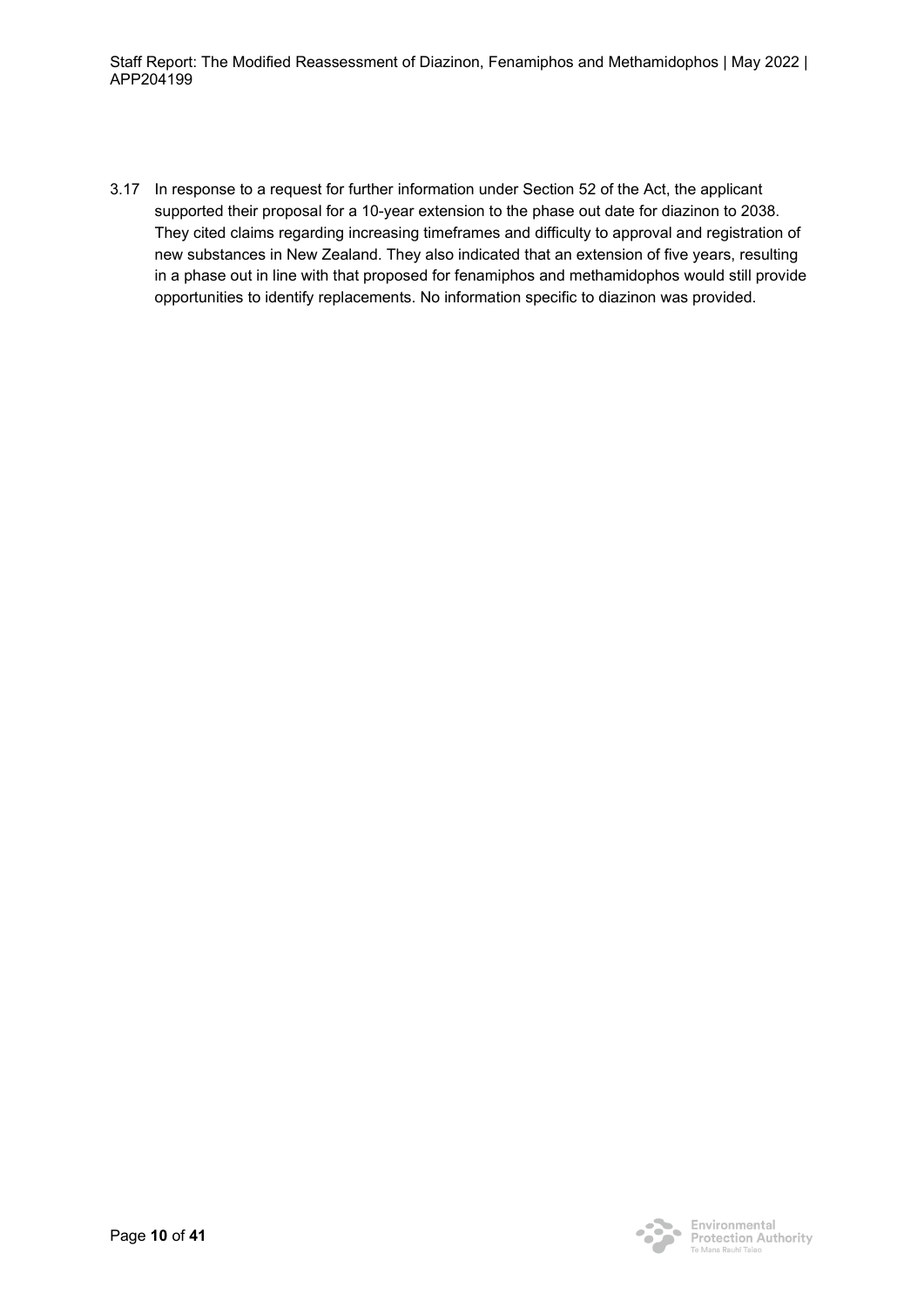## <span id="page-11-0"></span>**4 Submissions**

### **Submitters**

- 4.1 Twelve submissions were received for this application (see Appendix C for the full list of submitters). Four of these submitters identified that they wished to present on behalf of their submission at a hearing.
- 4.2 In their submissions, seven submitters self-identified to be in opposition to the applicant's proposal, four were in support and one neither supported nor opposed the application.

| <b>Position</b>                                   | <b>Submissions</b> |                   | Want to be heard at a hearing |             |
|---------------------------------------------------|--------------------|-------------------|-------------------------------|-------------|
|                                                   | <b>Number</b>      | <b>Percentage</b> | <b>Number</b>                 | Percentage* |
| Oppose proposal                                   |                    | 58.3%             | 3                             | 25          |
| Oppose proposal with<br>additional restrictions** | 2                  | 16.7%             |                               | 8.3         |
| Neutral                                           |                    | 8.3%              | 0                             | 0           |
| Support proposal                                  | 4                  | 33%               |                               | 8.3         |
| <b>Total</b>                                      | 12                 | 100               |                               | 33.3        |

\* of total submissions

\*\* As a subset of those who oppose the proposal

4.3 The EPA has used the information gained from submissions, where relevant, to inform the evaluation of the application. Key issues raised in submissions are highlighted below. The views summarised are those of submitters, as organised by the groupings in **Error! Reference source not found.**1; they do not represent the view of the EPA.

### **Oppose proposal**

- 4.4 Seven submitters opposed the application to extend the importation, manufacture, and use of diazinon, fenamiphos and methamidophos. These submitters all cited the risks to human health and the environment of the continued use of these substance as the reason for the opposition to the proposal.
- 4.5 These submitters consider that the economic benefit derived from the use of diazinon, fenamiphos and methamidophos is outweighed by the environmental cost resulting from the toxicity of the substances.

#### Alternative substances:

4.6 Most submitters disputed the applicant's statement that diazinon, fenamiphos and methamidophos were critical to the control of the pests identified in table 6 of the application. These submitters considered that there are alternative substances including biological controls which had been developed which were sufficient to replace diazinon, fenamiphos or methamidophos and there was therefore, not a compelling basis for the reassessment.

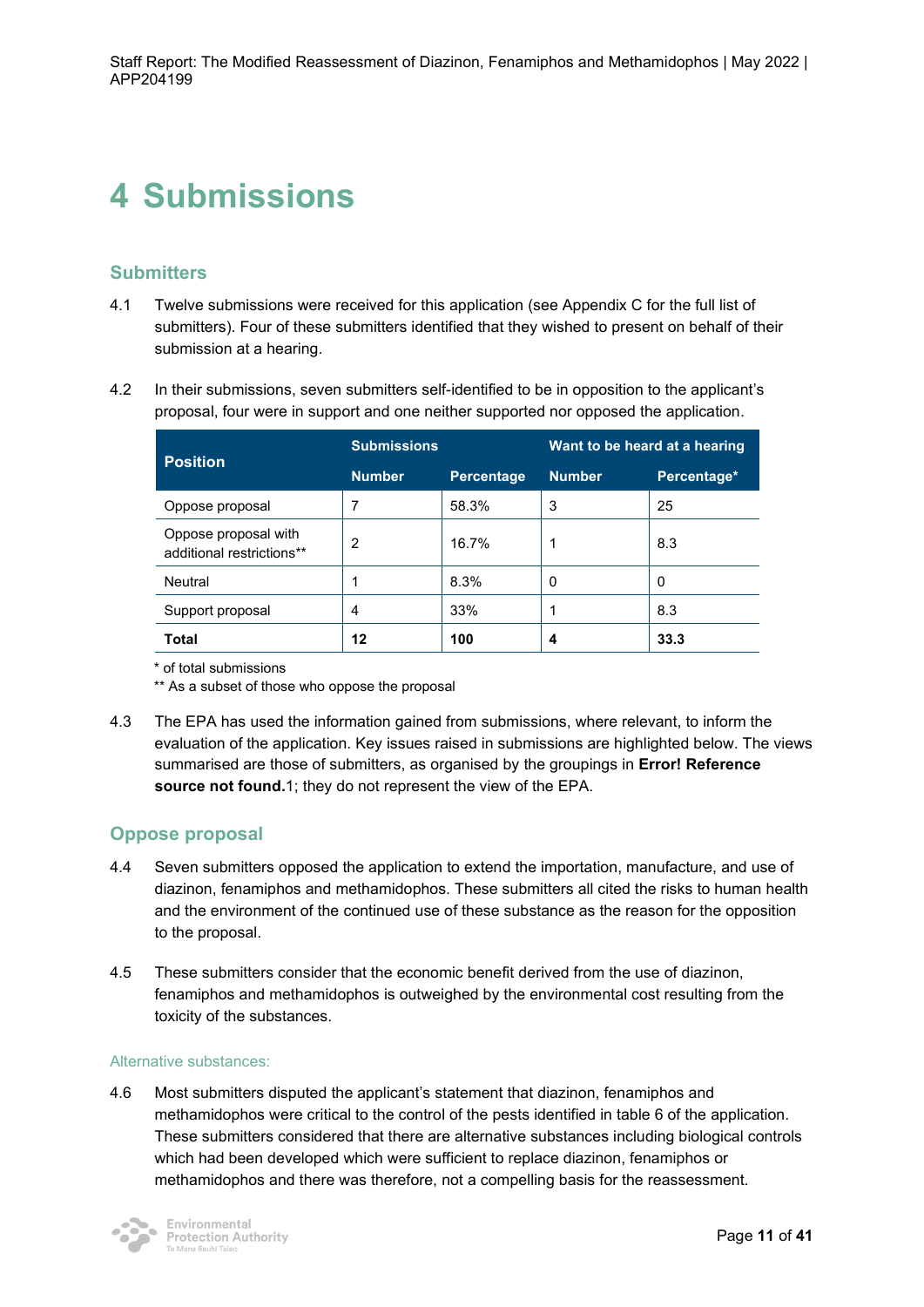- 4.7 Te Runanga o Ngāi Tahu HSNO Committee ("Ngāi Tahu") stated that while there were limited broad spectrum replacements, they consider suitable alternatives exist which are softer and more targeted than organophosphates.
- 4.8 The Environmental Law Initiative ("ELI") cited alternatives to the control of greenhouse thrips and Australian Citrus Whitefly as examples of critical pests which could be controlled by alternative substances and stated that there are further examples, requesting that the EPA scrutinise the applicant's claims. Furthermore, they also identified that the organophosphates subject to this reassessment are not proposed for use in biosecurity treatment of brown marmorated stink bug.
- 4.9 Other submitters (Physicians and Scientists for Global Responsibility ("PSGR"), The Soil & Health Association of New Zealand Inc ("Soil and Health") NZ, and GE Free Northland (in Food and Environment) ("GE Free")) indicated they believed that non-chemical interventions would be able to be used to replace pest control methods.
- 4.10 Submitters also stated that it was not clear which organophosphates are critical for which crops, or which target crops/ pests have no suitable alternatives to the three substances which are the subject of this reassessment.

#### Absence of independent information:

- 4.11 Most submitters who opposed the application expressed concern that the applicant has not provided any new information on the risks or safe use of the substances. They stated that as there have been studies on the human health and environmental impacts of the substances following the previous reassessment, they consider the 2013 risk assessment to no longer be adequate.
- 4.12 Three submitters (Soil and Health, PSGR and ELI) indicated they considered that there was a lack of independent scientific information available regarding the effects of the substances, and whether there are effects specific to the taxa present in the New Zealand environment. They identify regulatory evaluations of diazinon (United States EPA, 2017) and fenamiphos (European Food Safety Authority, 2019), stating that these assessments highlight data gaps regarding the effects of the substances and their environmental fate.
- 4.13 In considering the absence of data ELI stated that the precautionary principle should be applied such that an earlier phase out of diazinon, fenamiphos and methamidophos should occur.

#### International Regulatory position:

- 4.14 Multiple submitters identified the regulatory positions on diazinon, fenamiphos and methamidophos taken by international regulators. It was highlighted that none of the three substances are approved in the European Union. Soil and Health highlighted the European Union decision to not renew the substances was due to operator and bystander risks as well as short and chronic dietary exposure in pome fruits.
- 4.15 ELI identified that fenamiphos products were prohibited by the United States in 2014. While registrations for methamidophos were voluntarily cancelled by the registrant.

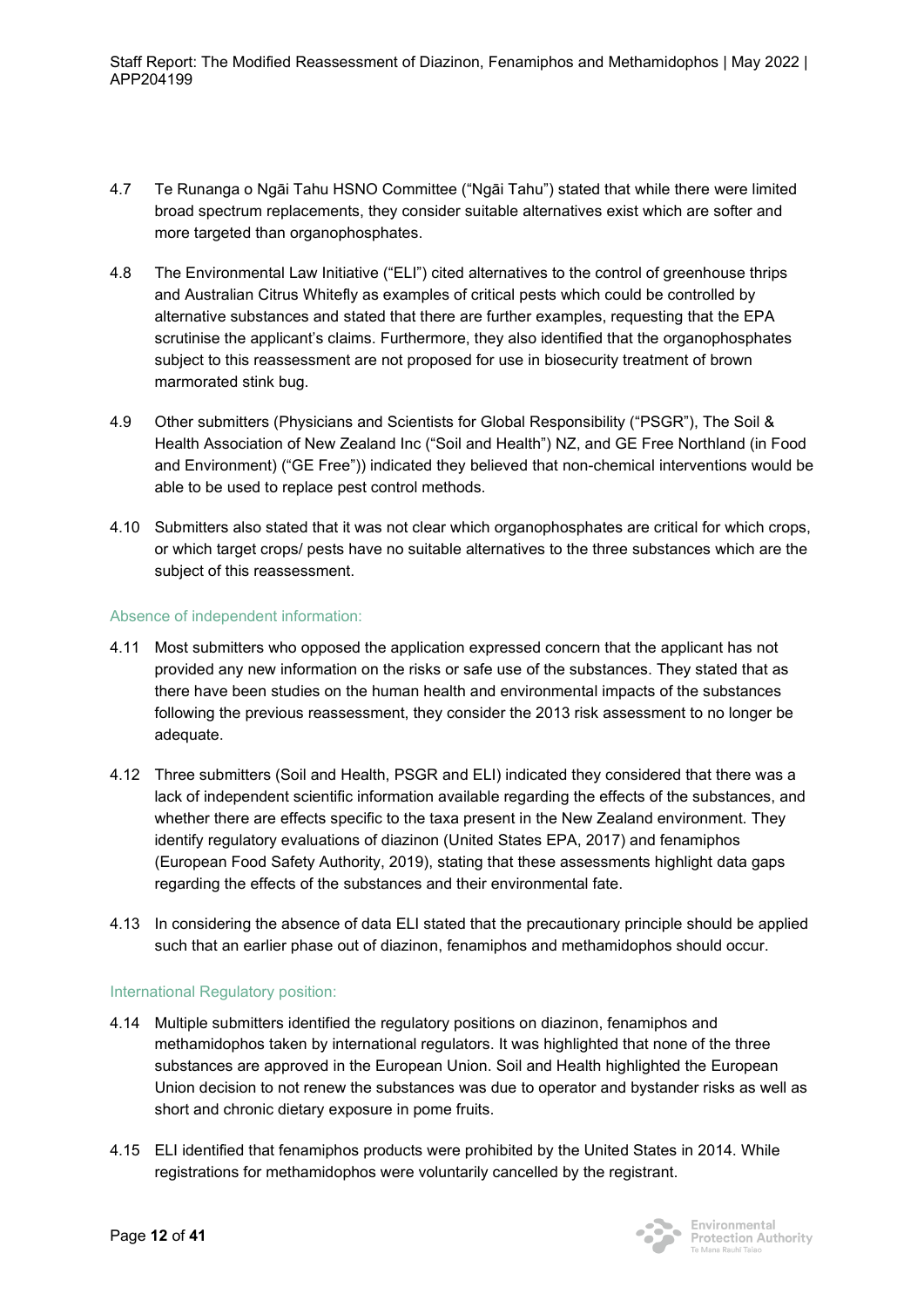#### 4.16 Several submitters also noted that methamidophos was listed under the Rotterdam convention.

#### Human Health risks associated with diazinon, fenamiphos or methamidophos

- 4.17 The submitters opposing the application expressed concerns regarding the human health risks associated with the substances.
- 4.18 Multiple submitters identified that the International Agency for Research on Cancer ("IARC") listed diazinon as a group 2 probable carcinogen in 2015.In relation to this, Te Runanga o Ngāi Tahu HSNO Committee (Ngāi Tahu) highlighted that Māori had higher cancer rates and higher mortality and identified that there were higher risks of whanau interacting with pesticide residues as many mahinga kai sites are adjacent to rural agriculture.
- 4.19 PSGR and Soil and Health expressed concern regarding risks from neurotoxicity and endocrine disruption. Soil and Health also claimed that methamidophos causes birth defects and increases the risk of certain cancer types.

#### Environmental risks associated with diazinon, fenamiphos or methamidophos

- 4.20 All submitters opposing the reassessment expressed concerns about environmental contamination of organophosphates and adverse effects to ecosystems including impacts to the aquatic environment, as well as to non-target and beneficial invertebrates.
- 4.21 Fish and Game New Zealand expressed the variability of degradation across different environmental conditions not being accounted for and that withholding periods were difficult to enforce at the paddock scale for birds. They therefore stated that continued use of these substances risked collateral damage to avian, insect and aquatic ecosystems.
- 4.22 Ngāi Tahu identified concerns regarding downstream effects from broad spectrum insecticides such as removal of food source for taonga species, and unchecked pest species growth. They state that studies have shown diazinon to have a significant impact on beneficial insects and to be highly toxic to zoo plankton. They further state that fenamiphos and methamidophos act on the same pathway and would have similar impact. Ngāi Tahu also expressed general concern for species loss as a result of chemical overburden in the environment.
- 4.23 Soil and Health and Ngāi Tahu drew attention to the Institute of Environmental Science and Research ("ESR") survey which identified the presence of diazinon in water from wells in of the Canterbury region and recommended that ground water impacts should be reviewed in any risk assessment.

#### Te Ao Māori

- 4.24 In their submission Ngāi Tahu note their position as kaitiakitanga and partners to Te Tiriti o Waitangi noting their role to consider the impact on taonga to the environment, the cultural acceptability of any activity in the environment and obligations to consult with Ngāi Tahu as a Tiriti partner regarding any potential impacts on taonga in the Ngāi Tahu takiwa.
- 4.25 Ngāi Tahu further expressed disappointment that the applicant did not follow up a request for consultation with Māori. They criticise the application for failing to discuss the impact of

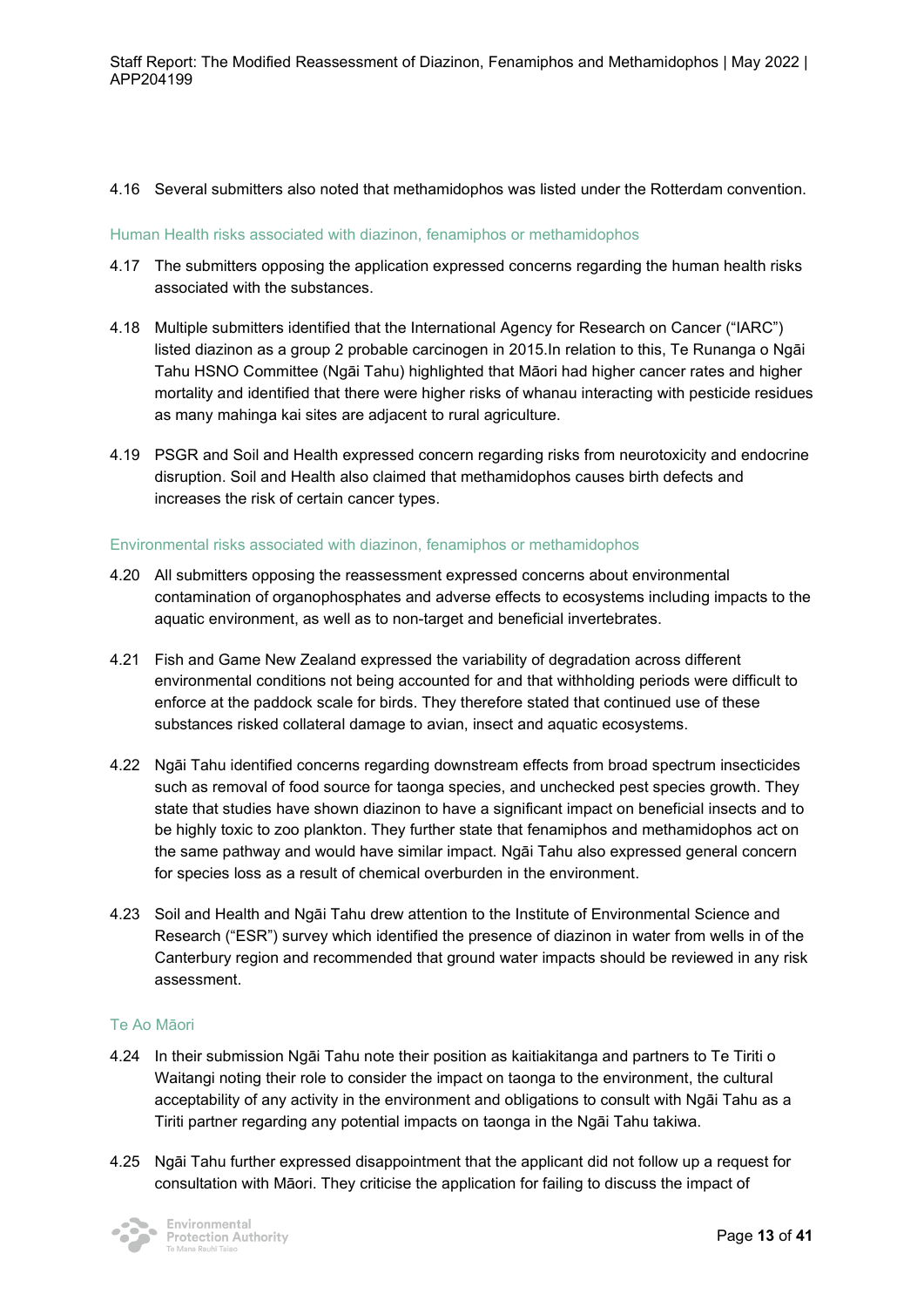continued use of the reassessment substances on taonga species and for instead relying on the assessment undertaken eight years prior.

- 4.26 Ngāi Tahu highlight in their submission, the interconnectedness of health with the environment and the importance that mahinga kai and rongoa sources remain free of toxins.
- 4.27 Fish and Game drew attention to the concept of Te Mana o te Wai from the National Policy Statement for Freshwater Management and its emphasis on the health and wellbeing of water bodies and freshwater ecosystem. They state that to give effect to Te Mana o Te Wai would require embedding in all environmental regulation, and that prompt disuse of the organophosphate substances would give effect to this.

### **Oppose proposal and propose additional restrictions**

- 4.28 Of the submitters in opposition to the reassessment, two submitters (ELI and Fish and Game NZ) proposed that the phase out period for diazinon be reduced by five years to 2023 in line with the current phase out dates for fenamiphos and methamidophos.
- 4.29 Fish and Game also requested additional restrictions be applied to the substances until their phase out. They seek controls which address the risks to waterfowl and other non-target species, and which account for the impacts changing climate and weather patterns have on these risks.

#### New risk information

- 4.30 ELI and Fish and Game rejected the applicant's claim that the risk assessment of the use of these substances as undertaken in 2013, is unchanged and would not require update. They cited scientific and regulatory literature published since the last reassessment for each of the active ingredients regarding the risks to waterfowl, predatory birds, non-target insects and aquatic ecosystems.
- 4.31 Fish and Game expressed particular concern regarding the risks to waterfowl from diazinon acting as an acetyl cholinesterase inhibitor. They also stated that organophosphate exposure may also result in sublethal effects for different avian species at lower concentrations.
- 4.32 Fish and Game provided information regarding observed effects and changes to waterfowl populations in New Zealand which they connected to diazinon exposure and identified specific examples of poisoning incidents where significant waterfowl deaths had occurred. In some instances, they state that diazinon was deliberately applied to poison birds.

#### Absence of a benefit and cost assessment:

4.33 ELI noted that the application does not assess the cost impacts of continued use of the substances. They identified literature which indicated that the costs of human health effects from exposure to organophosphates is estimated at \$44.7 billion (USD) in the United States and \$194 billion (USD) in the European Union and they state that these costs were likely to be significant in New Zealand.

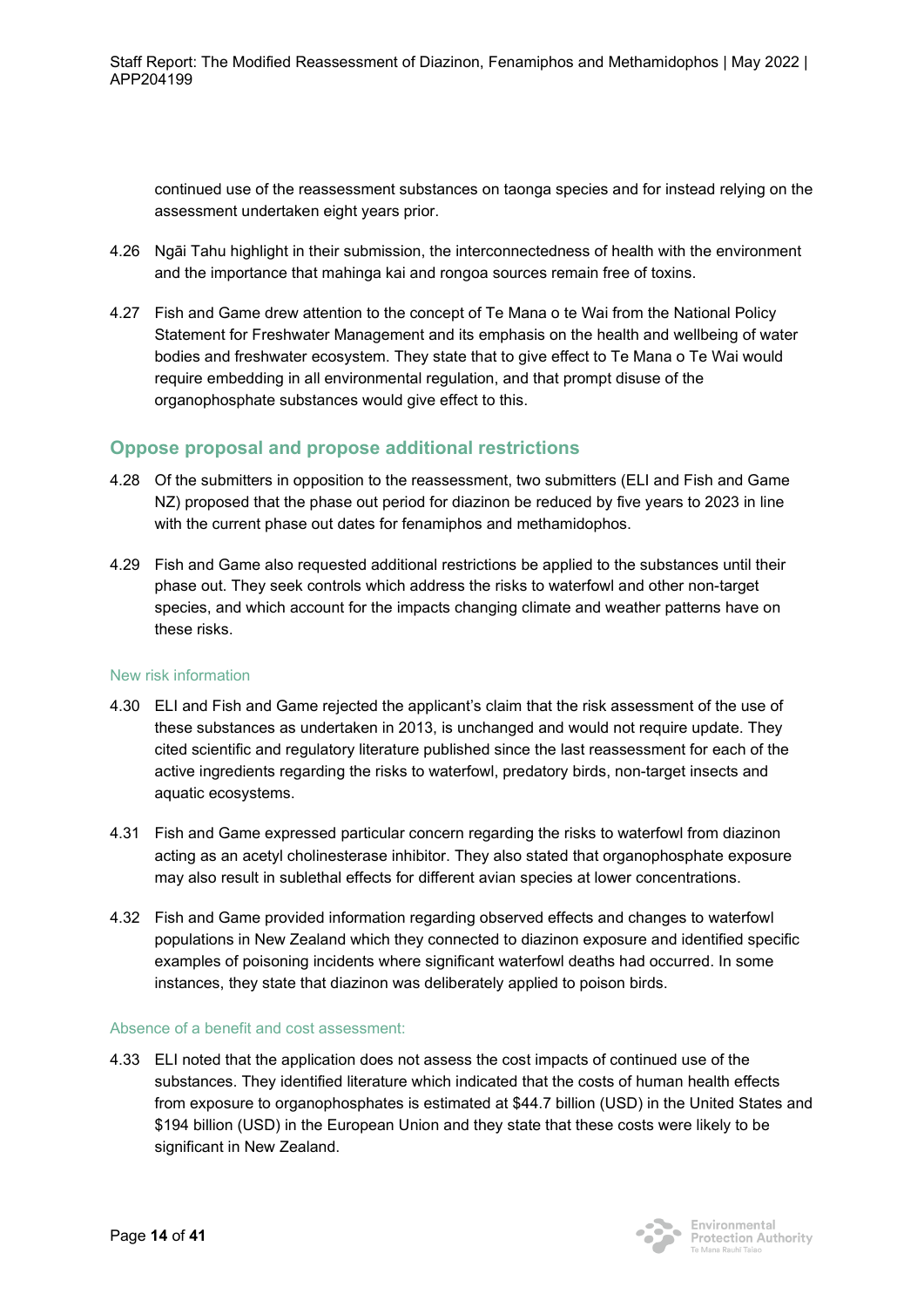- 4.34 Similarly, they also noted the lack of an economic assessment of the contribution of the substances to the yield of the target crops and therefore the economic benefits directly derivable from the use of these substances and impacts of their unavailability.
- 4.35 ELI therefore recommended that an analysis of economic costs be commissioned to review the benefits and cost impact of the continued use of the substances subject to the reassessment.

#### **Neutral**

- 4.36 The Ministry for Primary industries ("MPI") identified biosecurity uses for both fenamiphos and methamidophos. They stated that diazinon is not an approved treatment option for goods at the border in the MPI Treatment Requirement: Approved Biosecurity Treatments (MPI-ABTRT).
- 4.37 MPI noted that fenamiphos remains the only treatment option for nematodes at the border and is therefore of critical use. They did however note that data from 2014-2021 indicated that fenamiphos treatment was rare and attributed this to the identification of pests prior to treatment increasing making some treatments now unnecessary. They identify the risks associated with the use of fenamiphos and outline practical actions to mitigate risk undertaken by nursery owners who use the substances, and border staff inspecting treated plants.
- 4.38 MPI state that the use of methamidophos is a recommended treatment under the MPI-ABTRT for the treatment of fresh flowers and foliage is recommended under treatment code FNS7 and outline the treatment protocol. They note that a half of contact insecticides and all systemic insecticides are no longer registered in Europe such that treatment is likely to occur on arrival in New Zealand rather than pre-departure.
- 4.39 However, they note that shipments are rarely directed for treatment under FNS7 and when they are they are not treated with methamidophos. They state that they consider the use of methamidophos less critical than fenamiphos as multiple options for treatment exist.
- 4.40 In response to the applicant's suggestion that diazinon and methamidophos may be used in response to an incursion of brown marmorated stinkbug (BMSB), MPI note that these were not currently proposed for this use in the current MPI BMSB Operational Specification. MPI stated that due to the health risks associated with the use of these substances, that it would be unlikely for these to be the preferred treatment options for brown marmorated stinkbug.

### **Support proposal**

- 4.41 Four submitters supported the proposal to extend the approval time for the substances. Three submitters, Nufarm Limited (Nufarm), Federated Farmers of New Zealand (Federated Farmers) and Agrisource Limited (Agrisource) provided additional information in support of their position. Orion Agriscience also supported the application but did not provide further information or comment in support of their position.
- 4.42 Nufarm, Federated Farmers and Agrisource all expressed concern regarding a lack of viable insecticide alternatives and requested an extension to the phase out to allow for research and implement alternative pest control substances. Agrisource expressed that they understood the need to review these substances and would work alongside key stakeholders to review

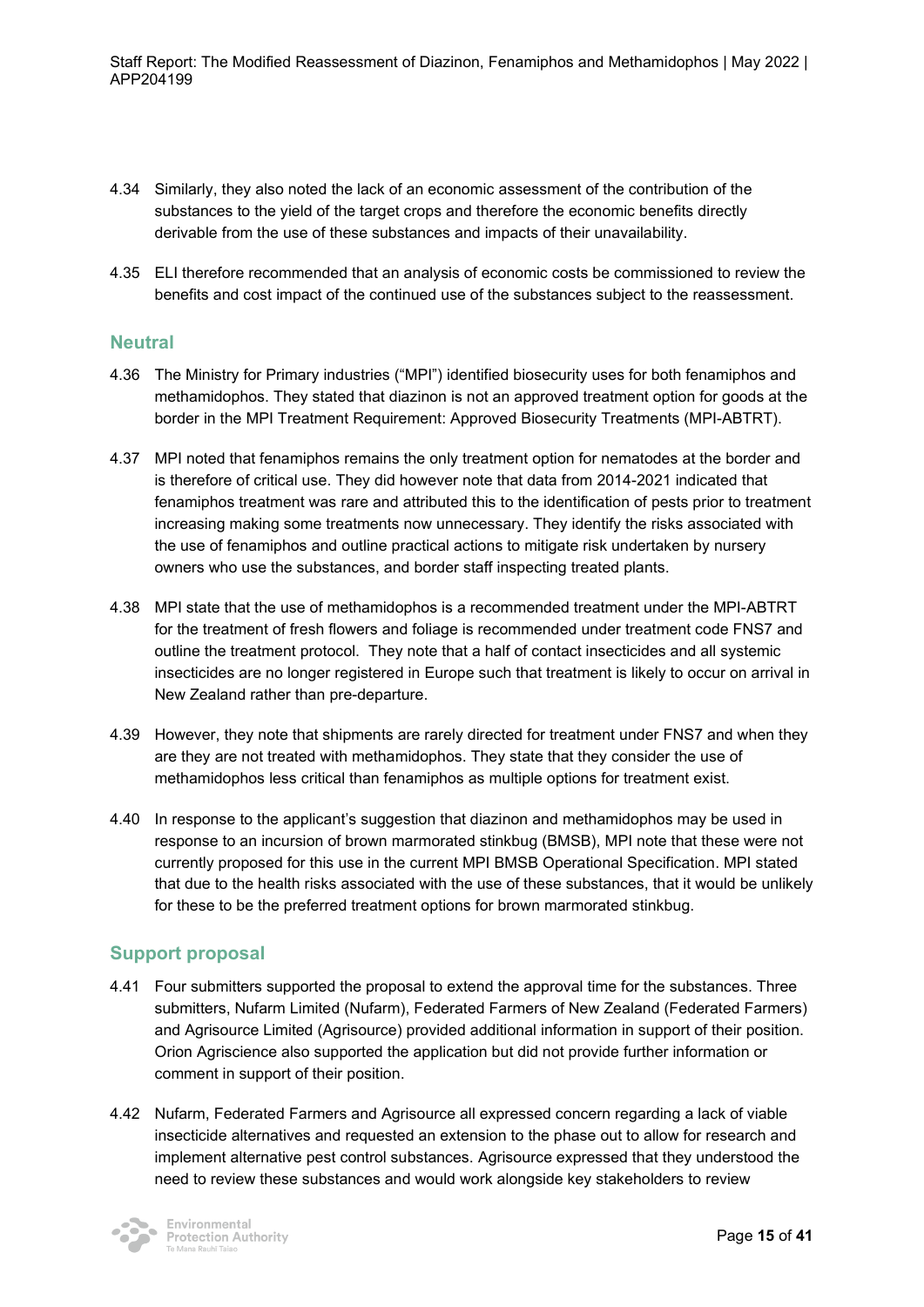restrictions on methamidophos to support its ongoing use where there are very limited alternatives.

#### Support for the extension of diazinon approvals.

- 4.43 Two submitters (Nufarm and Federated Farmers) expressed support for the extension for diazinon, highlighting that it is highly effective for controlling grass grub and that this is critical for pasture and crops in New Zealand.
- 4.44 They note that grass grub can be significantly damaging to pasture and arable sectors as well to cereals, carrots, herbage seed and white clover seed crops and noted that these industries have significant value to export revenue and GDP to New Zealand. Nufarm Limited (citing the Foundation of Arable Research) state that a 10% loss of yields from reduced control of grass grub would cost about \$32 million in farm returns.
- 4.45 These submitters consider diazinon to be the only agrichemical option for planting control of grass grub and grass grub larvae in arable crops, stating that they are not aware of other viable alternative chemistry or that there is not an alternative available in the market which would sufficiently control grass grub to the level it is controlled with diazinon.
- 4.46 Nufarm state that finding alternatives to diazinon for the control of grass grub is difficult as grass grub is a New Zealand native pest, and it is difficult to assess whether a product developed overseas will be efficacious. They also state that many of the new compounds that are being investigated as alternatives are not registered in pastures and crops for livestock and there is a data gap regarding animal transfer residue data and grazing withholding periods. They note that they have provided detailed information regarding efforts to seek alternatives as part of the applicant's confidential appendix.

#### Support for the extension of methamidophos approvals.

- 4.47 Two submitters supported the proposal to extend the approvals for methamidophos. They highlighted use for the treatment of maize, sweetcorn, and potatoes to protect yields against green vegetable bug and potato tuber moth, with Federated Farmers noting the use of maize in the production of grain for feed for the pastural and livestock sectors.
- 4.48 Conflicting statements were provided by submitters regarding the frequency of use of methamidophos. Agrisource indicated that methamidophos was used frequently by sweetcorn and potatoes growers, while Federated Farmers expressed an understanding that the substance is not frequently used but is a valuable tool for green vegetable bug control.
- 4.49 In addition to highlighting existing uses, Federated Farmers also considered that methamidophos should be retained as tool for future biosecurity incursions, highlighting potential use against disease-carrying thrips or armyworms across a range of crops. They note that MPI anticipates the arrival of fall armyworm in the next five years.

#### Support for the extension of fenamiphos approvals

4.50 No submitters who indicated in their submission as being in support of the application indicated express support for the retention of fenamiphos.



Environmental Protection Authority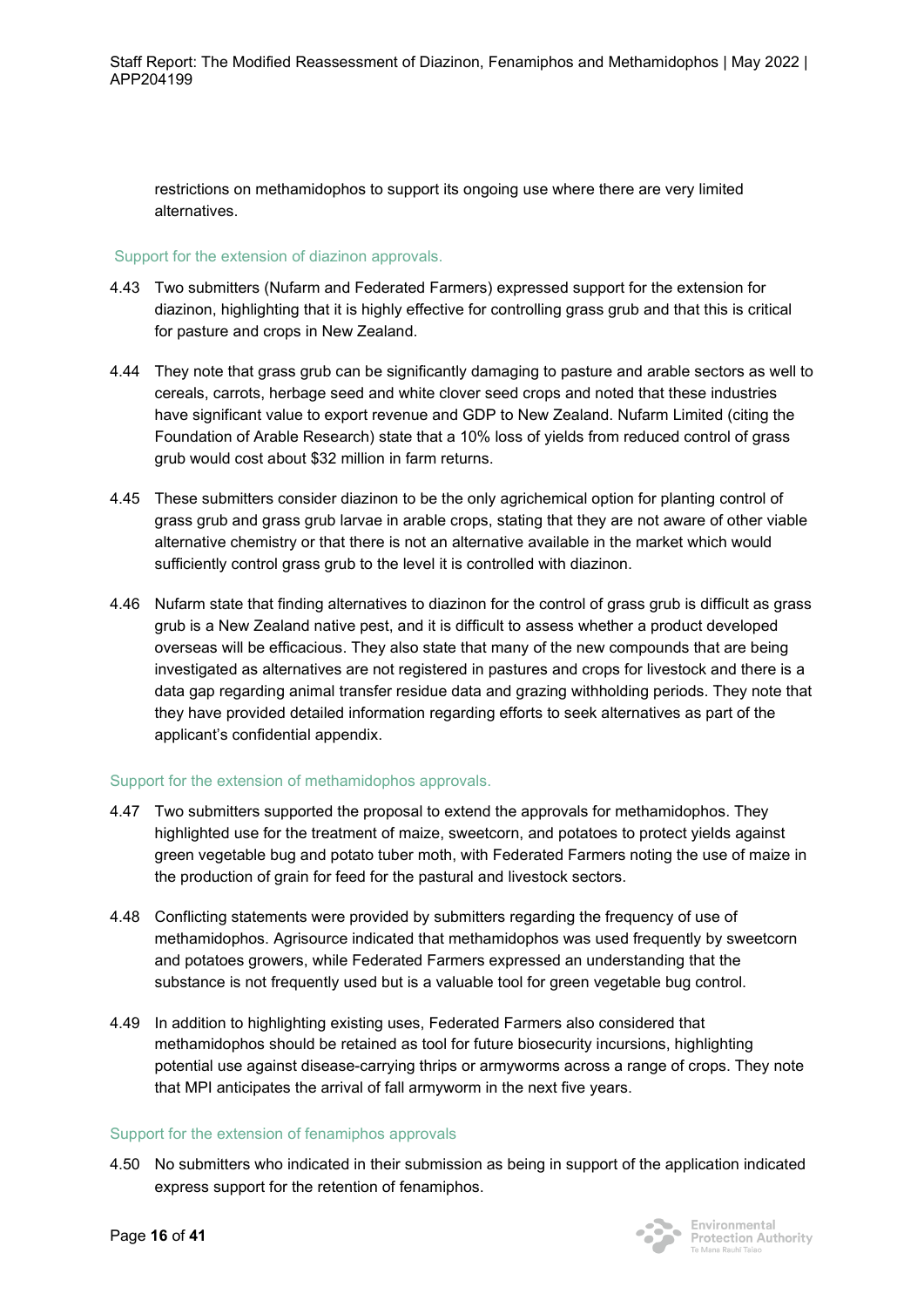Staff Report: The Modified Reassessment of Diazinon, Fenamiphos and Methamidophos | May 2022 | APP204199

### **EPA response to submissions**

- 4.51 Several submitters in opposition to the reassessment application identified the ESR report which indicates presence of diazinon in Canterbury waterbodies and stated that the information indicates that there is groundwater movement or contamination with diazinon.
- 4.52 The EPA notes that the ESR report itself states, "The detection of other pesticides such as DDT, diazinon and atrazine, which have very different leaching characteristics (Table 6) support contamination of the well from surface sources rather than widespread groundwater contamination." Noting this statement from the report and the leaching and soil adsorption properties of diazinon which indicates groundwater contamination should not occur, the EPA has determined that a review of the groundwater risks associated with diazinon is not required.
- 4.53 Several submitters referenced study or regulatory information regarding the human health and environmental risks associated with the substance. The EPA has reviewed this material and addressed the risks associated with diazinon, fenamiphos and methamidophos in section 7 of the report.
- 4.54 We note that the request from Fish and Game for restrictions and guidance to reflect the differing effects of climate and weather on the effects of exposure to these substances. the application of nuanced controls to reflect use in specific locations or environments within New Zealand could not be readily set for an approval which covers use across New Zealand. Such conditions could be applied through more localised assessment using Permissions under Section 95A of the Act. This is discussed further in section 13.
- 4.55 The EPA acknowledge the key concepts of kaitiakitanga, Te Tiriti partnership and Te Mana o Te Wai as highlighted by Ngai Tahu and Fish and Game submissions. The EPA also has expressed concern regarding the lack of assessment and engagement by the applicant regarding the impact on Māori cultural receptors of continued use of diazinon, fenamiphos and methamidophos.
- 4.56 Prior to the submission period the EPA sought to address this point through an information request to the applicant under Section 52 of the Act. However, the applicant was not able or not willing to meet the requirements of the information request on this matter. We note that iwi have the opportunity to engage and provide input to the application in the submission process. We have sought to address risks to te Ao Māori in our Māori impact assessment (section 9); however, we recognise that this is not a replacement for meaningful engagement by the applicant.
- 4.57 In their submission, the ELI referred to the estimated annual human health costs in the United States and European Union associated with exposure to organophosphates. However, it is not clear what contribution to these costs is attributable to diazinon, fenamiphos or methamidophos, and we note that these figures do not include per capita values. While we appreciate the concern regarding these health costs, it is not apparent as to how these figures translate to a New Zealand context.

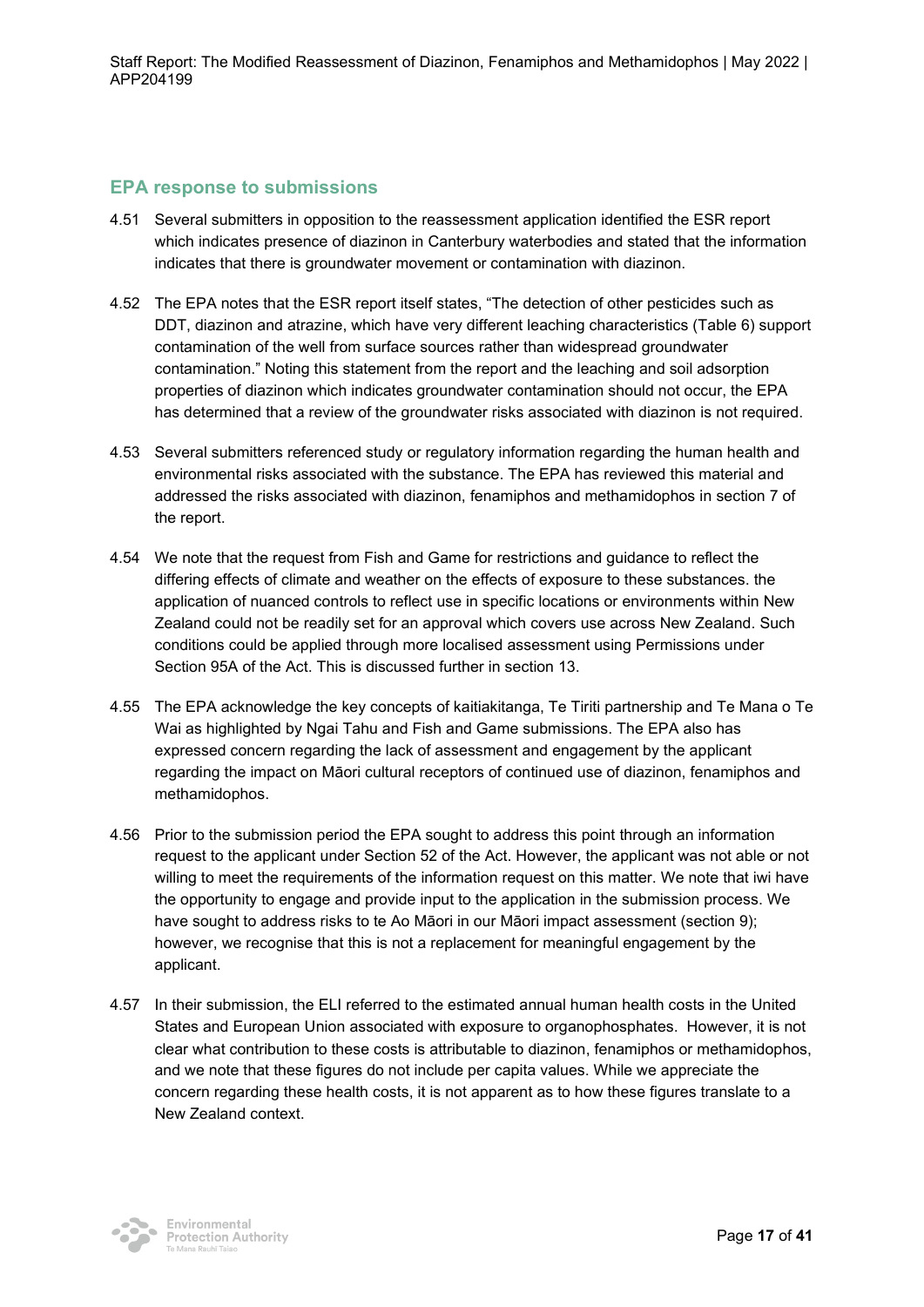# <span id="page-18-0"></span>**5 International obligations**

- 5.1 Under Section 6 of the Act, to achieve the purpose of the Act, all decision makers must take into account New Zealand's international obligations (among other considerations).
- 5.2 New Zealand does not have any international obligations specific to the continued use of diazinon or fenamiphos or any substances containing these active ingredients.
- 5.3 Methamidophos is listed under Annex III of the Rotterdam convention. Annex III chemicals are pesticides and industrial chemicals which have been banned or severely restricted due to health or environmental reasons. The movements of hazardous chemicals listed in Annex III are subject to the Prior Informed Consent procedure ("PIC procedure") where exports are only permitted if the importing state has consented to the future import of that specific chemical.
- 5.4 There are no other international obligations regarding the import, manufacture, or use of methamidophos.

## <span id="page-18-1"></span>**6 Hazardous properties**

- 6.1 When diazinon and methamidophos were transferred in 2006 to the Act they had the following classifications:
	- Diazinon: 6.1C, 6.8B, 6.9A, 9.1A, 9.2D, 9.3A, 9.4A
	- Methamidophos: 6.1B, 6.4A, 6.9A, 9.1A, 9.2B, 9.3A, 9.4A
- 6.2 Fenamiphos did not have its own approval during the transfer of substances to the Act, however the following classification was used to determine the classifications for substances containing fenamiphos prior to the 2013 reassessment:
	- Fenamiphos: 6.1B, 6.4A, 6.9A, 9.1A, 9.2B, 9.3A, 9.4A
- 6.3 In the 2013 reassessment the following classifications were applied to update the classifications for individual substances containing these active ingredients:
	- Diazinon: 6.1C, 6.8B, 6.9A, 9.1A, 9.2B, 9.3A, 9.4A
	- Fenamiphos: 6.1B (oral), 6.1B (dermal) 6.1C (inhalation), 6.4A, 6.9A (oral, dermal and inhalation), 9.1A, 9.2D, 9.3A, 9.4A
	- Methamidophos: 6.1B (oral), 6.1B (dermal), 6.1B (inhalation), 8.2C, 8.3A, 6.9A, 9.1A, 9.2B, 9.3A, 9.4
- 6.4 In April 2021 individual approvals of hazardous substances were reissued to apply the GHS classifications. Methamidophos was subject to reissue with the following classifications applied.
	- Methamidophos: Acute Oral Toxicity Category 2, Acute Dermal Toxicity Category 2, Acute Inhalation Toxicity Category 2, Skin Corrosion Category 1C, Serious Eye Damage 1, Specific Target Organ toxicity – Repeated Exposure Category 1, Hazardous to the Aquatic Environment Acute Category 1, Hazardous to the Aquatic Environment Chronic Category 2

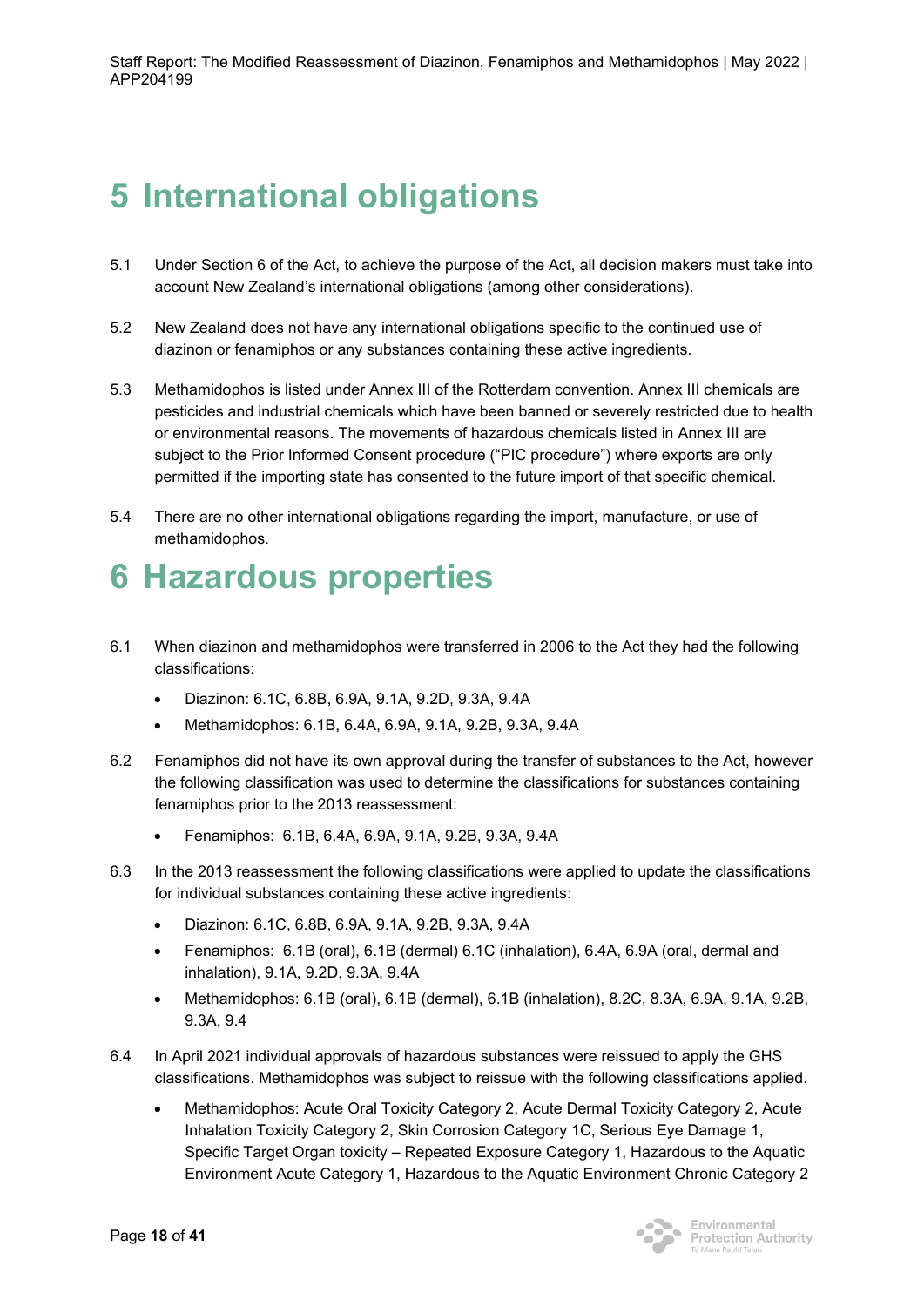- 6.5 The approval for diazinon as an active ingredient was revoked in this reissue, while fenamiphos as an active ingredient has never held an individual approval. The following classifications were used in the reissue of substances containing these active ingredients:
	- Diazinon: Acute Oral Toxicity Category 3, Acute Dermal Toxicity Category 3, Acute Inhalation Toxicity Category 4, Reproductive Toxicity Category 2, Specific Target Organ toxicity – Repeated Exposure Category 1, Hazardous to the Aquatic Environment Acute Category 1, Hazardous to the Aquatic Environment Chronic Category 1
	- Fenamiphos: Acute Oral Toxicity Category 2, Acute Dermal Toxicity Category 2, Acute Inhalation Toxicity Category 3, Eye irritation Category 2, Specific Target Organ toxicity – Repeated Exposure Category 1, Hazardous to the Aquatic Environment Acute 1, Hazardous to the Aquatic Environment Chronic Category 1, Hazardous to the Terrestrial environment.
- 6.6 No changes to the classifications for any of these substances are proposed by the applicant.
- 6.7 The EPA notes information provided by submitters on the application and has reviewed the supporting information cited in these submissions. We do not propose any changes to the hazardous classifications for diazinon, fenamiphos or methamidophos based on this information.

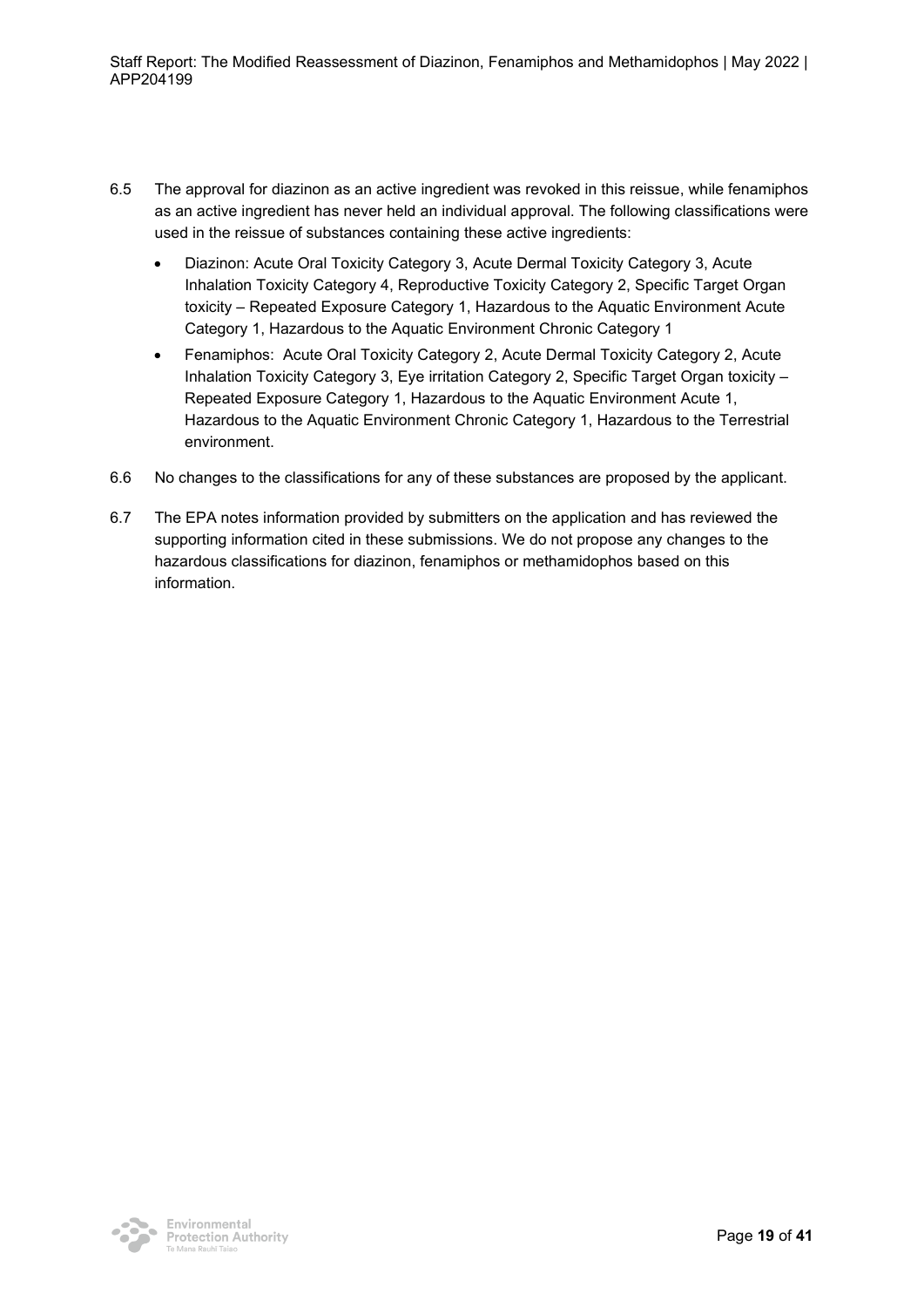## <span id="page-20-0"></span>**7 Risk assessment**

### **Preamble**

- 7.1 The applicant has not provided new information towards the hazardous effects or risks associated with the use of the substances.
- 7.2 Instead, the applicant has requested that the risks associated with the use of these substances are not reviewed but rather the existing assessment of the risks associated with these substances as undertaken in the 2013 reassessment be applied to the current reassessment.

### **Lifecycle**

- 7.3 During the importation, transportation, and storage of these substances, it is expected that exposure is unlikely to occur and that the proposed controls and other legislative requirements will sufficiently mitigate the risks associated with these stages of the substance lifecycle to a negligible level. These include the existing EPA Notices around packaging, identification, and disposal of hazardous substances, the Land Transport Rule 45001, Civil Aviation Act 1990, Maritime Transport Act 1994, and the Health and Safety at Work Act 2015.
- 7.4 It is considered that there is the potential for exposure to humans and the environment to occur during the use phase of the substances, with potential exposure to the environment possible, following disposal. These risks have been considered further in this evaluation.
- 7.5 The existing controls and legislative requirements were considered when identifying controls to mitigate risks associated with use of the substance.

### **Use pattern**

- 7.6 Diazinon, fenamiphos and methamidophos are insecticides for plant protection in various crops and for biosecurity treatment of pest species. The applicant has highlighted a number of crucial crops species and/or pest species for which these substances are considered critical in table 6 of their application.
- 7.7 The substances are primarily applied as plant protection products using broadcast and spot directed spray use patterns. Dip treatment may also occur for biosecurity treatment. Diazinon, fenamiphos and methamidophos are used by professional users only. Diazinon substances for home use were reassessed and revoked in 2016 as an outcome of the Reassessment of carbaryl, chlorpyrifos and diazinon used in veterinary medicine and other non-plant protection purposes (APP202098).
- 7.8 In the 2013 reassessment the use of diazinon, fenamiphos and methamidophos for plant protection were identified to pose significant risks to human health and/or the environment such that the approvals for these substances were set for revocation in the 2013 reassessment. An extended phase out period was applied to account for significant benefits associated with these

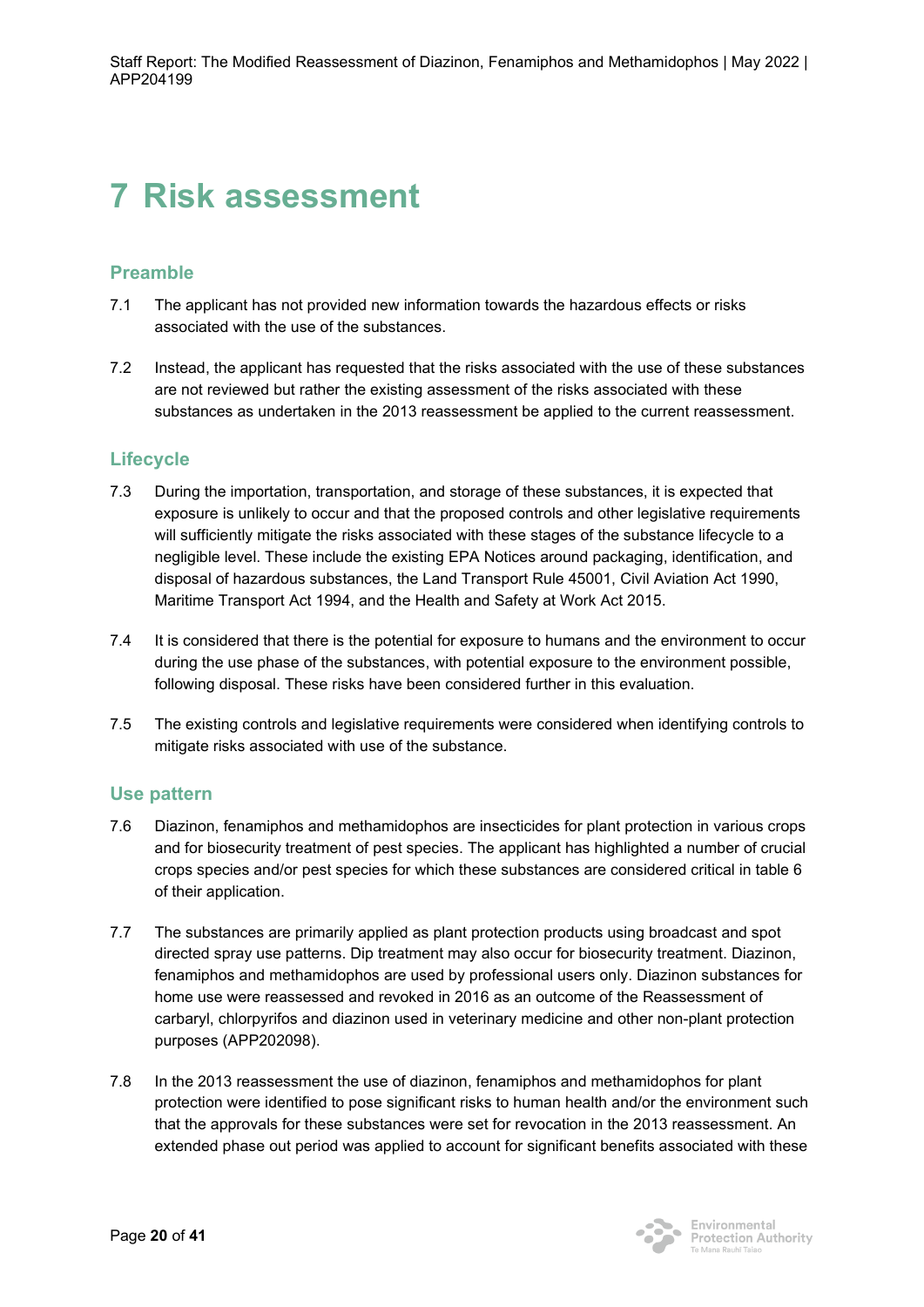substances and to allow industry to invest in the development and implementation of replacement substances.

#### **2013 reassessment**

#### **Human health effects**

7.9 The 2013 reassessment concluded there were significant risks associated with exposure to diazinon, fenamiphos and methamidophos. We have highlighted key aspects of the risk assessment regarding adverse effects to human health below.

#### Diazinon

- 7.10 The 2013 risk assessment found **non-negligible** risks to human health with most of the use scenarios assessed (70 of 95 use scenarios modelled). Most use scenarios for diazinon were considered to pose a **low** (56 use scenarios) or **medium** (17 scenarios) risk to operators, this was counterbalanced by an increase in risk to re-entry workers (24 **low** and 43 **medium** risk scenarios), even with the application of controls.
- 7.11 Most use scenarios were found to be associated with a **low** level of risk to bystanders (65 of 95 scenarios modelled). These scenarios still present Risk Quotient (RQ) values above the EPA's level of concern (RQ value >1) with controls applied and are still considered **non-negligible**. The risk assessment highlighted that exposure to bystanders could potentially result in harmful effects such as neurotoxicity.

#### Fenamiphos

- 7.12 The previous reassessment found **medium to high** risks to operators and **low to medium** risks to bystanders for the majority of use scenarios for fenamiphos for plant protection, where the substances are applied under dispersive uses through boom spray. The lowest Risk Quotient (RQ) values derived for boom spray application significantly exceeded the level of concern (Carrots scenario 8, operator full PPE and RPE RQ = 64, bystander RQ = 62).
- 7.13 While still presenting a **low** risk, the use of fenamiphos in biosecurity facilities through dipping use patterns present lower risks to operators (with full PPE and RPE  $RQ = 20$ ) than dispersive use patterns where the substance is applied by boom. Furthermore, no exposure occurs for reentry workers or bystanders such that the risks are considered **negligible**.

#### Methamidophos

- 7.14 The 2013 reassessment found **low** (8 scenarios) to **medium** (10 scenarios) risks to operators in the use phase. 18 of 20 scenarios modelled found **medium** risks in the re-entry phase of methamidophos uses, with no uses presenting **negligible** risks.
- 7.15 The risks to bystanders for most use patterns (17 scenarios) were considered **low** however these risks were still above the level of concern. Only one use pattern was considered to have **negligible** risks to bystanders.

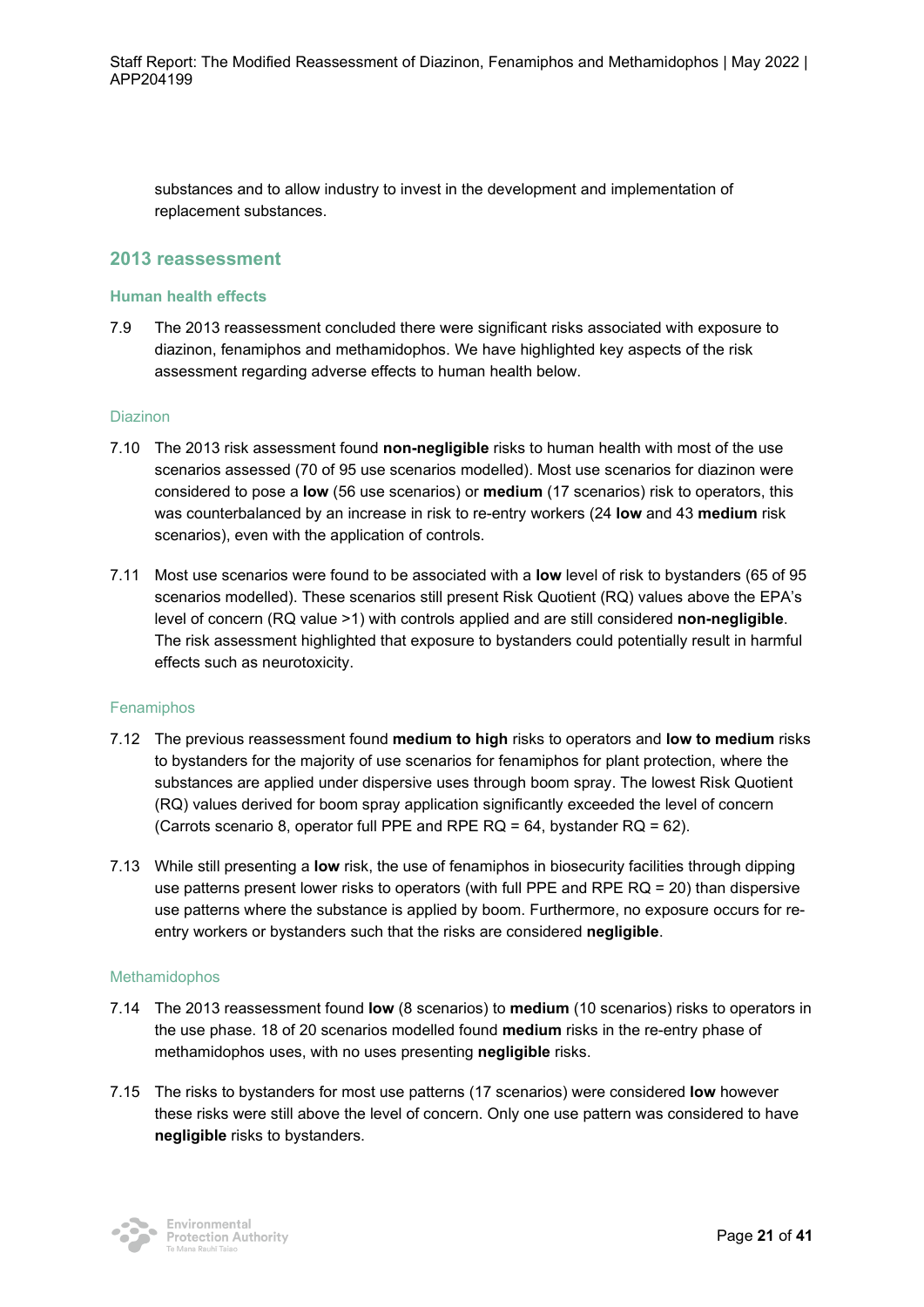7.16 No use pattern presented **negligible** risks to both operators and bystanders, such that **nonnegligible** risks were present to 2 of 3 receptors for all use scenarios.

#### **Environmental effects**

- 7.17 The 2013 reassessment concluded that exposure of the environment to diazinon, fenamiphos and methamidophos would present **non-negligible** risks of significant adverse effects. We have highlighted key aspects of the risk assessment regarding adverse effects to the environment below.
- 7.18 We note that all use scenarios for diazinon, fenamiphos and methamidophos were modelled to have **negligible** risks to bees based on the assumption that users ensure bees will not be in the application area when the substance is applied in accordance with the controls applied to the substance.

#### Diazinon

- 7.19 Many use scenarios for diazinon were associated with **low** or **medium** risks to aquatic organisms (29 low and 34 medium scenarios).
- 7.20 The majority of uses carry **high** risks to birds (84 of 95 scenarios are **high** risk and 8 are **medium** risk). A significant number of the high-risk scenarios have RQ which exceed 1000.
- 7.21 It is notable that there is a very limited number of use patterns that present **non-negligible** risks to the environment, with most use patterns assessed presenting risks above the level of concern to at least one environmental receptor.

#### Fenamiphos

- 7.22 The use of the substance for biosecurity via dipping does not result in exposure to the environment and therefore presents **negligible** risks. This is the only use pattern which presents negligible risks to the environment, with all dispersive use patterns presenting risks to aquatic ecosystems or birds.
- 7.23 Fenamiphos was found to have **medium** to **high** environmental risks for most use patterns. Dispersive application methods were found to pose a **non-negligible** risk to the aquatic environment with four presenting a **medium** risk.
- 7.24 Five use patterns presented a **high** risk to birds with several exceeding RQ values of 2500. The other dispersive use pattern was considered to present **medium** risk. No dispersive use patterns presented **low or negligible** risks to birds.

#### Methamidophos

- 7.25 Similar levels of risks were associated with all use patterns for methamidophos.
- 7.26 All but one use pattern assessed for methamidophos found **medium** risks to the aquatic environment. Notably, high RQ values were associated with potential adverse effects to the

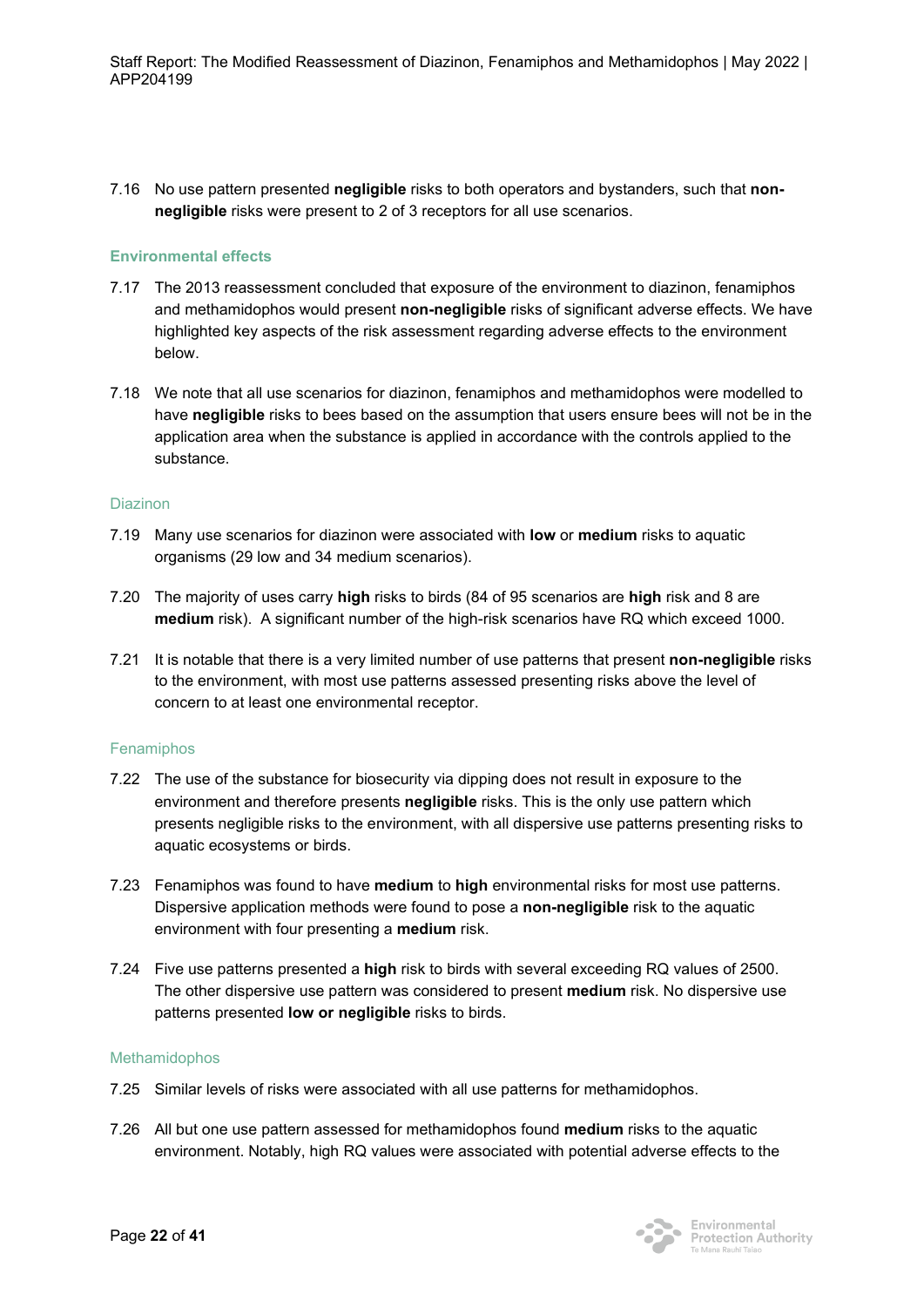environment however qualitative risk assessments considered that these could be sufficiently mitigated with controls.

7.27 All use patterns were found to have **medium** risks to birds even with risk mitigating controls applied.

### **Current Reassessment**

- 7.28 No new information has been provided by the applicant in relation to human health effects or risks associated with the use of diazinon, fenamiphos or methamidophos.
- 7.29 The applicant has not proposed a change of use or changes to the restriction which could result in a change in the risks associated with the use of these substances.
- 7.30 Several submitters in opposition to the application provided information regarding potential human health effects associated with exposure to diazinon, fenamiphos or methamidophos. Most of this information cited academic journal articles and academic studies, although references were provided to regulatory reviews by the European Food Safety Authority (EFSA) and by the International Agency for Research on Cancer (IARC).
- 7.31 We note that the European Chemicals Agency (ECHA) has adopted harmonised classifications for diazinon, fenamiphos and methamidophos. We noted that these are unchanged from those set in New Zealand following the previous reassessment. Similarly, we note that the US EPA has not adopted any updates to the classification of these active ingredients in the interim period between this application and the previous reassessment of these substances in New Zealand.
- 7.32 Furthermore, we note that the regulatory position of these agencies regarding diazinon, fenamiphos or methamidophos has not changed in the period following the 2013 reassessment. Any regulatory action which has occurred in the United States or the European Union following 2013 was either under implementation in 2013 or has taken effect because of decisions set prior to the 2013 risk assessment.
- 7.33 We have reviewed the journal articles cited by submitters regarding human health information and note that this information supports the conclusions of the previous risk assessment, namely that there are **non-negligible** risks associated with exposure to diazinon, fenamiphos and methamidophos. However, we do not consider the information supplied sufficient to warrant an update to the classifications for diazinon, fenamiphos or methamidophos.
- 7.34 We note the IARC decision to classify diazinon as a Group 2 probable carcinogen. However, we note that this has not been adopted to the EU harmonised classification nor adopted by the US EPA. We do not consider there to be sufficient information available to warrant adoption of the carcinogen classification for diazinon and a review of any associated risk.
- 7.35 In response to concern from Fish and Game regarding the effects on waterfowl. We highlight the previous risk assessment identified high risks to birds associated with the use of diazinon, particularly in association with broadcast use of the substance. We consider that the previous risk assessment addressed the risks associated with diazinon's activity as an acetyl

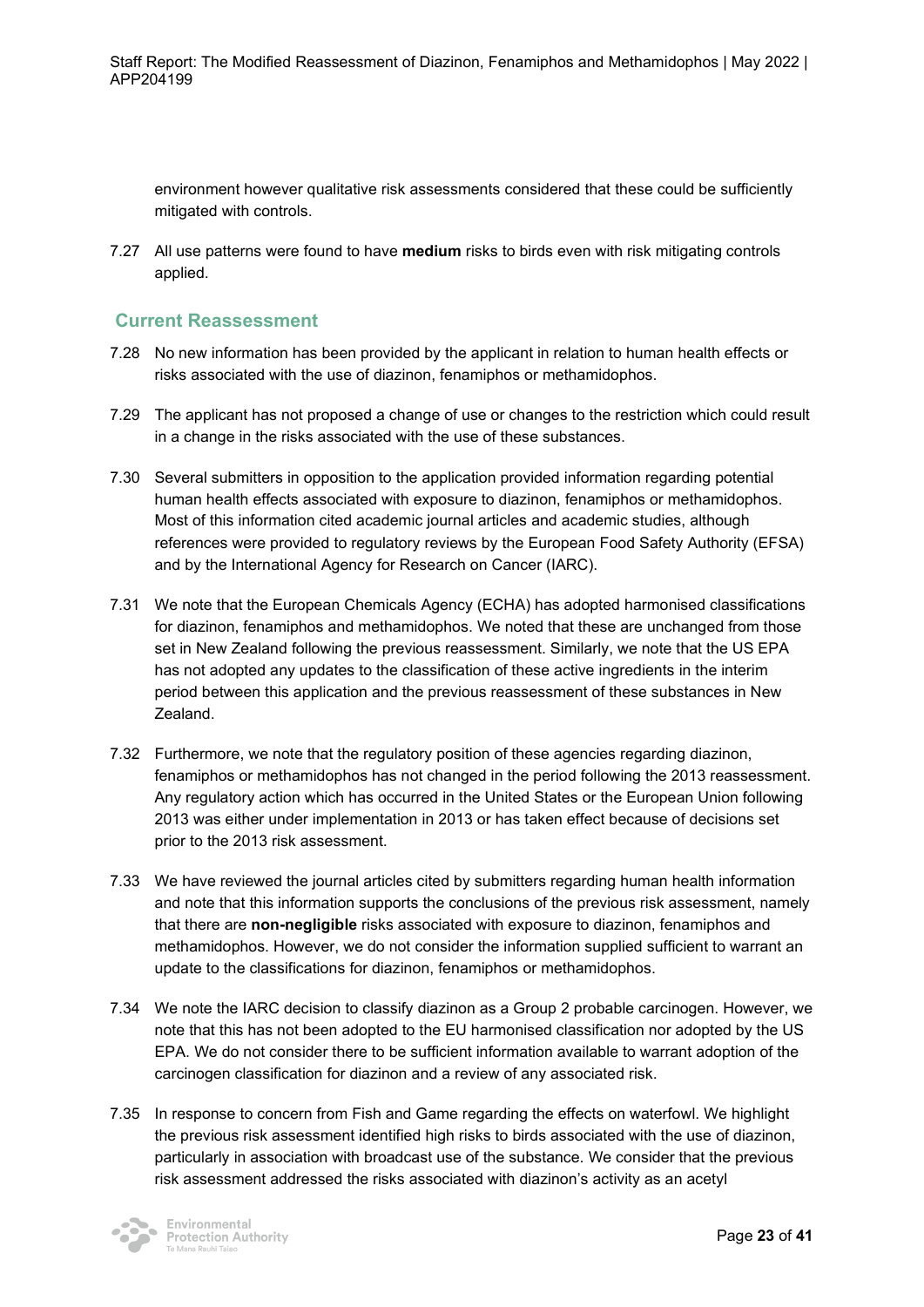cholinesterase inhibitor, and that sufficient further information has not been identified to review this risk assessment and/or the controls applied to mitigate these risks.

7.36 As no risk assessment information has been supplied by the applicant, we consider that there is not sufficient information available to review the risk assessment applied to the previous reassessment. Furthermore, we consider that the information relating to risks and adverse effects supplied by the submitters opposing the application, support the original conclusions of the previous reassessment, namely that these substances pose a significant risk to users and the environment and should be subject to a phase out from use.

### **Summary of risk assessment**

- 7.37 The previous reassessment found that, with additional controls applied, there are no use patterns for any of these substances which do not have any **non-negligible** risks to either human health or the environment.
- 7.38 Based on this risk assessment the EPA recommended that diazinon, fenamiphos and methamidophos all have their approvals declined. The EPA recognised the benefits associated with these substances and proposed phase out times which balanced the risks and benefits of the continued use of these substances.
- 7.39 No changes to the use of these substances have been identified in the applicant's information, nor the submission documents. No new risk assessment information has been supplied in the application nor in any material submitted to the EPA during the course of the current reassessment.
- 7.40 Therefore, the risks to human health and to the environment associated with the use of diazinon, fenamiphos, and methamidophos are considered to remain **non-negligible**. We do not consider that there is a change in the level of risk associated with the use of the substances to merit a change in the phase out period for these approvals.

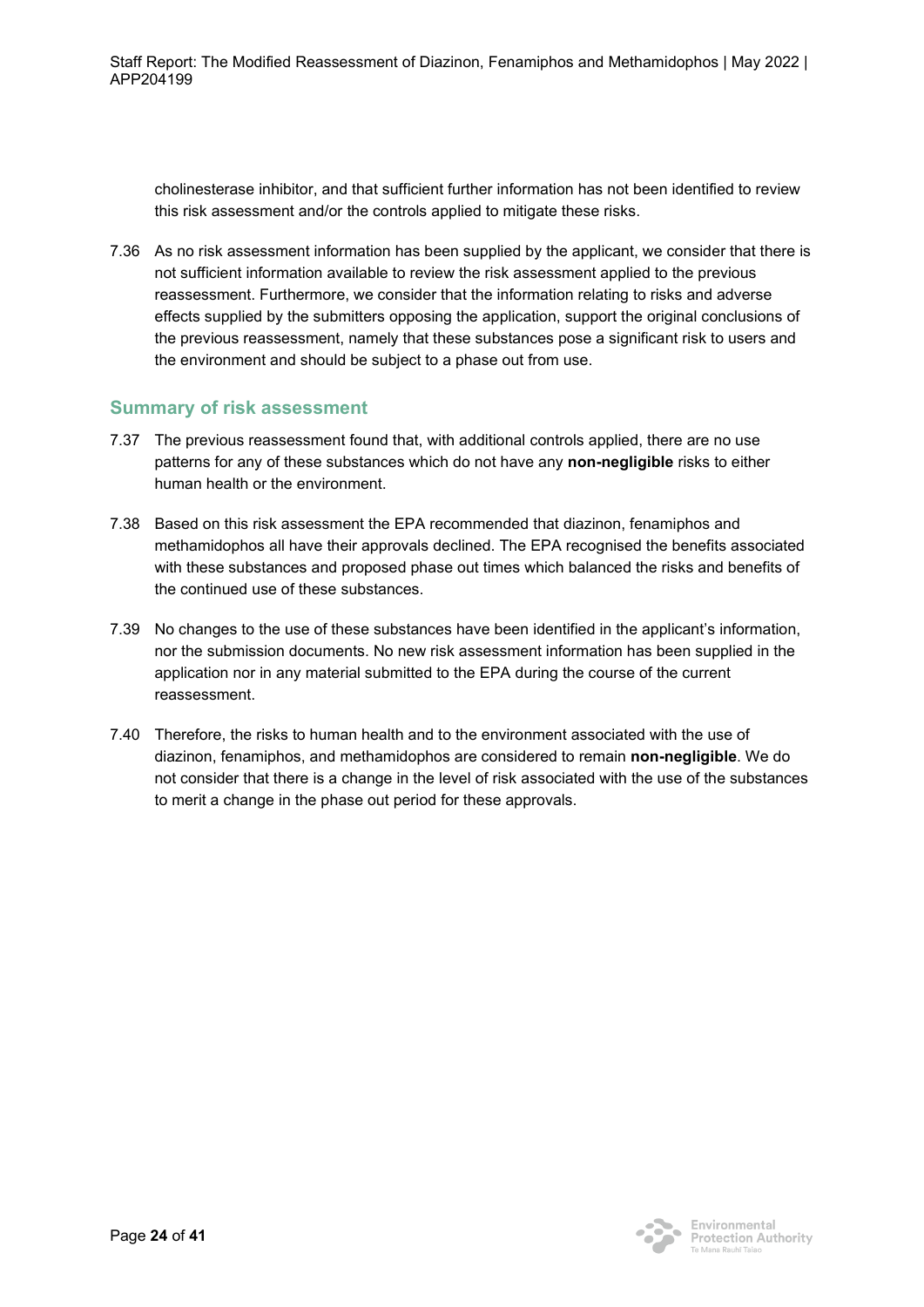## <span id="page-25-0"></span>**8 Effect on society, the community, and the market economy**

- 8.1 In the 2013 reassessment, the EPA considered that there were both adverse effects and benefits to society and communities. These adverse effects and benefits were not quantified. The adverse effects related to anxiety and social concern regarding exposure and harm to nontarget species and bystanders, while the benefits assessment considered the future capability to counter pest problems and the downstream effects on industry users and communities associated with the loss of organophosphates and carbamates. Similar concerns have been expressed by the applicant and submitters who opposed the current reassessment application.
- 8.2 The applicant has indicated that they consider that there would be a significant impact on the economy of New Zealand, for those growers they claim are reliant on the use of diazinon, fenamiphos and methamidophos, if the approvals for these substances are not extended. These are discussed further in the benefit and cost assessment sections (see section 11 and 12 respectively).
- 8.3 In their submissions, Federated farmers and Nufarm state that they consider that the absence of diazinon for the control of grass grub will have significant effects on the arable sector as well as downstream effects on other sectors which rely on the arable production such as the meat and dairy industries.
- 8.4 In their submission opposing the application, the Environmental Law Initiative ("ELI") indicated concerns regarding the long-term impacts to communities as a result of the human health effects arising from exposure to diazinon, fenamiphos or methamidophos, in particular, they highlighted the costs of long-term disease burdens arising from exposure to organophosphates. This is discussed further in section 12.

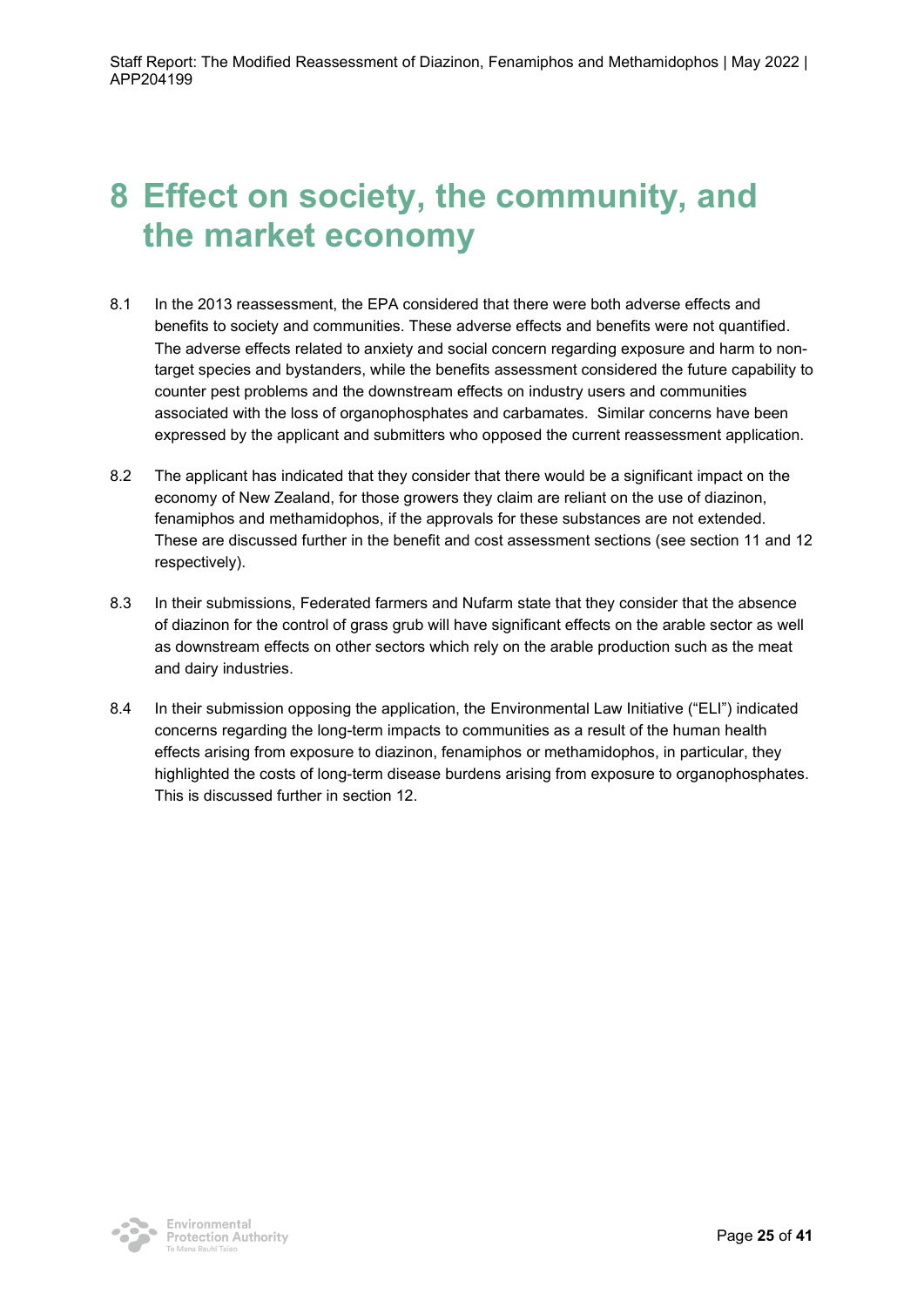## <span id="page-26-0"></span>**9 Māori assessment**

- 9.1 Prior to lodging their application, the applicant circulated a summary of their proposal including their application form to the Te Herenga network via the EPA Kaupapa Kura Taiao team. They requested feedback between 23 December 2020 until 12 February 2021.
- 9.2 No response to the applicant's proposal was received at this time, and the applicant did not proceed with further engagement with Māori.
- 9.3 In their application the applicant states that they received no objection or additional information from the circulation of their application material with Te Herenga. They have not provided any other assessment of the economic, social, and cultural well-being of Māori, and the relationship of Māori with the environment, pursuant to Sections 5(b), 6(d) and 8 of the HSNO Act.
- 9.4 In response to a request for further information made by the EPA under Section 52 of the Act, the applicant stated that they consider that the application, if successful, would result in a continuation of the risks and benefits to Māori as assessed in the 2013 reassessment as no change was proposed to the use patterns associated with these substances. As no response was received during their consultation via Te Herenga, they considered that there was no interest from Māori and further engagement was not necessary.
- 9.5 The Kaupapa Kura Taiao team has undertaken a Māori impact assessment of the proposal. The assessment found ongoing benefits and risks associated with the continued use of the substance, noting the concerns raised by submitters regarding potential risks to birds and to human health. The Māori impact assessment is provided in a standalone report available in the application register on the EPA website.
- 9.6 Overall, the assessment concluded that the benefits associated with diazinon, fenamiphos and methamidophos to Māori were unlikely to outweigh the detrimental impacts to Māori. While it was considered that the current controls were sufficient to mitigated impacts to cultural receptors over the current approval timeframe, the substances should still be phased out. The impact assessment concluded that there was not sufficient new information to justify an extension to the phase out periods.

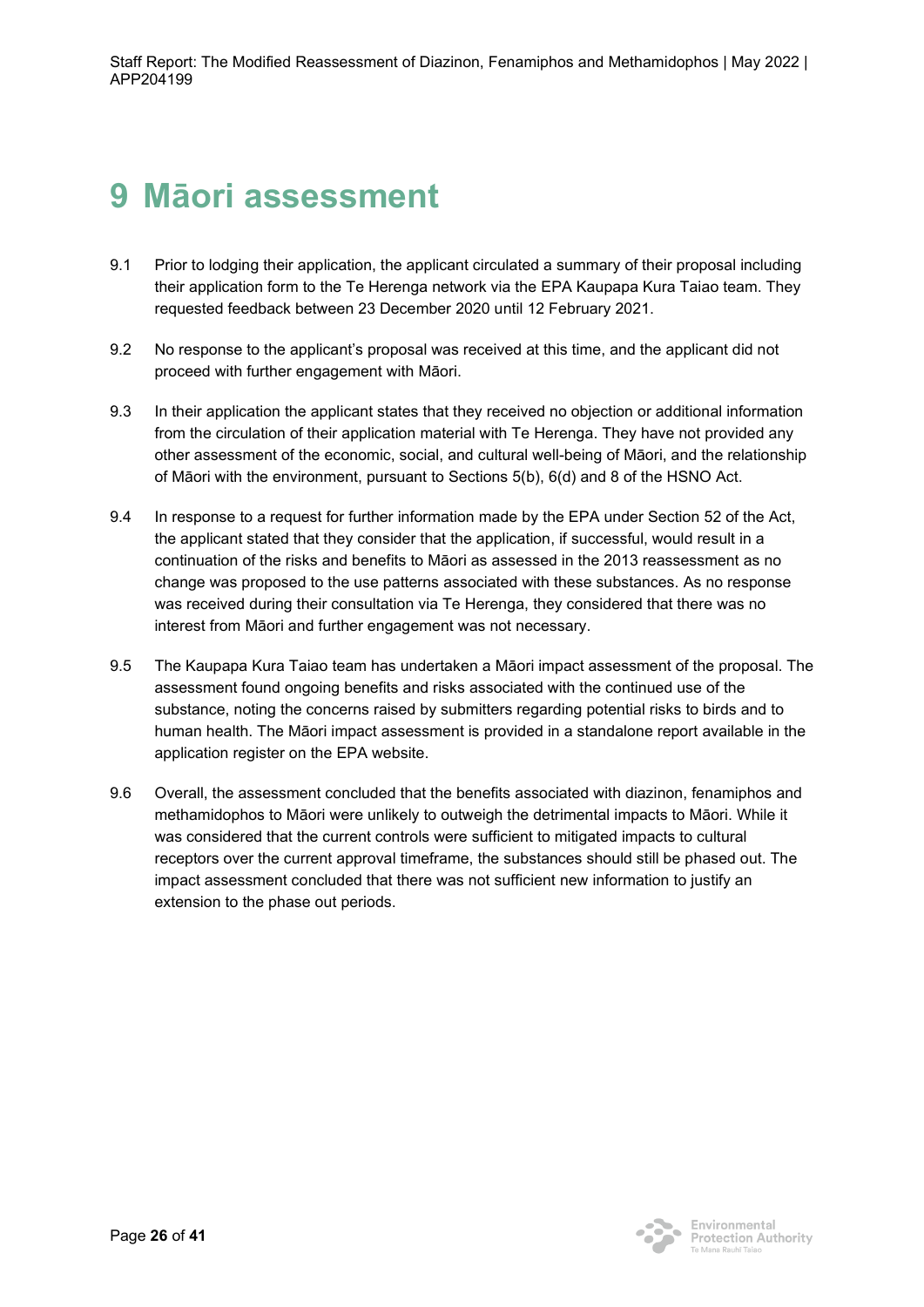## <span id="page-27-0"></span>**10 Alternatives**

- 10.1 Critical to the application is the proposal that there are no alternative substances which will be available to control critical pest species across various crop scenarios when diazinon, fenamiphos or methamidophos cease to be approved.
- 10.2 In table 6 of their application, the applicant has identified use patterns for which they state the use of diazinon, fenamiphos and/or methamidophos are required for growers to sufficiently control pest specifies. The application form does not however indicate which use patterns have no alternative pest control methods and which use patterns they consider the alternatives available to be insufficiently effective for control of specific pest species.
- 10.3 The application also lists several chemistries which have been approved in New Zealand following the 2013 reassessment. It goes on to assess viability of these substances as replacements for the critical use patterns they identify for diazinon, fenamiphos or methamidophos. They state that there has been limited development of new substances which can replace the use of diazinon, fenamiphos or methamidophos.

#### Alternatives to diazinon and methamidophos

- 10.4 While not an exhaustive list, the Novachem New Zealand Agrichemical Manual lists substances which have registered label claims for various pest and plant protection uses. The current manual lists alternative substances with label claims for most pest species where diazinon or methamidophos are identified as critical for the control of.
- 10.5 We have not undertaken an assessment of these alternatives regarding their efficacy, economic viability or any limiting factors which may influence their viability as replacements for diazinon or methamidophos, rather we note these label claims regarding the applicant's statement that there are no alternative substances to diazinon, fenamiphos or methamidophos for these use patterns.
- 10.6 Of the pest species which the applicant claims as there being no alternative substances for control of (table 6 of the application), the only pests which do not have any alternative substances with label claims against are carrot rust fly, and green vegetable bug.
- 10.7 While only methamidophos substances held claims against 'Tuber moth', a variety of substances hold label claims for potato tuber moth. Similarly, no claims (including methamidophos) were identified against fruit worm however several different substances list claims for control of tomato fruit worm.
- 10.8 Lucerne flea, army worm and weevils have alternative substances available, however these appear to be limited in diversity of chemical functionality and/or for each critical use pattern.
- 10.9 The remaining critical pests listed in table 6 of the application appear to have multiple different substances with label claims against them, across various growing scenarios. For most pest control scenarios listed, there are multiple different chemical functionalities including

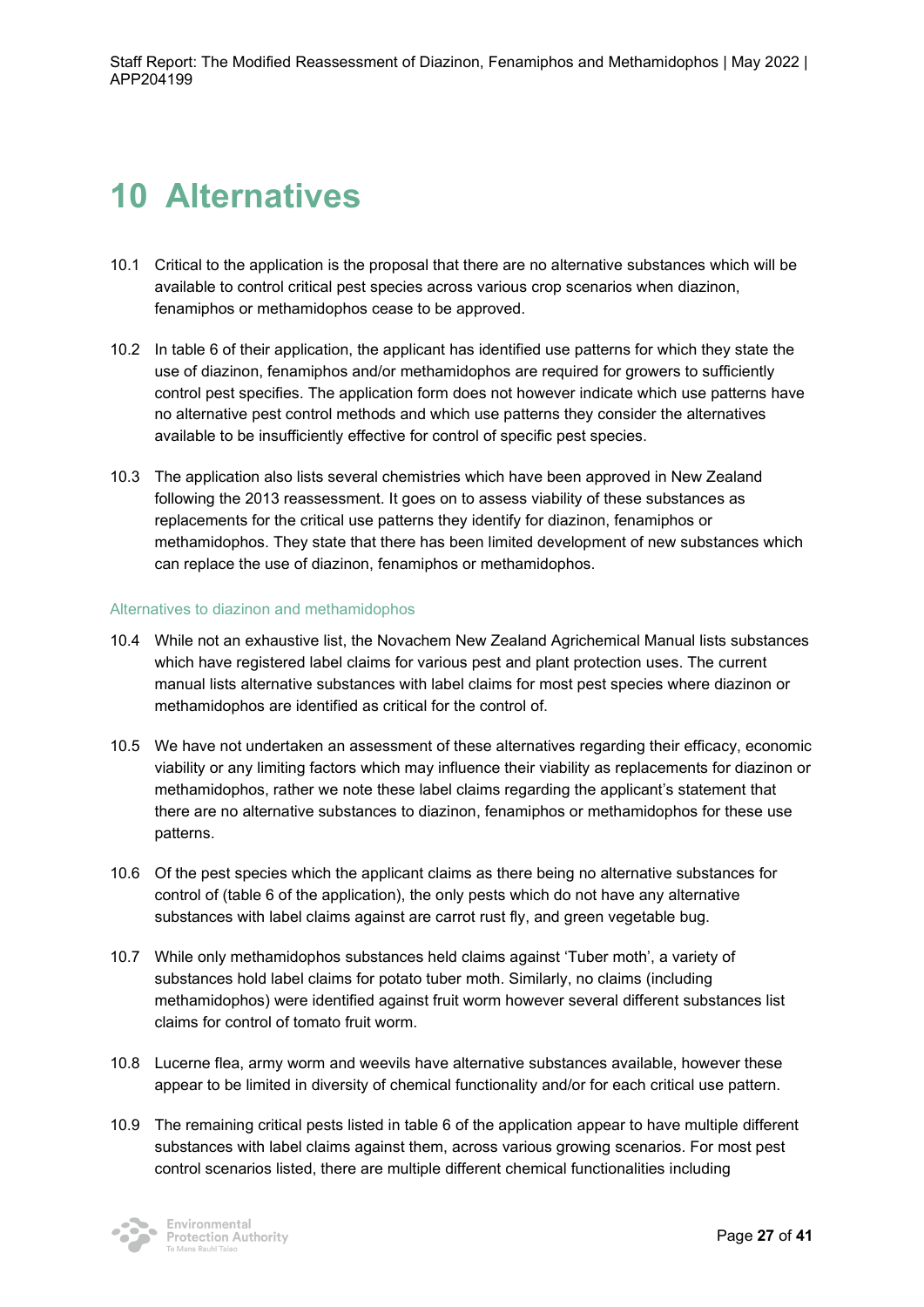pyrethroids, neonicotinoids, macrocyclic lactones (Spinosad and spinetoram), keto-enol (Spirotetramat), and Pymetrozine (pyridine azomethines) as well as organophosphates and carbamates which retained their approvals following the 2013 reassessment. For these use patterns, the absence of diazinon or methamidophos is unlikely to lead to reliance on a single mode of action.

10.10 In addition to chemical control agents, there are several biocontrol agents which have label claims for the control against several of the applicant's critical pest/ crop scenarios.

#### Alternatives to diazinon for grass grub control

- 10.11 The applicant has identified the control of grass grub in pasture and arable scenarios and in multiple submissions as a pest species for which retaining diazinon approvals is considered particularly critical. We note chlorpyrifos and the biocontrol agent *Serratia entomophila* hold label claims for use on pasture, while there are multiple pyrethroids and organophosphates with use patterns for grass grub on other crop scenarios.
- 10.12 In their submission, Federated Farmers claim that diazinon is the only substance for post planting control of grass grub larvae in arable crops. However of the control agents, there does not appear to be any diazinon substances with label claims against grass grub larvae.

#### Fenamiphos

- 10.13 The treatment of nematodes is identified by the applicant and submitters in support of the application as a use pattern as a key use for which there is not an adequate replacement. We note that the applicant has identified fluopyram as being listed for the suppression of nematodes, while the Novachem New Zealand Agrichemical Manual also identifies *Bacillus firmus* as a biocontrol agent for suppression.
- 10.14 We also note that there is currently an application for a release approval of Nemitz, a nematicide which contains a new active ingredient fluensulfone (APP204035). The application for a release approval of Nemitz is a separate and ongoing process to this reassessment, and therefore should not be relied upon when considering the approval timelines for fenamiphos. While not currently approved and therefore available as an alternative for fenamiphos, the application indicates that there are alternative substances in development which may replace the use of fenamiphos in the near future.

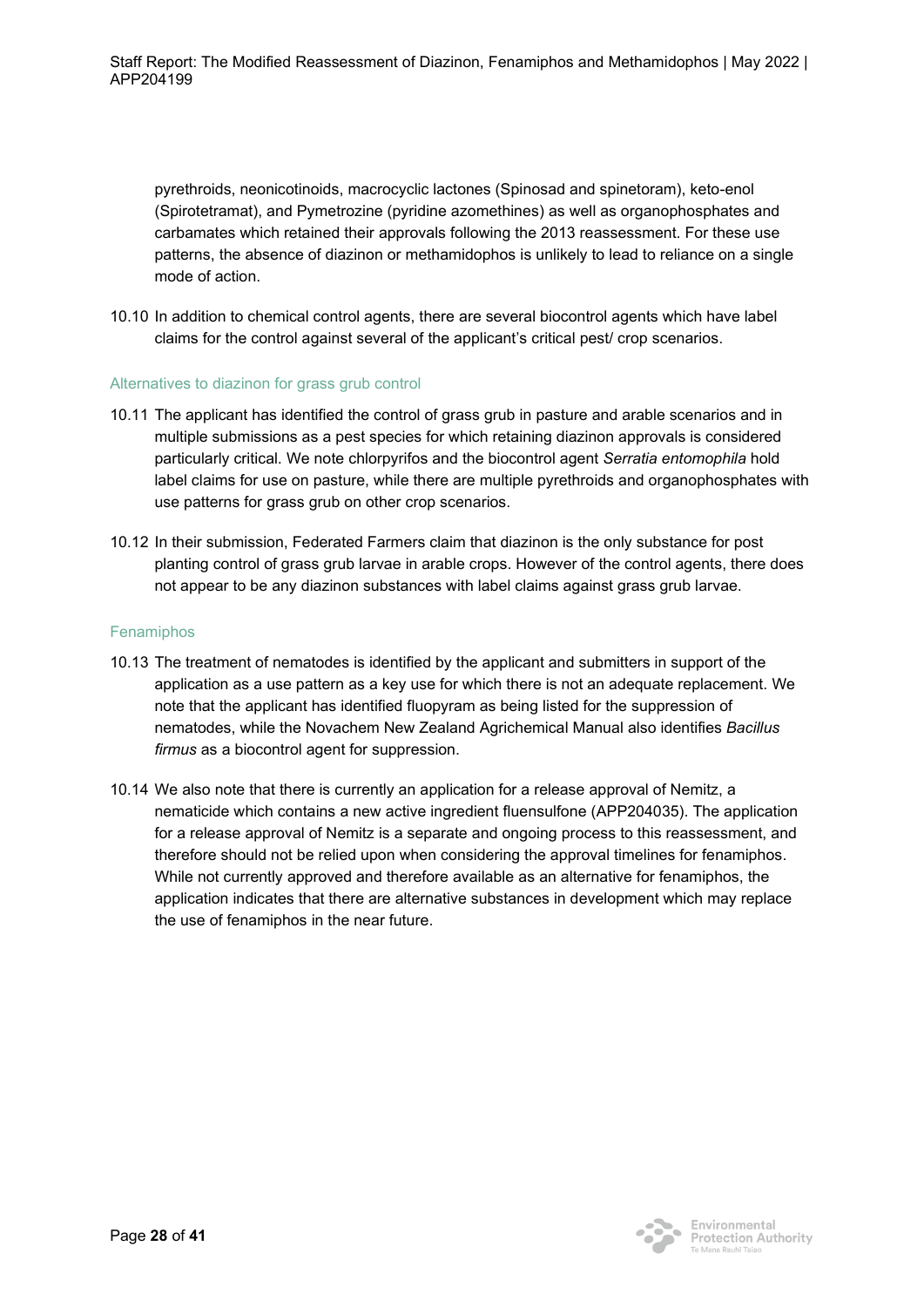## <span id="page-29-0"></span>**11 Benefit assessment**

- 11.1 Diazinon, fenamiphos and methamidophos are used as insecticides for crop protection purposes, and therefore the primary benefit for these substances relates to the production from these crops. The applicant has, however, noted that there are also biosecurity uses associated with these substances.
- 11.2 The applicant has identified crops and use patterns for which the substances are deemed to be critical, because they state that there are limited or no alternative substances which can replace their use.

### **Benefits assessment supplied by the applicant.**

- 11.3 In their application form, the Vegetable Research Board ("the applicant") state that industries which rely on one or more of diazinon, fenamiphos and/or methamidophos provide a combined value of \$1.75 billion annually and provide employment to approximately 23,000 New Zealanders. They highlight that the industries which use these substances are predominantly based in rural areas.
- 11.4 The application provides a breakdown of the contributions of different industries to these figures; however, it does not provide information to distinguish the specific economic benefits provided by diazinon, fenamiphos or methamidophos. Similarly, submitters provided information regarding the value of their industry but did not provide a breakdown of the economic contribution provided by the use of these substances.
- 11.5 In an information request under Section 52 of the Act the EPA requested a further detailed economics assessment specific contribution of the different substances to the GDP generated by the production of the crops on which they are used and information on the predicted impact on GDP of these substances becoming unavailable. The applicant did not provide this information in their response.
- 11.6 In their response to an information request the applicant reaffirmed that they are seeking to largely apply the benefits assessment as undertaken in the 2013 reassessment, but with a reconsideration of the relative weighting of this benefit with the context that there has been limited development of substances to replace diazinon, fenamiphos and methamidophos in the interim period.
- 11.7 The applicant has not provided updated figures which could be applied to update the benefits assessment, to account for changing cost and values in the relative markets to which the use patterns for these substances provide benefit.
- 11.8 As noted in section 10 of this report, there are multiple substances which appear to have label claims against the critical use patterns identified by the applicant such that they could be considered alternatives to diazinon or methamidophos. No information has been provided by the applicant or submitters to illustrate the economic benefits associated with diazinon or methamidophos when compared to these alternatives.

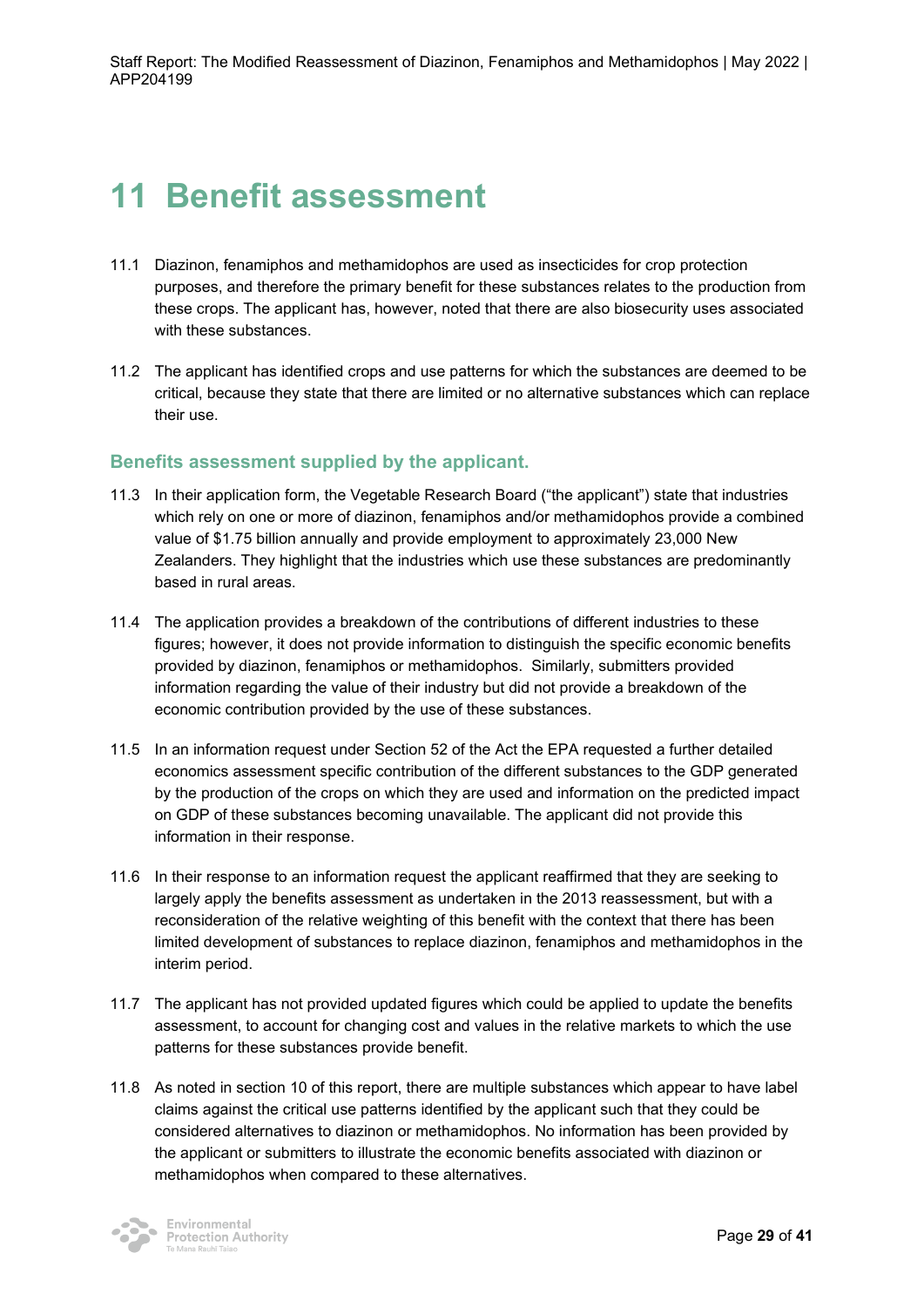- 11.9 Additionally, there is limited discussion regarding benefits such as efficacy, reduction of resistance, use pattern or any quantitative benefit information for diazinon, fenamiphos and methamidophos when compared to the benefits of any potential alternatives.
- 11.10 Therefore, we consider there is insufficient new information to determine that there is an increase in economic benefits associated with the applicant's proposal.

### **Benefits to human health and the environment**

- 11.11 The applicant has sited that the use of the substance for biosecurity measures will provide benefit to the environment through the prevention of the incursion of biosecurity pests which may impact New Zealand ecosystems and/or human health as disease vectors.
- 11.12 The applicant has not however provided any quantitative information regarding this use pattern nor the costs or impacts on the withdrawal of these substances for this use. No other benefit to human health or the environment is cited by the applicant or any submitters in support of the application.
- 11.13 In their submission Ministry for Primary Industries (MPI) discussed the use of fenamiphos and methamidophos for biosecurity. MPI outlined that while fenamiphos is used at low volumes in a biosecurity setting, the commodities which require treatment are high risk. Furthermore, they state the search for alternatives is an active area of research and that there are currently no alternatives listed as approved treatments on the MPI-ABTRT. MPI therefore considers there to be high biosecurity value to extending the approval time for fenamiphos.
- 11.14 We note that MPI has not provided a quantitative estimate of the benefits to New Zealand through biosecurity use. However, as the competent authority for biosecurity in New Zealand we accept the qualitative benefit information provided in their submission, and therefore consider that the protection of high-risk imports is likely to provide significant **non-negligible** benefits to New Zealand. Based on the information provided by MPI we consider biosecurity use provides **medium** benefit.
- 11.15 In addressing the use of methamidophos, MPI notes that the treatment protocol which can include the use of methamidophos is rarely directed, and when it is used, methamidophos is rarely selected as the treatment substance, with alternative substances preferable. They also highlighted the high risks to operators associated with this substance. They consider that extended use of methamidophos is therefore less critical than that of fenamiphos.
- 11.16 Based on the information provided by MPI we consider that the benefits associated with the continued use of methamidophos for biosecurity use a **negligible** to **low** and unlikely to outweigh the risks associated with the substance.
- 11.17 MPI did not provide any information regarding the use of diazinon in biosecurity, except to note that the applicants proposed use of diazinon and/or methamidophos as a treatment for brown marmorated stinkbug was unlikely due to the risks these substances pose to operators and bystanders and that they do not currently list these as substances for the control of an incursion.



Environmental **Protection Authority**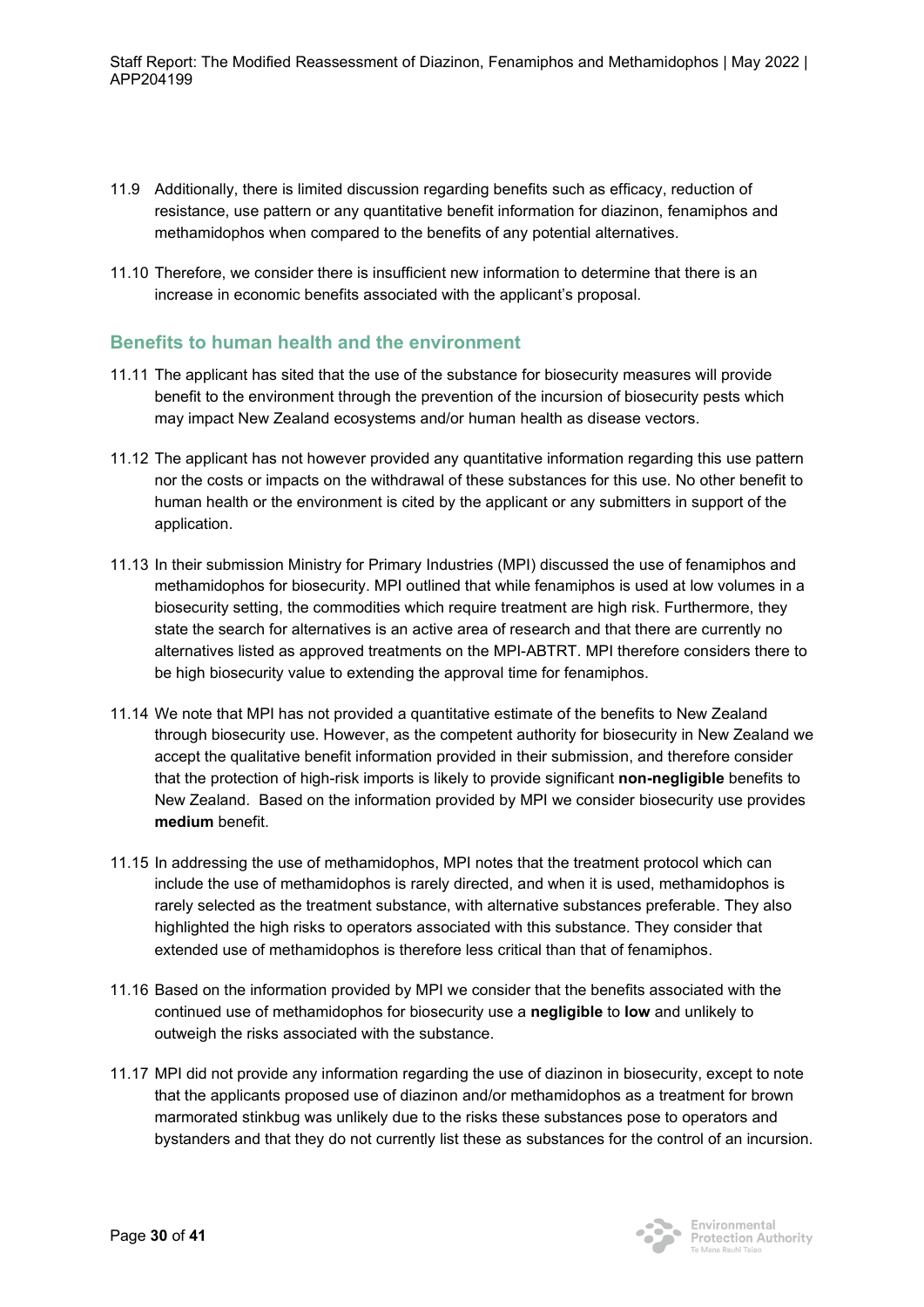Staff Report: The Modified Reassessment of Diazinon, Fenamiphos and Methamidophos | May 2022 | APP204199

- 11.18 We note the previous risk assessment included modelling for a biosecurity use pattern for diazinon. As MPI notes that diazinon is not an approved treatment option in the MPI-ABTRT and no information was provided regarding biosecurity use we consider that diazinon is no longer used for biosecurity and therefore there is no benefit associated with this use pattern.
- 11.19 Based on the information provided by the applicant and MPI we consider that fenamiphos is the only active ingredient subject to this reassessment for which there is new information to illustrate significant benefit to human health and the environment to support extension of its approval.

#### **Overall benefits assessment.**

- 11.20 There is not sufficient information to quantify the benefits provided directly by the use of diazinon, fenamiphos or methamidophos continuing to be used over the proposed extension timeframe or quantify the impacts to benefits these substances provides should transition to an alternative substance occur.
- 11.21 Therefore, we consider that it has not been demonstrated that there is an increase in the benefits associated with the applicant's proposal.
- 11.22 We consider the use of fenamiphos for biosecurity to be an exception to this assessment. There are also likely to be ongoing benefits to the economy, human health, and the environment from the use of fenamiphos in biosecurity applications. We consider there to be **medium** benefits to retaining fenamiphos for this use only.

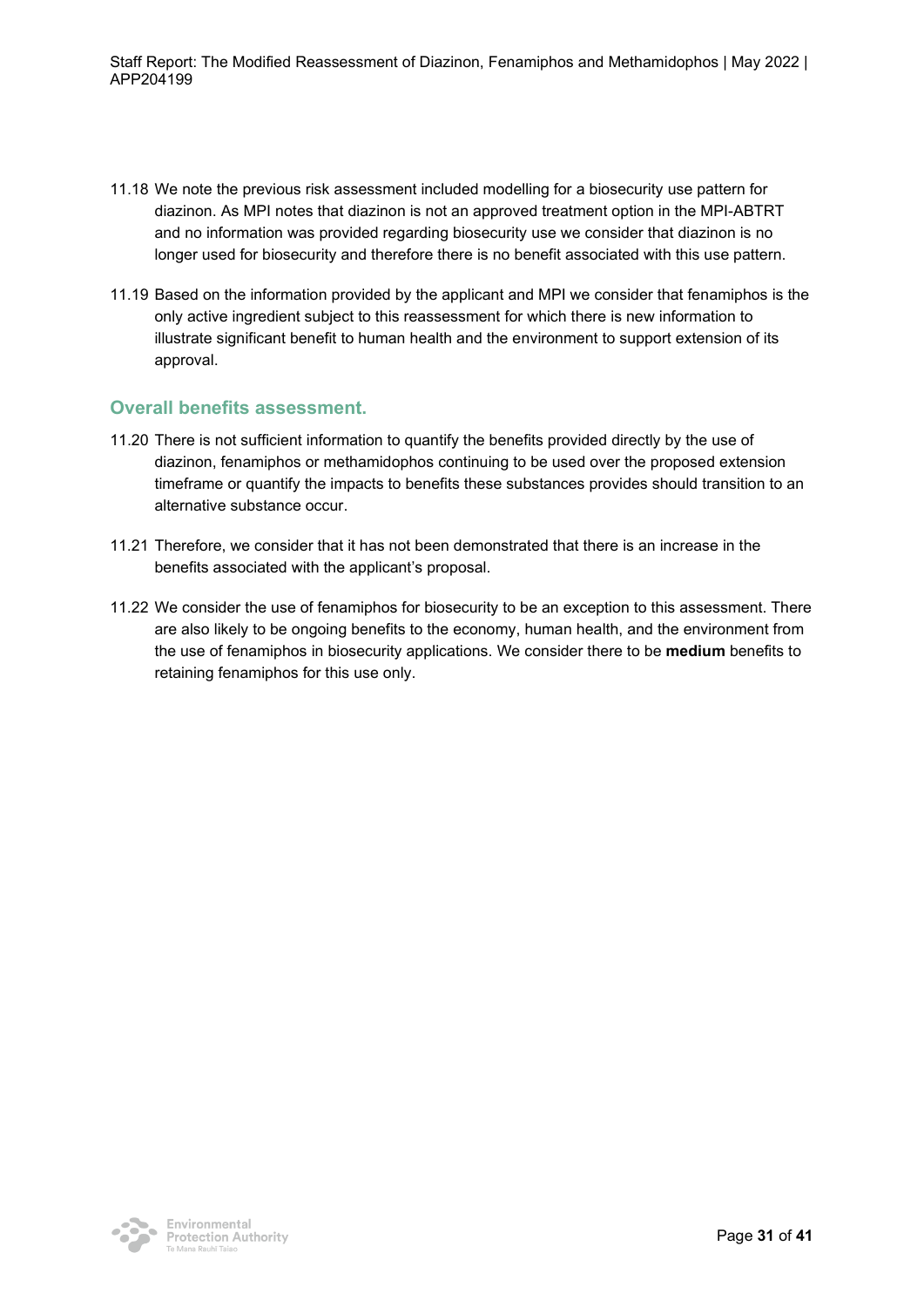## <span id="page-32-0"></span>**12 Cost assessment**

### **Costs associated with substances diazinon, fenamiphos and methamidophos becoming unavailable**

- 12.1 The applicant considers that there will be significant economic impacts to industries where the substances are considered critical for crop protection should these substances become unavailable. They also consider there to be economic costs associated with transition to alternative substances.
- 12.2 The applicant has identified critical use patterns for which they state the use of diazinon fenamiphos and/or methamidophos are required for growers to sufficiently control pest specifies. This information is detailed in table 6 of the application form. They consider that there will be significant costs associated with diazinon, fenamiphos or methamidophos no longer being available for these uses.
- 12.3 The applicant has not put forward any monetised costs associated with fenamiphos or methamidophos becoming unavailable in 2023 and diazinon becoming unavailable in 2028. No cost information has been provided regarding the direct losses associated with these substances becoming unavailable, the cost to alter pest control practices or transition to other substances.
- 12.4 In their submission, Nufarm Limited cites information from The Foundation for Arable Research which attributes an approximate cost of \$32 million arising from 10% loss of yields to farm returns resulting from reduced control of grass grub. They do not state whether this value is a representative figure regarding the impacts of grass grub to yields, or whether this impact on yield attributed to the use of diazinon.
- 12.5 It is not apparent from the information provided in the application or the submission nor any other information provided as to the impact on yield which could be attributed to diazinon or alternative methods of grass grub control.
- 12.6 In their submission, Federated Farmers state that diazinon is the only agrichemical control currently available for grass grub in arable crops. They state that grass grub impacts pasture for livestock and arable crop industries, which have significant value to New Zealand. While they provide figures for the value provided by the arable crop and livestock industries as a whole, they do not provide quantifiable information as to the level of the impact of grass grub when not controlled by diazinon, or the comparable impact if alternative control measures were used.

#### **Costs associated with extended approval of diazinon, fenamiphos and methamidophos**

12.7 There are likely to be costs arising from the proposed extension to the approval of diazinon, fenamiphos and methamidophos when compared to the current expiry of the approvals. Any costs would relate to ongoing exposure to the substances and the associated risks of adverse effects on human health and the environment (see the risk assessment, section 7). The



Environmental **Protection Authority**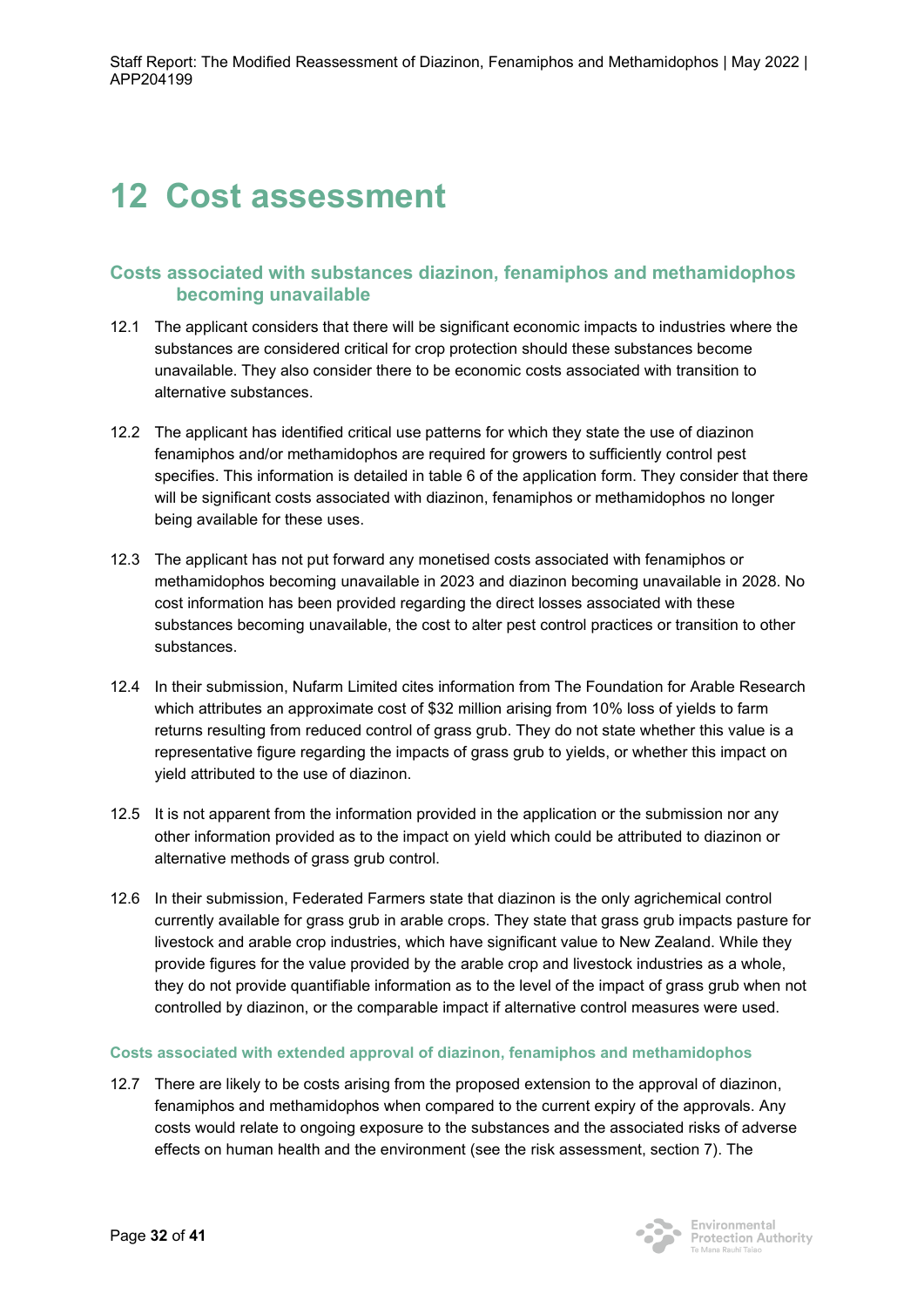applicant has not provided an estimate of the costs associated with an extension of 10 years to the current phase out dates.

12.8 In their submission, ELI noted an estimated annual cost from human health effects associated with exposure to organophosphates (see section 4, submissions in opposition). We have not validated these cost impacts but note the claims are significant. However, we note it is not clear what contribution is sourced from diazinon, fenamiphos or methamidophos. Furthermore, these costs are associated with potential intelligence quotient (IQ) impacts from endocrine disruption, an effect which has not been validated in New Zealand or in the European Union for diazinon, fenamiphos and methamidophos. These figures may also be influenced by other factors. Therefore, it is not apparent as to how these figures would translate to a New Zealand context.

#### **Summary of cost assessment**

12.9 Based on the information provided we are unable to make a quantifiable assessment of the costs associated with diazinon, fenamiphos or methamidophos approvals being revoked in 2028 and 2023 respectively, nor a comparative assessment of the costs associated with adverse effects from exposure to these substances should the approvals be extended a further 10 years.

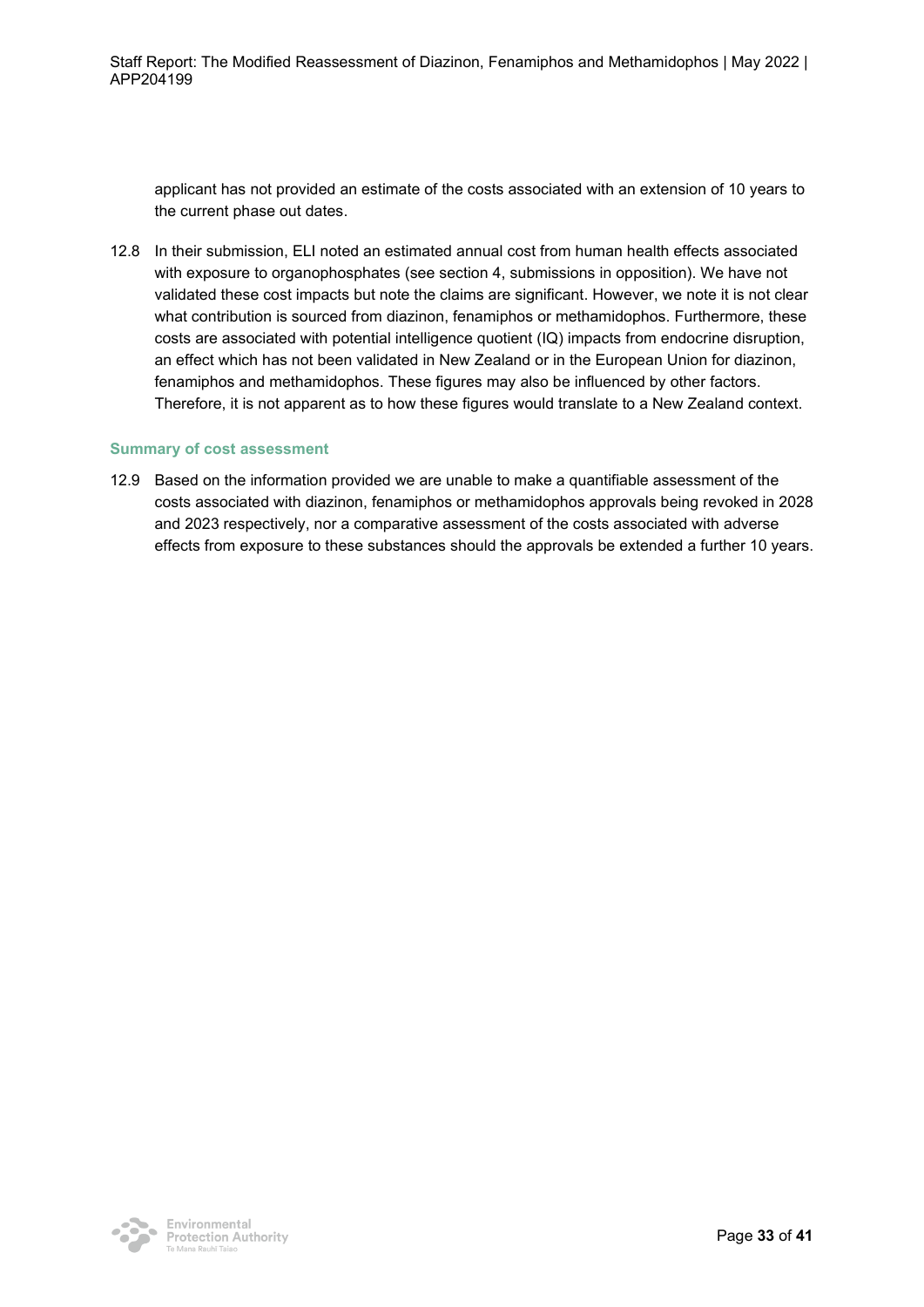# <span id="page-34-0"></span>**13 Controls**

- 13.1 The EPA has reviewed the information made available by the applicant and submitters, both in support of the application and in opposition.
- 13.2 No change to the controls has been proposed by the applicant nor submitters in support of the application. Similarly, no change in the use patterns associated with these substances which would require a change to the controls has been proposed. Therefore, no changes are proposed by the applicant to reduce the risks associated with the substance.
- 13.3 Submitters in opposition have indicated they consider additional controls should be applied to further restrict the substances over their phase out periods, however they have not proposed any specific controls.
- 13.4 We note the submission from Fish and Game New Zealand seeks greater restrictions to prevent risks to waterfowl and suggests more adaptive measures which are tailored to climate and/or local conditions. Under the Act, controls adaptive to local or changing conditions could only readily be achieved through the implementation of a control requiring the granting of permission for use by the authority under Section 95A of the Act.
- 13.5 We do not consider that a permission requirement would be appropriate for any dispersive use patterns associated with these substances as plant protection products. We consider that it would be difficult to obtain sufficient information to inform an assessment of site-specific conditions associated with the dispersive uses of diazinon. The application of a permissions scheme for a substance which has widespread use would likely be costly, as well as regulatorily and administratively burdensome. Furthermore, we do not consider there to be sufficient evidence to illustrate a significant benefit to justify a permissions control. Therefore, we consider costs would likely exceed the benefits associated with a permissions control.
- 13.6 In summary we do not consider that there is sufficient information provided to illustrate any necessary changes to the controls associated with the use of diazinon and methamidophos or the use of fenamiphos outside of biosecurity use. We therefore propose that the controls as set in the 2013 reassessment APP201045 are retained.

#### **Ongoing use of fenamiphos for biosecurity use only**

- 13.7 As noted in the risk and benefits assessments (sections 7 and 11 respectively) the use of fenamiphos for biosecurity purposes is associated with a lower risk and **non-negligible** benefit associated relative to other fenamiphos use patterns. As such, we consider that there may be sufficient benefit to permit the extended approval of the use of fenamiphos beyond the current phase out in 2023.
- 13.8 Should the DMC approve the ongoing approval of fenamiphos for biosecurity uses only, a use pattern restriction control under Section 77A of the Act should be applied to limit the use of fenamiphos to biosecurity uses and competent agencies as defined in the Biosecurity Act 1993. We would recommend the following control for this purpose:



Environmental **Protection Authority**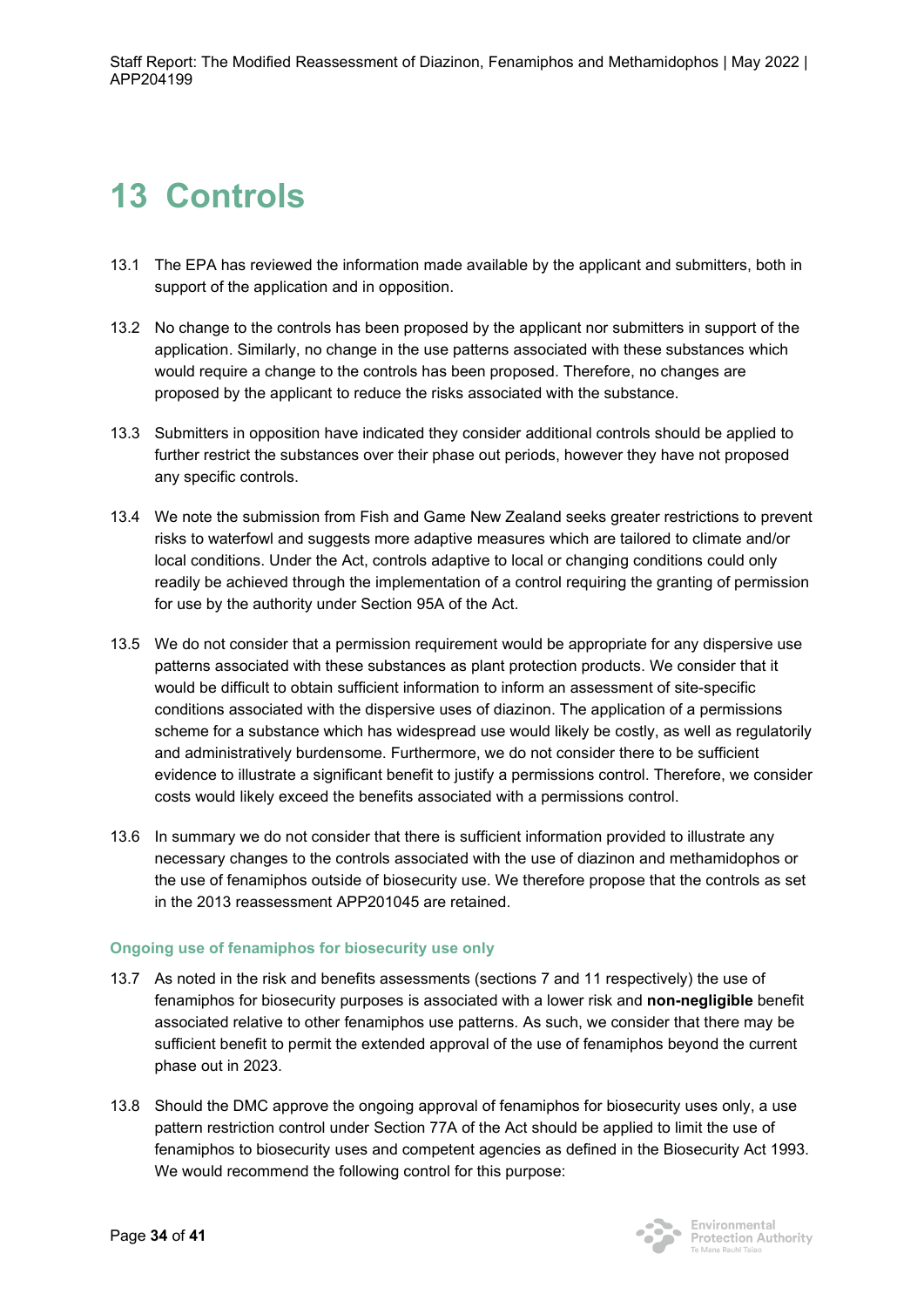*(1) From 01 June 2023 no person can apply the substance except for biosecurity purposes; (2) Biosecurity purposes in (1) means use for operations carried out under the Biosecurity Act 1993.*

13.9 If the DMC were to seek additional restriction to biosecurity uses such as adaptive site by site controls, or ongoing justification of the benefits of each biosecurity use of fenamiphos, this could be achieved through the use of Section 77A(2) of the Act to obligate users of fenamiphos to obtain a permission for its use:

*(1) No person may apply fenamiphos for biosecurity purposes unless that person first obtains a permission from the Authority under Section 95A of the Hazardous Substances and New Organisms Act 1996.*

*(2) Biosecurity purposes in (1) means use for operations carried out under the Biosecurity Act 1993.*

13.10 A permission control would allow for extended use of fenamiphos for biosecurity, where permission applicants are able to justify the use of fenamiphos, for example the absence of an alternative substance for specific biosecurity treatment, and to illustrate the risk mitigation measures proposed to mitigate continued use at their specific biosecurity site. A similar permissions requirement has been applied under the Firefighting Chemicals Group Standard to permit the use of C6 firefighting foams beyond the phase out date in 2025.

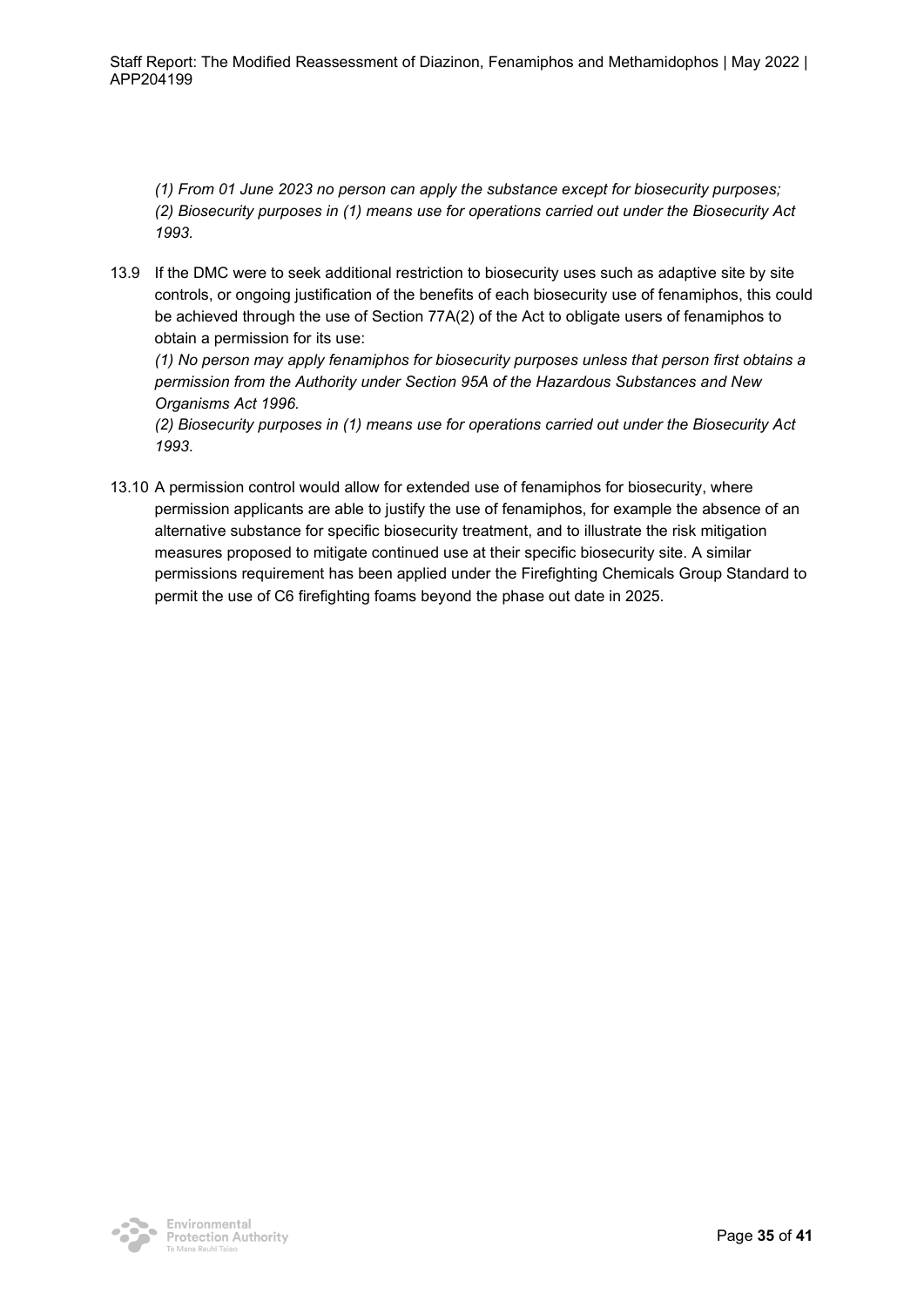## <span id="page-36-0"></span>**14 Overall evaluation and recommendation**

- 14.1 We have reviewed the information which has been made available in relation to the modified reassessment application to assess the applicant's proposal and the possible changes allowed for under the reassessment scope.
- 14.2 We do not consider that the applicant has provided sufficient evidence or justification to illustrate that the risks associated with the use of diazinon, fenamiphos or methamidophos have changed either through evidence of lower risks of adverse effects associated with these substances or through proposed changes to the use pattern and/or controls which would reduce exposure to these substances resulting in a reduction of risk.
- 14.3 We do not consider that sufficient evidence of an increase in benefit associated with the use of the substance has been illustrated by the applicant or any submitters in support of the application. We therefore consider that the benefits remain in line with those assessed in the previous reassessment.
- 14.4 While the scope allows for the date that the approvals expire to be shortened or for additional restrictions to be applied over the remainder of the approval timeframe, we do not consider that there is sufficient evidence for the EPA to do so. We consider that the information provided by submitters who oppose the reassessment application, supports the conclusions of the original risk assessment.
- 14.5 As there is no new evidence to illustrate a change in the risks or benefits associated with the use of the diazinon, fenamiphos and methamidophos, we consider that the balance of risks and benefits as considered in the previous reassessment remains unchanged.
- 14.6 The use of fenamiphos as a biosecurity treatment is considered an exception to the assessment. We consider that there are lower risks for this use pattern and note there are no other substances approved under MPI's Treatment Requirement (MPI-ABTRT) protocol, such that there is a **non-negligible** benefit associated with this limited and restricted use. We therefore propose that the DMC consider a limited extension to the approval of fenamiphos for this use only.
- 14.7 In summary we consider that there is not sufficient new information to illustrate that the benefits associated with the applicant's proposal outweigh the risks of the extended use of these substances. We recommend that the application is declined and that the approvals for diazinon and methamidophos remain unchanged. For fenamiphos we recommend that the application is declined for all use patterns except for biosecurity use by approved agencies.

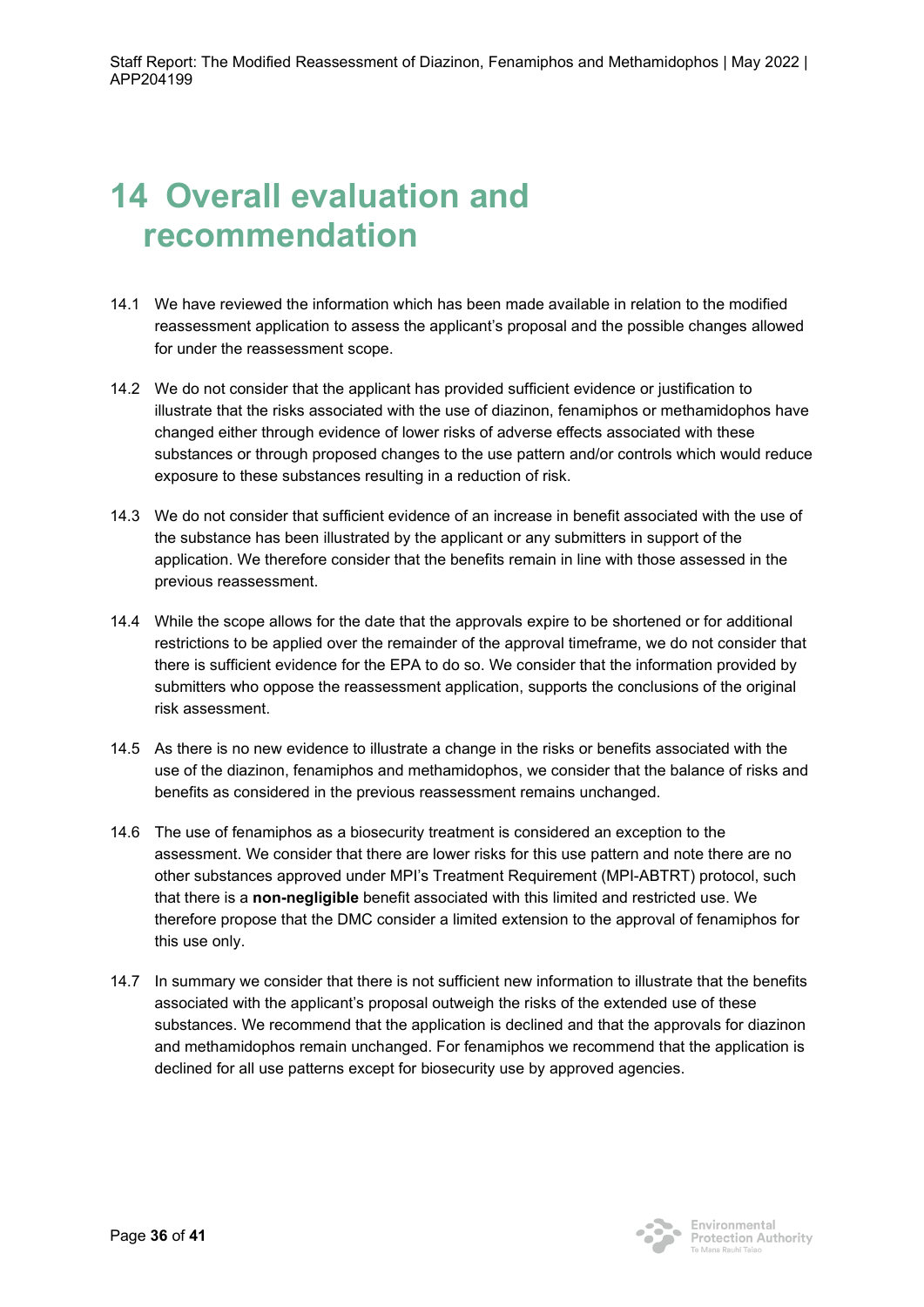## **Consideration of Matters in Part 2 of the Act**

- <span id="page-37-0"></span>14.8 The purpose of the Act is to protect the environment, and the health and safety of people and communities, by preventing or managing the adverse effects of hazardous substances and new organisms.
- 14.9 All persons exercising functions, powers and duties under the Act shall recognise and provide for the principles set out in Part 2, Section 4 of the Act and take into account matters specified in Part 2, Sections 6 to 8 of the Act.
- 14.10 In respect of Part 2, the EPA staff have given consideration to all Part 2 matters as part of this staff report, including consideration of impacts on Māori (see the associated Māori Impact Assessment report).
- 14.11 The application has been publicly notified such that persons who may be affected by the outcome of the reassessment have either been consulted with and/or had an opportunity to engage in the application process.
- 14.12 Given the matters set out above, we consider sufficient consideration of the Part 2 matters has been undertaken in this report in order to achieve the purpose of the Act when providing an assessment to the DMC on the application for a modified reassessment of diazinon, fenamiphos and methamidophos.

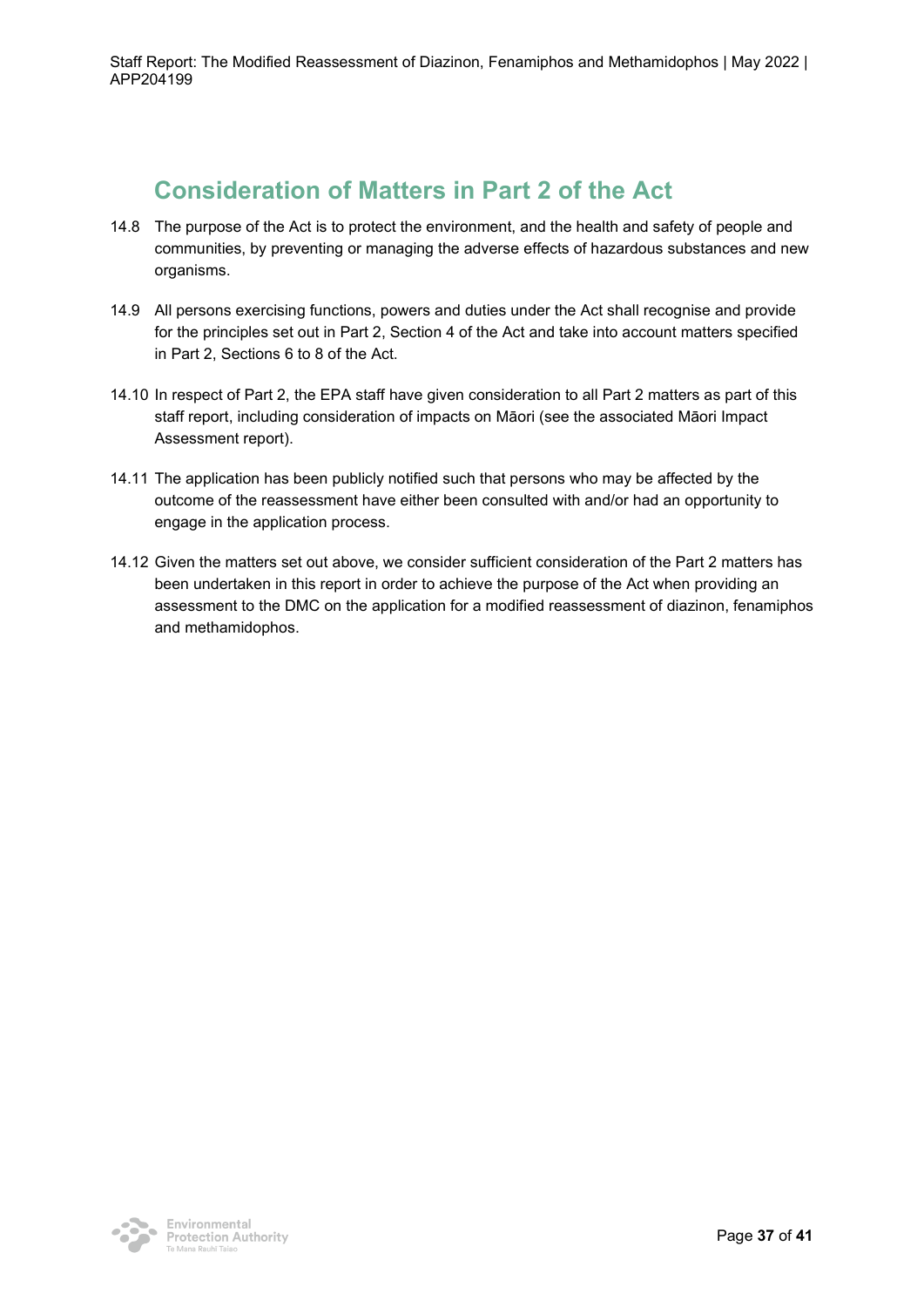## **Appendix A: Approvals subject to reassessment**

| <b>Active ingredient</b> | <b>HSNO Approval Number</b> | <b>Trade name</b>                               |  |
|--------------------------|-----------------------------|-------------------------------------------------|--|
| <b>Diazinon</b>          | HSR101016                   | <b>Dianex</b>                                   |  |
|                          |                             | Diazate                                         |  |
|                          | HSR000180                   | Dew 600                                         |  |
|                          |                             | Diazol Insecticide                              |  |
|                          |                             | Zagro Diazinon 600EW                            |  |
|                          | HSR000181                   | Digrub                                          |  |
|                          | HSR000175                   | Gesapon 20G                                     |  |
|                          |                             | Diazinon 20G                                    |  |
|                          | HSR002481                   | Diazol 800                                      |  |
|                          | HSR000174                   | No trade name products identified               |  |
|                          | HSR000176                   |                                                 |  |
|                          | HSR000177                   |                                                 |  |
|                          | HSR000178                   |                                                 |  |
|                          | HSR000179                   |                                                 |  |
|                          | HSR000182                   |                                                 |  |
|                          | HSR000183                   |                                                 |  |
|                          | HSR000184                   |                                                 |  |
|                          | HSR007700                   |                                                 |  |
|                          | HSR100760                   |                                                 |  |
|                          | HSR100878                   |                                                 |  |
| Fenamiphos               | HSR000956                   | Nemacur                                         |  |
|                          |                             | Fenafos 400                                     |  |
|                          | HSR007769                   | Nematak 400EC                                   |  |
|                          | HSR100282                   | Canyon                                          |  |
|                          | HSR000198                   | No registered trade name products               |  |
|                          | HSR002480                   | identified                                      |  |
|                          | HSR007894                   |                                                 |  |
| Methamidophos            | HSR000226                   | Metafort 60SL                                   |  |
|                          |                             | Methafos 600                                    |  |
|                          | HSR002863                   | Methamidophos active ingredient                 |  |
|                          | HSR000203                   | No registered trade name products<br>identified |  |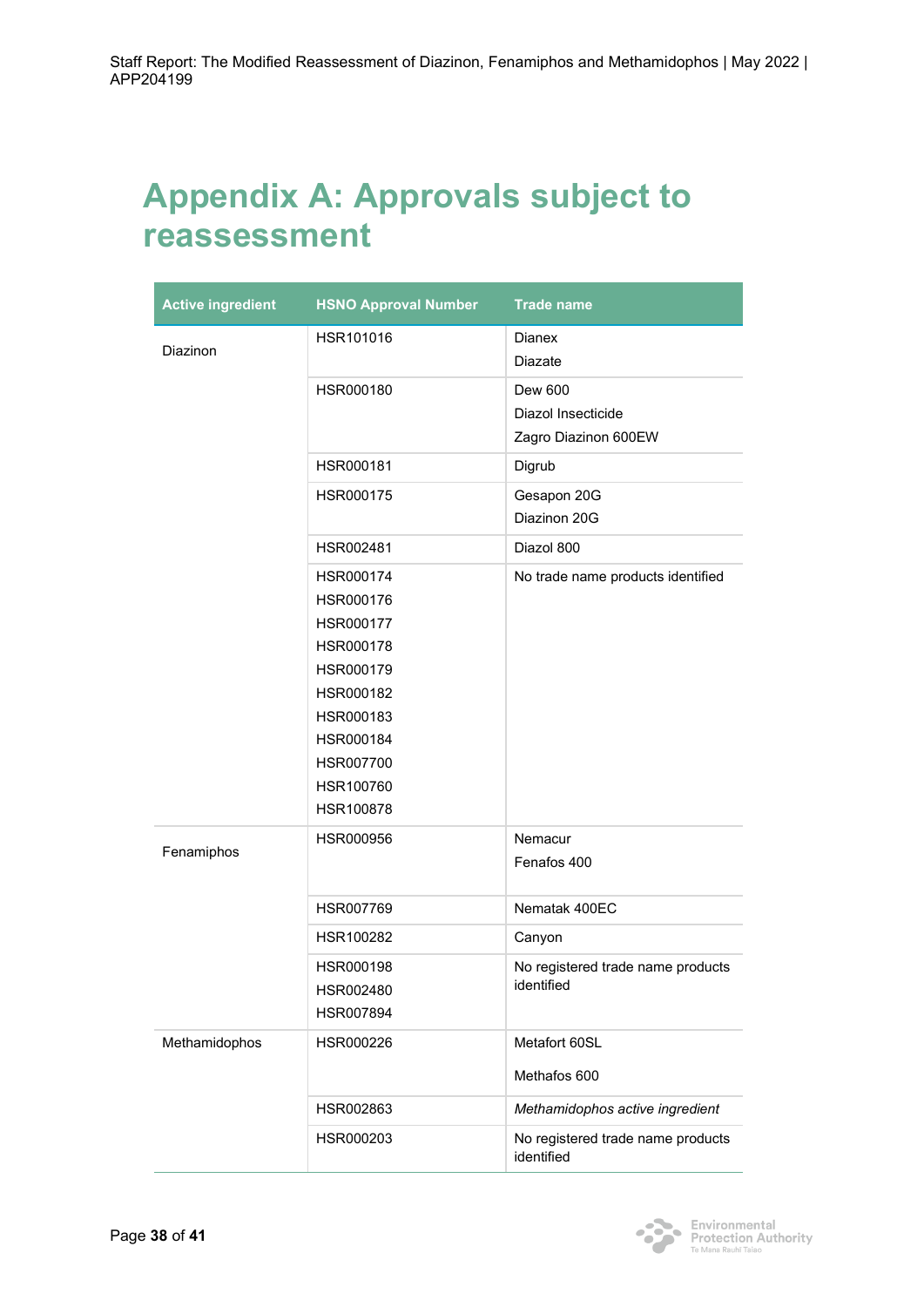## <span id="page-39-0"></span>**Appendix B Recommended new controls**

### **Proposed new controls for fenamiphos approvals**

#### **Use pattern Restriction: Biosecurity use**

*(1) From 01 June 2023 no person can apply the substance except for biosecurity purposes;*

*(2) Biosecurity purposes in (1) means use for operations carried out under the Biosecurity Act 1993.*

#### **Requirement to obtain permission from the Authority for Biosecurity use**

*(1) No person may apply fenamiphos for biosecurity purposes unless that person first obtains a permission from the Authority under Section 95A of the Hazardous Substances and New Organisms Act 1996.*

*(2) Biosecurity purposes in (1) means use for operations carried out under the Biosecurity Act 1993.*

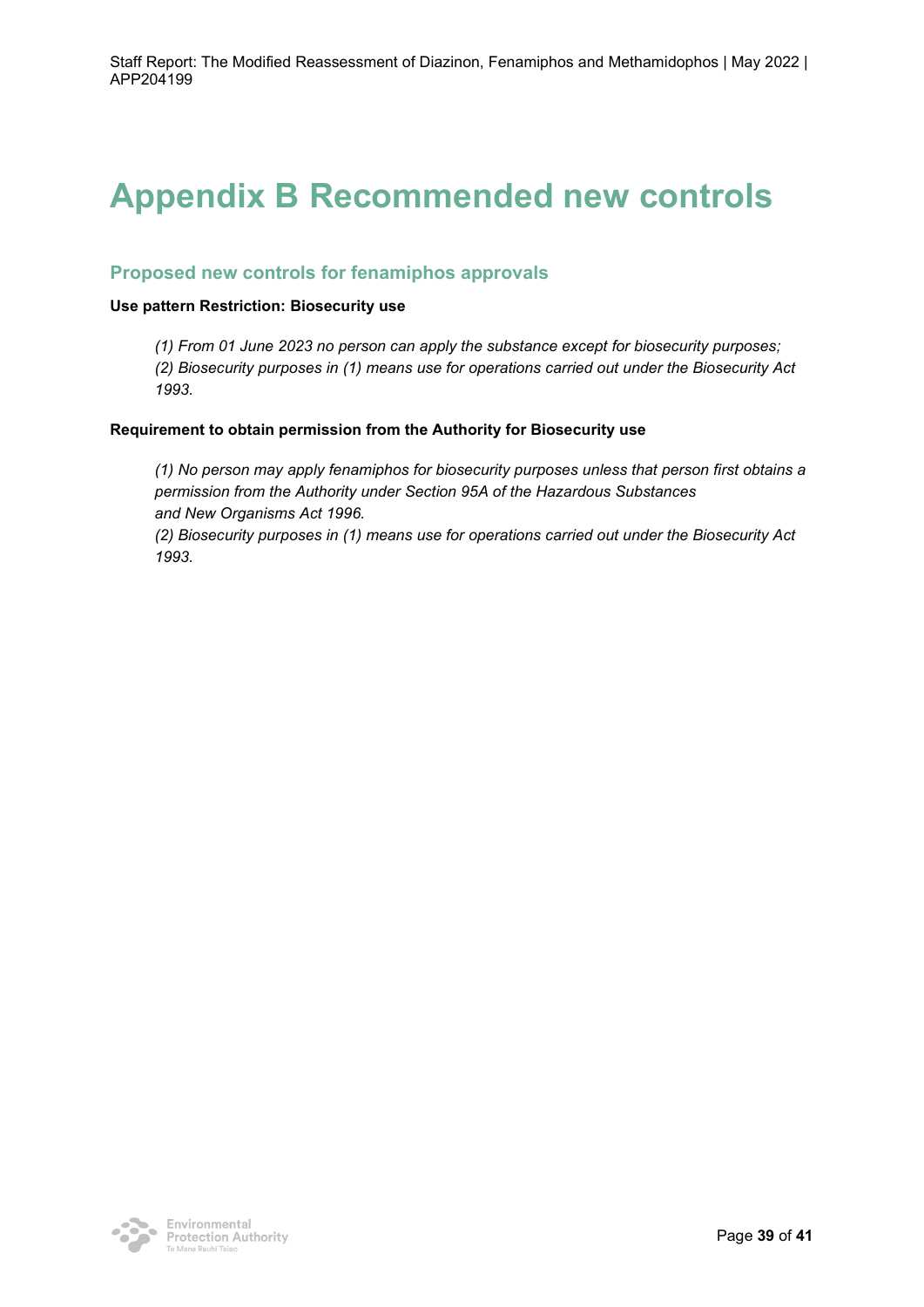## <span id="page-40-0"></span>**Appendix C Submitters details**

#### Table Submitters' details

| <b>Submission number</b> | <b>Submitter</b><br>name | <b>Submitter organisation</b>                                        | <b>Abbreviated Submission</b><br>name |
|--------------------------|--------------------------|----------------------------------------------------------------------|---------------------------------------|
| SUBMISSION127696         | Dave Nendick             | Ministry for Primary Industries -<br>Wellington (Head Office)        | <b>MPI</b>                            |
| SUBMISSION127697         | Stephanie<br>Dijkstra    | Te Rūnanga o Ngāi Tahu                                               | Ngai Tahu                             |
| SUBMISSION127706         | Rebecca<br>Reed          | Fish and Game Council of New<br>Zealand                              | <b>Fish and Game</b>                  |
| SUBMISSION127707         | Jodie Bruning            | Physicians and Scientists for<br><b>Global Responsibility (PSGR)</b> | <b>PSGR</b>                           |
| SUBMISSION127723         | Jodie Bruning            | The Soil & Health Association<br>of New Zealand Inc                  | Soil and Health                       |
| SUBMISSION127724         | Caroline<br>Cooper-Dixon | Akaroa Rona's Ltd                                                    | Not abbreviated in the<br>report.     |
| SUBMISSION127725         | Claire<br>Bleakley       | GE Free Northland (in Food<br>and Environment)                       | <b>GE Free</b>                        |
| SUBMISSION127726         | <b>Matthew Hall</b>      | <b>Environmental Law Initiative</b>                                  | ELI                                   |
| SUBMISSION127727         | Meenu<br>Matharu         | <b>Nufarm Limited</b>                                                | <b>Nufarm</b>                         |
| SUBMISSION127728         | John Hicking             | Orion AgriScience Limited                                            | Not abbreviated in the<br>report.     |
| SUBMISSION127729         | Andrew<br>Thompson       | Agrisource (2000) Limited                                            | Agrisource                            |